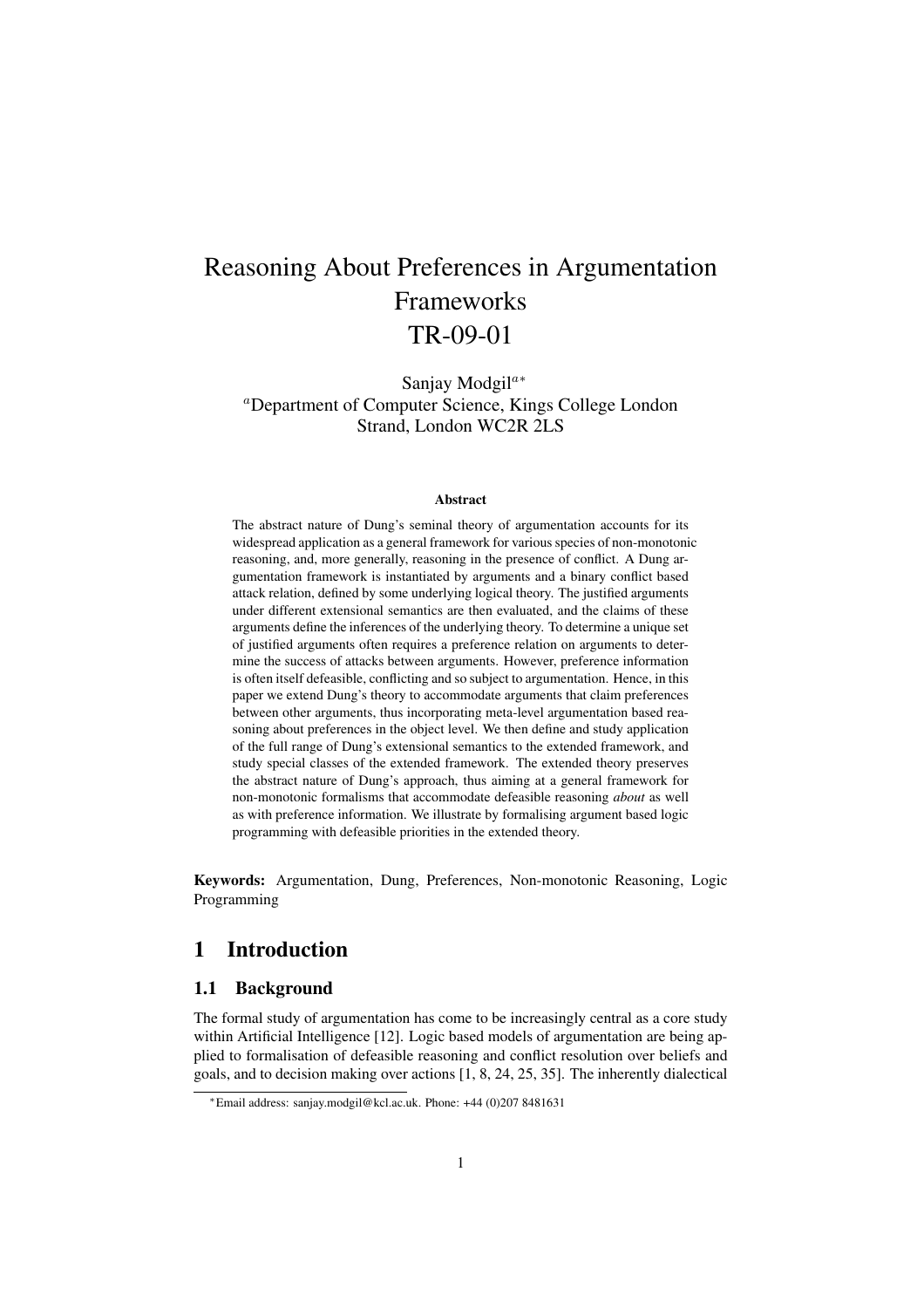nature of these models have provided foundations for formalisation of argumentationbased dialogues [5], where, for example, one agent seeks to persuade another to adopt a belief it does not already hold to be true [33], or when agents deliberate about what actions to execute [21], or negotiate over resources [4]. Furthermore, recent major research projects [6, 7] are developing general models of argumentation based inference, decision making and dialogue, and implementations of these models for deployment in agent and semantic grid applications.

Many of the above theoretical and practical developments build on Dung's seminal theory of argumentation [19]. A Dung *argumentation framework* is a directed graph consisting of a set of arguments Args and a binary conflict based *attack* relation R on Args. The extensions, and so justified arguments of a framework are then defined under different semantics, where the choice of semantics equates with varying degrees of scepticism or credulousness. Extensions are defined through application of an 'acceptability calculus', whereby an argument  $X \in \text{Arg } s$  is said to be *acceptable* with respect to  $S \subseteq \text{Arg } s$  iff any argument Y that attacks X is itself attacked by some argument Z in S (intuitively, any such Z is said to *reinstate* X). For example, if S is a maximal (under set inclusion) set such that all its contained arguments are acceptable with respect to  $S$ , then  $S$  is said to be an extension under the *preferred* semantics.

Recent years have witnessed intensive formal study, development and application of Dungs ideas in various directions. This can be attributed to the abstract nature of a Dung argumentation framework, and the encoding of intuitive, generic principles of commonsense reasoning through application of the acceptability calculus. The underlying logic, and definition of the logic's constructed arguments *Args* and attack relation  $R$  is left unspecified, thus enabling instantiation of a framework by various logical formalisms. A theory's inferences can then be defined in terms of the claims of the justified arguments constructed from the theory (an argument essentially being a proof of a candidate inference - the argument's claim - in the underlying logic). Dung's theory can therefore be understood as a *semantics* for non-monotonic reasoning. In this view, what appropriately accounts for the correctness of an inference is that it can be shown to rationally prevail in the face of opposing inferences, where it is application of the acceptability calculus that encodes logic neutral, rational means for establishing such standards of correctness. Indeed, many logic programming formalisms and non-monotonic logics (e.g. default, auto-epistemic, defeasible, non-monotonic modal logics and certain instances of circumscription) have been shown to conform to Dung's semantics [13, 18, 19, 20].

Dung's extensional semantics may yield multiple extensions. The *sceptically* justified arguments are those that appear in every extension. However, one may then be faced with the problem of how to choose between conflicting *credulously* justified arguments that belong to at least one, but not all extensions. To illustrate, consider two individuals **P** and **Q** exchanging arguments  $A, B, \ldots$  about the weather forecast:

 $P_1$ : "Today will be dry in London since the BBC forecast sunshine" = A

 $\mathbf{Q}_1$ : "Today will be wet in London since CNN forecast rain" = B

A and B claim contradictory conclusions and so attack each other (symmetrically attack). Under Dung's *preferred* semantics, there are two extensions:  $\{A\}$  and  $\{B\}$ . Neither argument is sceptically justified. One solution is to provide some means for preferring one argument to another. Some works (e.g., [32, 34]) formalise the role of preferences in the underlying logical formalisms that instantiate a Dung framework. For example, in [32], if  $X$  undercuts  $Y$  (where 'undercut' denotes a certain type of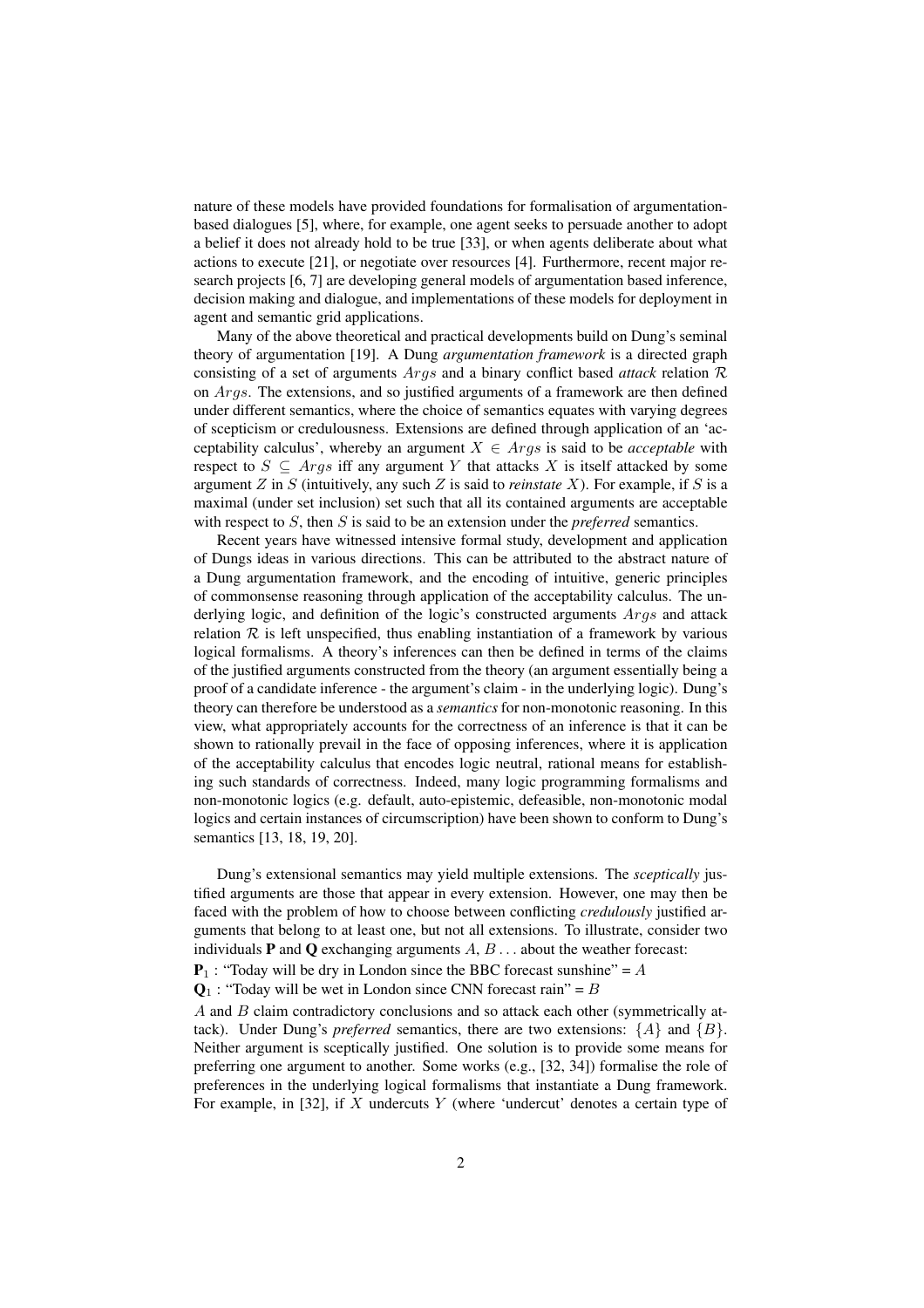conflict based interaction), then  $X\mathcal{R}Y$  if Y is not stronger than (preferred to) X. Other approaches formalise the role of preferences at an abstract level. In Amgoud's Preference based Argumentation Frameworks [3], a Dung framework is augmented with a preference ordering on  $Args$ , so that an attack by X on Y is successful only if Y is not preferred to X. In Bench-Capon's Value based Argumentation Frameworks (*VAF*s) [11], a Dung framework is augmented with values and value orderings, so that an attack by X on on Y is successful only if the *value* promoted by Y is not ranked higher than the value promoted by  $X$  according to a given ordering on values.

Examining the role of preferences in the above weather example, one might reason that  $A$  is preferred to  $B$  because the BBC are deemed more trustworthy than CNN. Hence  $B$  does not successfully attack  $A$ , and so this attack can be removed and we are only left with the successful attack from A to B. Thus only  $\{A\}$  will be a preferred extension; A is sceptically justified. This example illustrates *resolution* of an argumentation framework obtained by replacing symmetric attacks with asymmetric attacks. Properties relating frameworks and their resolutions have been studied in [9] and [26]. Properties of frameworks obtained through removal of asymmetric attacks have also been studied in the context of *VAF*s.

### 1.2 Overview of Paper

Information required to determine the success of an attack is often assumed pre-specified, as a given preference or value ordering. However, preference information may be contradictory, given that preferences may vary according to context, and distinct sources may valuate the strengths of arguments using different criteria, or indeed assign different valuations for any given criterion. Thus, one often needs to reason, and indeed argue *about*, as well as *with*, defeasible and possibly conflicting preference information. To illustrate, consider continuation of the above dialogue about the weather:

 $P_2$ : "But the BBC are more trustworthy than CNN" = C

 $\mathbf{Q}_2$ : "However, statistically CNN are more accurate forecasters than the BBC" =  $C'$ 

 $\mathbf{Q}_3$ : "And basing a comparison on statistics is more rigorous and rational than basing a comparison on your instincts about their relative trustworthiness" =  $E$ .

Argument  $C$  is not an argument that attacks  $B$ ; rather it is an argument expressing a preference for  $A$  over  $B$ . However,  $C'$  expresses a preference for  $B$  over  $A$ .  $C$  and  $C'$  attack each other since they express contradictory preferences. Finally, argument E claims that  $C'$  is preferred to  $C$ , and so only  $C'$  successfully attacks  $C$ . We thus have a sceptically justified argument  $C'$  claiming that B is preferred to A, and so B is sceptically justified.

In this paper we are thus motivated to extend Dung's theory to accommodate argumentation *about* preferences. The paper is organised as follows. In Section 2 we review Dung's theory of argumentation. In the sections that follow we describe our contributions to the formal study and application of argumentation:

• In sections 3 and 4, Dung's theory of argumentation is extended to integrate 'metalevel' argumentation about preferences between arguments. The extended theory preserves the abstract nature of Dung's approach. Arguments expressing preferences (*preference arguments*) are simply nodes in a graph, and application of preferences is abstractly characterised; by defining a new attack relation that originates from a preference argument, and that *attacks an attack* between the arguments that are the subject of the preference claim. Thus, no commitment is made to how preferences are defined and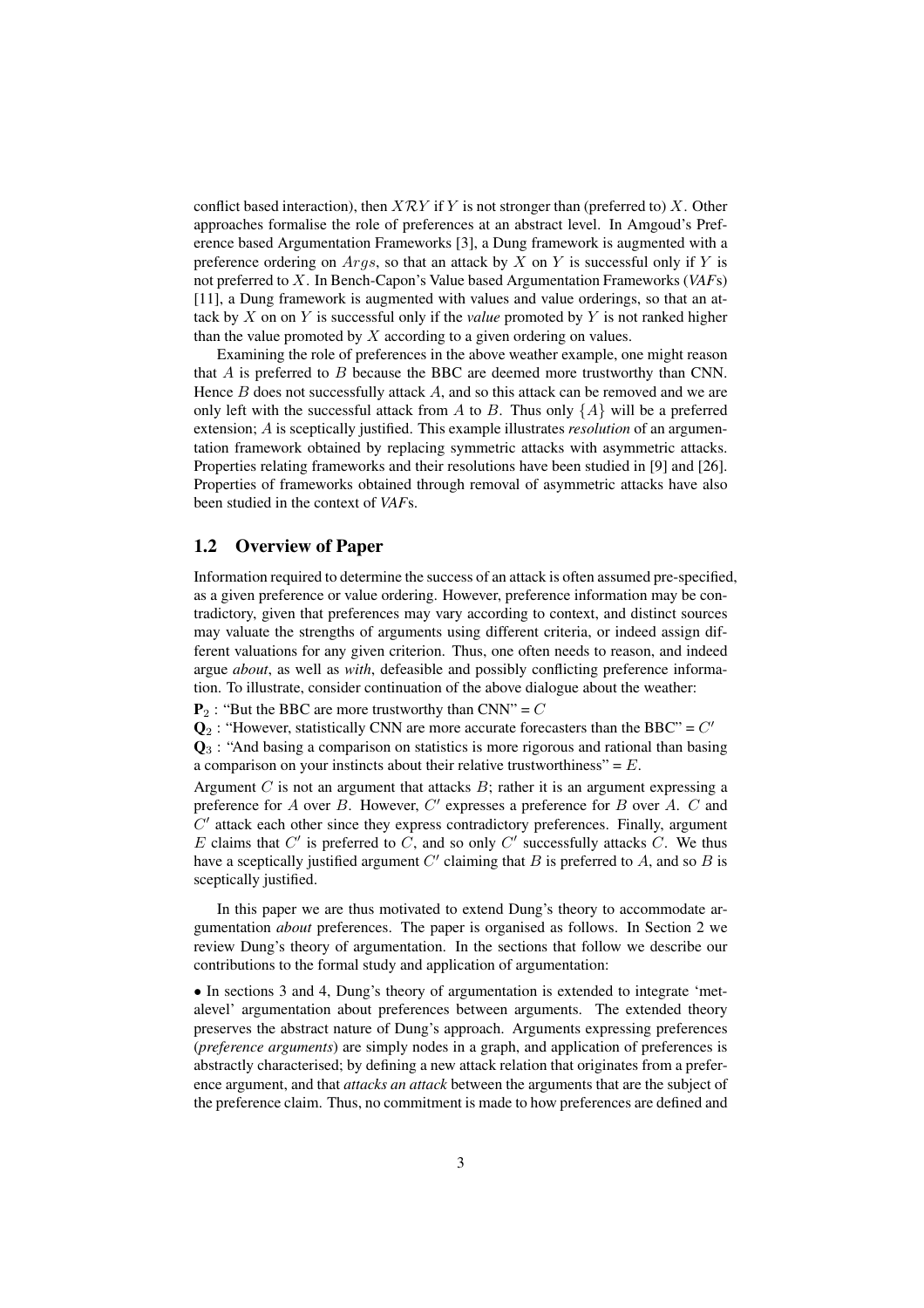applied in the formalism instantiating the framework. Preference arguments expressing contradictory preferences attack each other, where these attacks can then themselves be attacked by preference arguments. We then extend Dung's acceptability calculus so that both arguments *and* attacks need to be reinstated. The extensional semantics for the extended framework are then defined in exactly the same way as for a Dung framework, and some basic results that hold of the extensional semantics for a Dung framework are also shown to hold for the extended framework. Our aim is to therefore lay foundations for straightforward modification of applications and developments of Dung's work to accommodate argumentation about preferences.

• The extended theory provides a general setting for formally studying the application of preferences in argumentation, and, more generally, the removal of attacks. Thus, the above mentioned work on resolutions of frameworks [9, 26] can now be extended to account for the use of preference arguments in obtaining such resolutions. In this paper we study two special classes of extended argumentation framework: Section 5 studies *hierarchical* frameworks that posit restrictions on interactions between arguments at the object and metalevel, and Section 6 studies *preference symmetric* frameworks that only allow for removal of attacks between symmetrically attacking arguments.

• The extended theory is proposed as a unifying framework in which to formalise and extend works that augment Dung's framework with preferences [3, 11]. In support of this proposal, Section 5 describes how value based argumentation [11] can be formalised and extended in hierarchical frameworks in order to integrate metalevel reasoning *about* values and value orderings.

• The extended theory is proposed as a semantics for object level non-monotonic formalisms that accommodate defeasible reasoning about priorities. Such formalisms extend the object level logical languages for argument construction with rules for deriving priorities amongst rules, e.g., in default logic [14] and logic programming [24, 34]. One can then construct 'priority arguments' whose claims determine preferences between other mutually attacking arguments. Arguments claiming conflicting priorities may be constructed and preferences between these can be established on the basis of other priority arguments. Our approach generalises these formalisms in that preferences may be based not only on rule priorities, but on any criterion for valuating argument strength, including criteria that relate to the argument as a whole (such as the value promoted by an argument). Furthermore, these formalisms do not straightforwardly allow for application of Dung's acceptability calculus, and evaluation of the justified arguments under the full range of Dung's semantics. The extended framework provides for such evaluation, through provision of an abstract characterisation of preference application while retaining the basic conceptual machinery of Dung. In Section 7 we show how the extended theory can serve as a semantics for Prakken and Sartor's argument based logic programming with defeasible priorities (ALP-DP) [34]<sup>1</sup>. Arguments defined by an ALP-DP theory instantiate a preference symmetric framework, so that in contrast with [34], one can then evaluate the justified arguments of an ALP-DP theory under *all* of Dung's semantics.

In Section 8 we discuss related work; in particular the work of Kakas and Moraitis

<sup>&</sup>lt;sup>1</sup>Note that extended frameworks and their instantiation by [34]'s logic programming formalism were first introduced in [28]. This paper contains a modified (simplified) account of the formalism described in [28], as well as additionally providing proofs of results, a formal description of the special cases of the extended frameworks and their properties, and formalisation of metalevel reasoning about values and value orderings in the extended framework.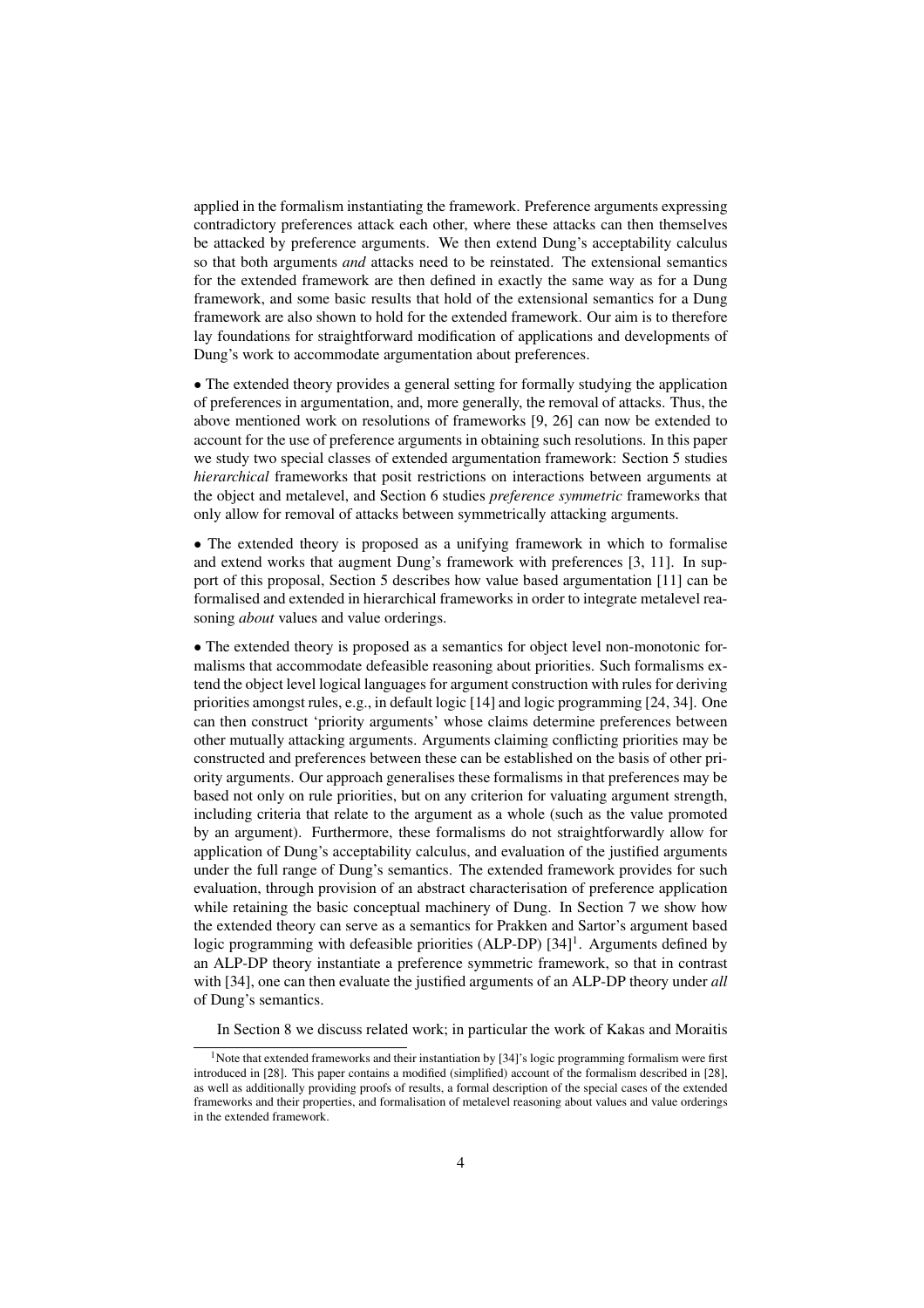[23, 24], and conclude and indicate directions for future work in Section 9. Finally, the reader is referred to the appendix for proofs of the paper's propositions.

### 2 Dung's Theory of Argumentation

In this Section we review Dung's theory of argumentation [19].

**Definition 1** A Dung argumentation framework is a tuple  $AF = (Args, \mathcal{R})$ , where *Args* is a set of arguments, and  $\mathcal{R} \subseteq \text{Args} \times \text{Args}$ .

Figure 1 shows an argumentation framework in which an arrow from  $X$  to  $Y$  denotes that  $(X, Y) \in \mathcal{R}$ .



Figure 1: A Dung argumentation framework

Dung then defines the acceptability of arguments, and the characteristic function and admissible extensions of a framework.

**Definition 2** Let  $AF = (Args, R)$ ,  $S \subseteq Args$  and let  $A, B, C, \ldots$  denote arguments in Args. Then:

- 1. S is conflict free iff  $\forall A, B \in S$  it is not the case that  $(A, B) \in \mathcal{R}$
- 2. A is acceptable with respect to S iff  $\forall B \in \text{A} \text{rgs}$ : if  $(B, A) \in \mathcal{R}$  then there is a  $C \in S$  such that  $(C, B) \in \mathcal{R}$
- 3. The characteristic function of  $AF$ , denoted  $F_{AF}$ , is defined as follows:  $-F_{AF}: 2^{Args} \mapsto 2^{Args}$  $-F_{AF}(S) = \{A | A \text{ is acceptable w.r.t. } S\}$
- 4. If S is conflict free, then S is an *admissible* extension of AF iff each argument in S is acceptable with respect to S (i.e.,  $S \subseteq F_{AF}(S)$ )

Intuitively, an argument  $A$  is acceptable with respect to  $S$  if for any argument  $B$  that attacks A, there is a  $C$  in  $S$  that attacks  $B$ , in which case  $C$  is said to defend or 'reinstate' A. An admissible extension  $S$  can then be interpreted as a coherent defendable position. From hereon, since we will refer to an arbitrary but fixed argumentation framework, we will write F instead of  $F_{AF}$ .

Admissibility is augmented by preferred, complete, stable and grounded semantics:

**Definition 3** Let  $AF = (Args, R)$ , S a conflict free subset of  $Args$ , and F the characteristic function of AF. Then:

•  $S$  is a preferred extension iff  $S$  is a set inclusion maximal admissible extension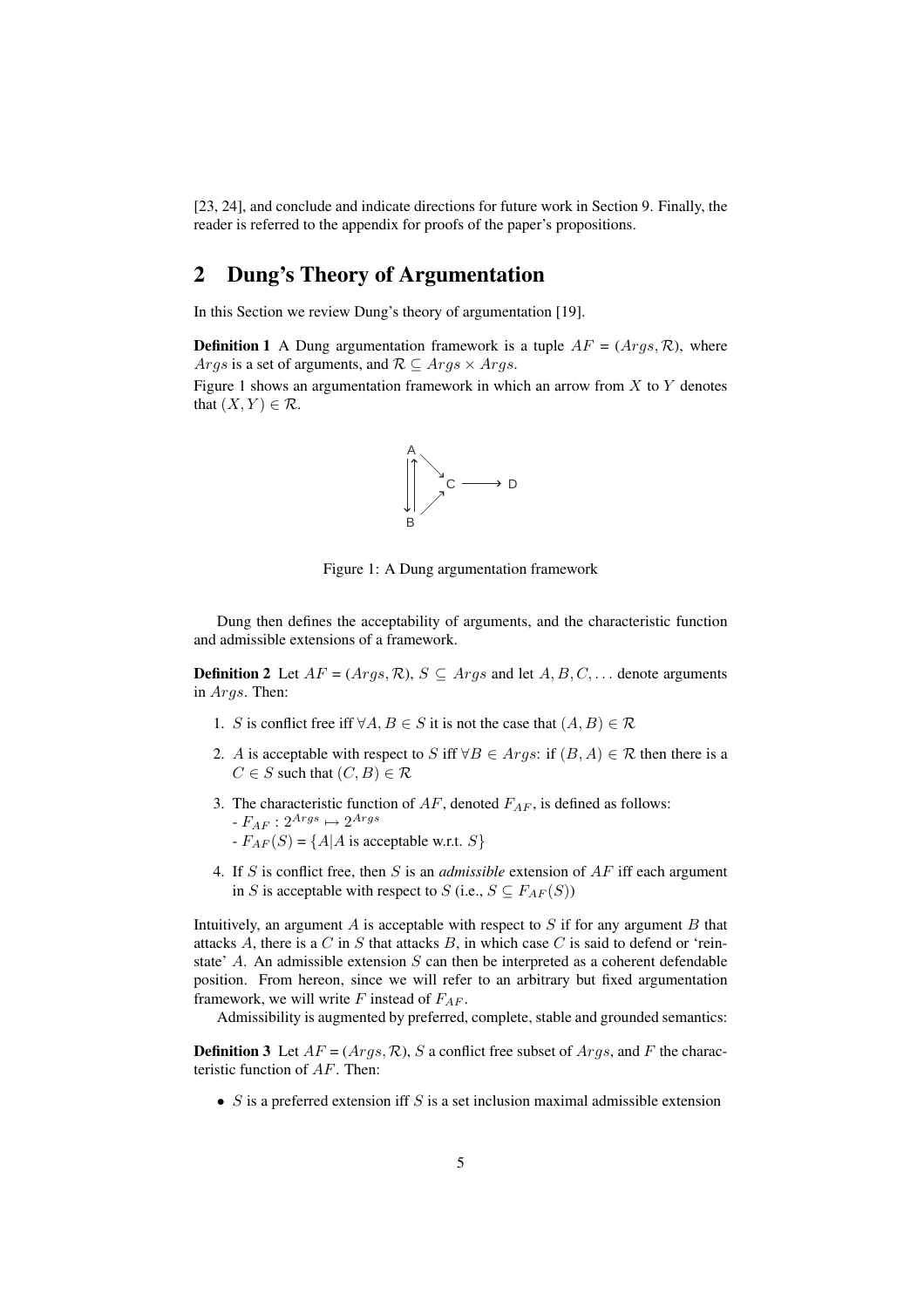- $S$  is a complete extension iff each argument which is acceptable w.r.t.  $S$  is in  $S$  $(S = F(S))$
- S is a stable extension iff  $\forall B \notin S$ ,  $\exists A \in S$  such that  $(A, B) \in \mathcal{R}$
- S is the grounded extension iff S is the least fixed point of F (the smallest complete extension).

For  $s \in \{\text{complete}, \text{ preferred}, \text{stable}, \text{grounded}\}\$ , an argument is said to be sceptically justified under the s semantics if it belongs to all extensions. An argument is said to be only credulously justified under the s semantics if it belongs to at least one, but not all, extensions. Sceptical and credulous justification coincide for the grounded semantics given that a framework only ever has a single grounded extension.

The admissible extensions of the framework in Figure 1 are:  $\emptyset$ ,  $\{A\}$ ,  $\{B\}$ ,  $\{A, D\}$ , and  $\{B, D\}$ .  $\{A, D\}$ , and  $\{B, D\}$  are the preferred and stable extensions.  $\emptyset$ ,  $\{A, D\}$ , and  $\{B, D\}$  are the complete extensions, and  $\emptyset$  the grounded extension. Note that D is sceptically justified under the preferred semantics, but is not sceptically justified under the grounded semantics.

### 3 Extended Argumentation Frameworks

In this section we motivate extending Dung's framework to include arguments that express preferences between other arguments, and so determine whether attacks succeed. Following convention, we may in what follows synonymously write 'defeats' instead of 'successfully attacks'.

Recall the weather forecast example in Section 1 in which arguments A and B symmetrically attack  $((A, B), (B, A) \in \mathcal{R})$ . Hence  $\{A\}$  and  $\{B\}$  are admissible. We have that  $A$  is preferred to  $B$  (claimed by argument  $C$ ). Hence  $B$  does not successfully attack (defeat)  $A$ , but  $A$  does defeat  $B$ . If we were to evaluate admissibility on the basis of defeats, then  $\{A\}$  is admissible, and  $\{B\}$  is not an admissible extension.

The impact of argument  $C$  could conceivably be modelled by letting  $C$  attack  $B$  $(\Delta 1)$  in Figure 2). This would yield the required result: only  $\{A\}$  is admissible. However, suppose an argument D that defeats  $A$  (e.g.  $D =$  "the BBC forecast is for Glasgow and not London"). Then  ${B}$  would still not be admissible ( $\Delta 2$  in Figure 2), which is clearly inappropriate. C expresses a preference for A over  $B$ , but if A is defeated by another argument, then  $B$  should be reinstated.

Intuitively,  $C$  is an argument about the relationship between  $A$  and  $B$ . Specifically, in expressing a preference for A over  $B, C$  is an argument for A's defence against B's attack on A. That is, C *defence* attacks B's **attack on** A ( $\Delta$ 3 in Figure 2) so that B's attack on A does not succeed as a defeat. B's attack on A is, as it were, cancelled out, and we are left with A defeating B. Now, if D defeats A, D reinstates B and  $\{B, D\}$ is an admissible extension of ∆4 in Figure 2.

Of course, given  $C'$  claiming a preference for  $B$  over  $A$  and so *defence* ( $d$ ) attacking  $A$ 's attack on  $B$ , then the issue of which attack succeeds as a defeat is once again unresolved. Intuitively,  $C$  and  $C'$  claim contradictory preferences and so attack each other (∆5 in Figure 2). These attacks can themselves be subject to *d* attacks in order to determine the defeat relation between C and C' and so A and B. In  $\Delta 6$  in Figure 2,  $E$  *d* attacks the attack from  $C$  to  $C'$ , and so determines that  $C'$  defeats  $C$ . Hence,  $C$ 's  $d$ -attack on  $B$ 's attack on  $A$  is cancelled out, and we are left with  $B$  defeating  $A$ ; the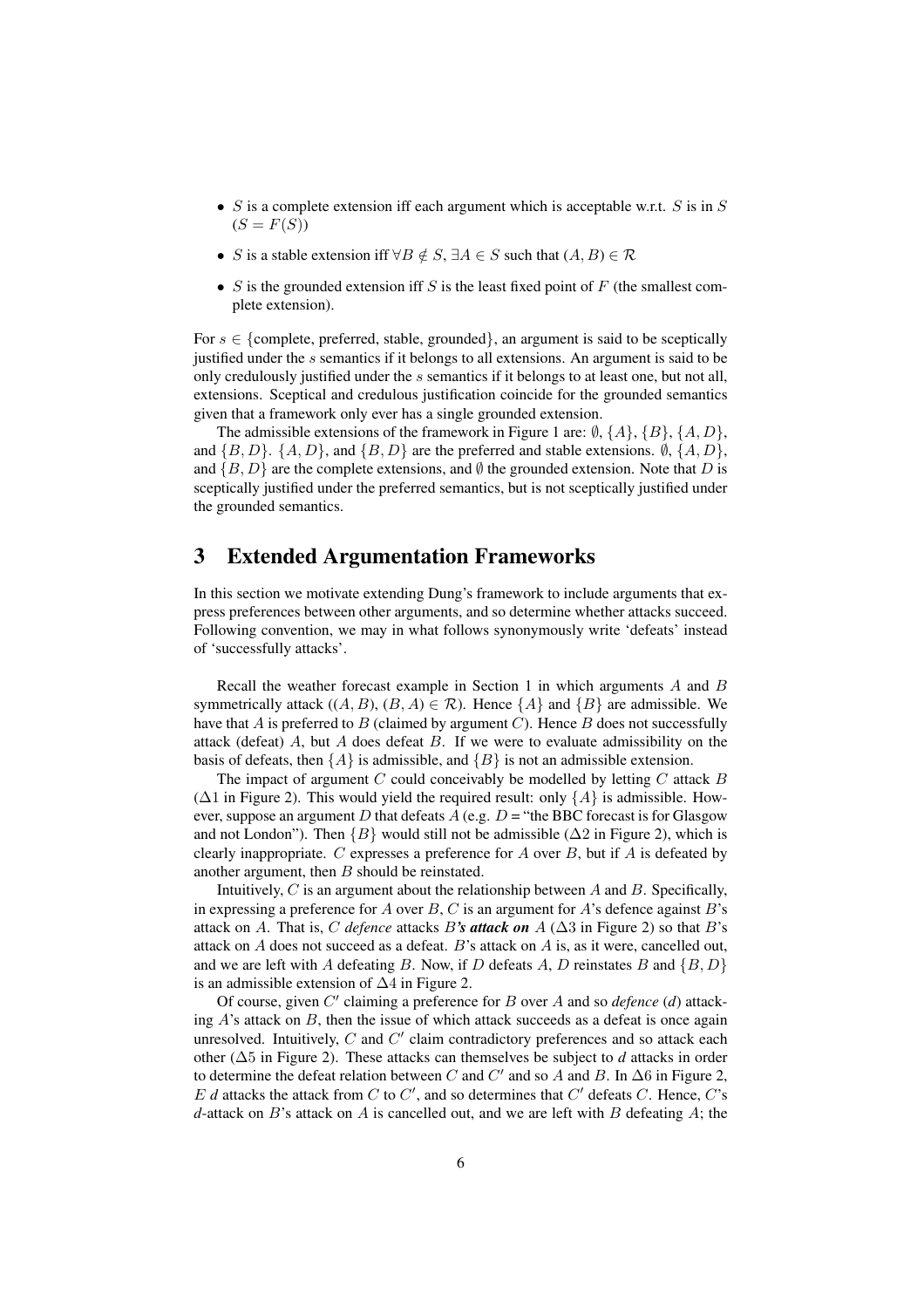

Figure 2: Arguing about the weather

discussion concludes in favour of  $\mathbf{O}$ 's argument that it will be a wet day in London.

We now formally define the elements of an *Extended Argumentation Framework* (*EAF*). As suggested by the above example, this involves extending Dung's argumentation framework to include a second *attack* relation  $D$  that ranges from arguments  $X$  to attacks  $(Y, Z) \in \mathcal{R}$ , where  $\mathcal R$  is the standard binary attack relation in a Dung framework. If X attacks  $(Y, Z)$  then X expresses that Z is preferred to Y. If X' attacks  $(Z, Y)$ , then  $X'$  expresses that Y is preferred to  $Z$ . Hence,  $EAFs$  are required to conform to the constraint that any such arguments expressing contradictory preferences must attack each other (i.e.,  $(X, X')$ ,  $(X', X) \in \mathcal{R}$ ).

Definition 4 An *Extended Argumentation Framework* (*EAF*) is a tuple (Args, R, D) such that  $Args$  is a set of arguments, and:

- $\mathcal{R} \subseteq \text{Aras} \times \text{Aras}$
- $\mathcal{D} \subseteq \text{Args} \times \mathcal{R}$
- If  $(X,(Y,Z)), (X',(Z,Y)) \in \mathcal{D}$  then  $(X,X'), (X',X) \in \mathcal{R}$

Notation 1 From hereon we may use the following notation:

- $Y \rightharpoonup Z$  denotes  $(Y, Z) \in \mathcal{R}$ . If in addition  $(Z, Y) \in \mathcal{R}$ , we may write  $Y \rightharpoonup Z$ .
- $X \to (Y \to Z)$  denotes  $(X,(Y,Z)) \in \mathcal{D}$ .

**Example 1** The *EAF* for the weather forecasting example is:

 $Args = \{A, B, C, C', E\}$  $\mathcal{R} = \{(A, B), (B, A), (C, C'), (C', C)\}\$  $\mathcal{D} = \{ (C, (B, A)), (C', (A, B)), (E, (C, C')) \}$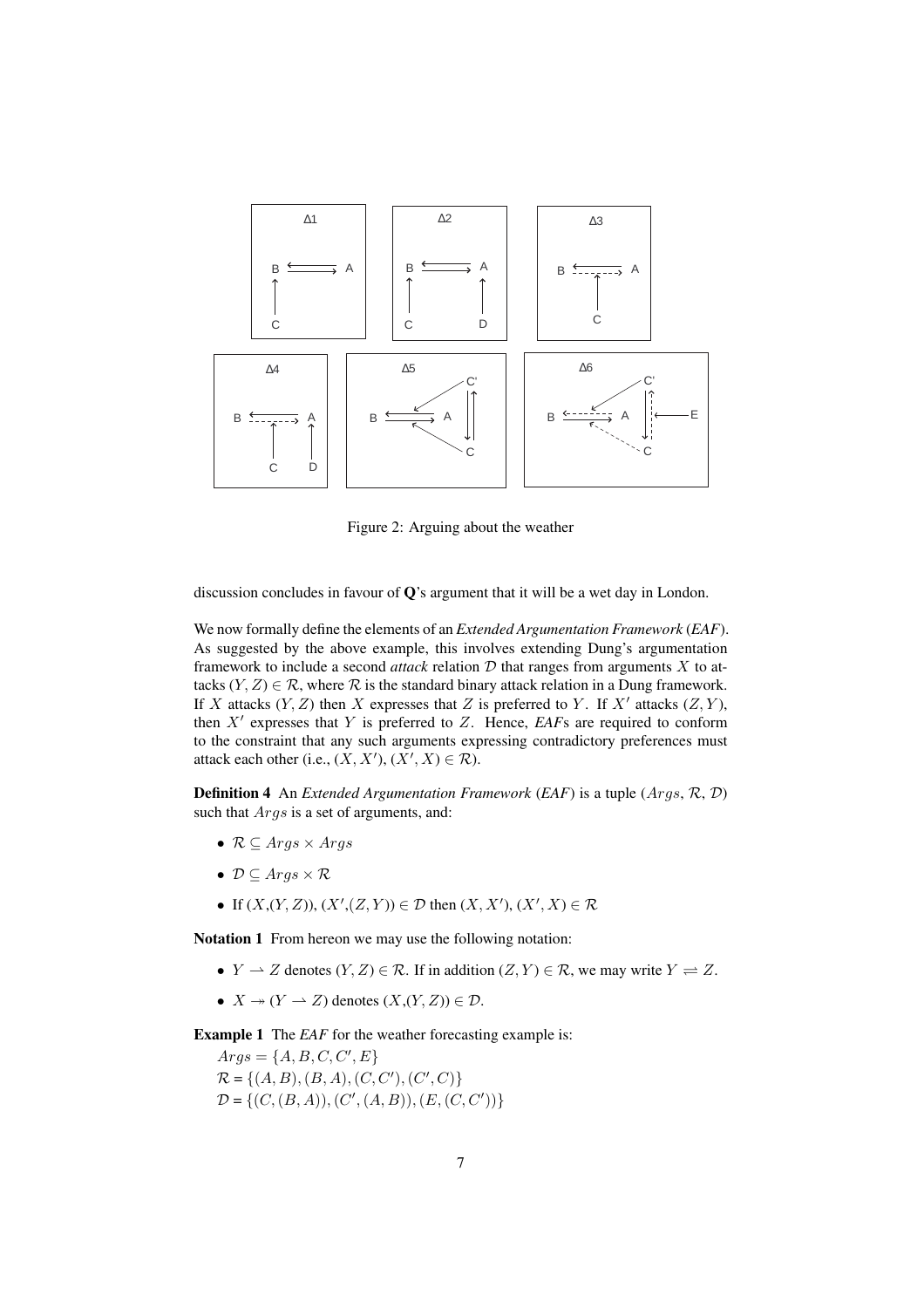

Figure 3: The *EAF* for the weather forecast example

In an *EAF*, preferences are not defined by some externally given preference ordering, but are themselves claimed by arguments. Intuitively, given that an argument A attacks  $B$ , then one would reason that  $A$  defeats  $B$ , only if the arguments  $S$  that one is currently committed to, contain no argument claiming that  $B$  is preferred to  $A$ . That is to say, the success of an attack as a defeat is parameterised w.r.t. the preference arguments available in some such set  $S$  of arguments<sup>2</sup>.

**Definition 5** Let  $(Args, R, D)$  be an *EAF* and  $S \subseteq Args$ . Then A defeats<sub>S</sub> B iff  $(A, B) \in \mathcal{R}$  and  $\neg \exists C \in S$  s.t.  $(C, (A, B)) \in \mathcal{D}$ .

If A defeats<sub>S</sub> B and B does not defeat<sub>S</sub> A then A *strictly* defeats<sub>S</sub> B

From hereon we may write  $A \rightarrow^{s} B$  to denote that A defeats<sub>S</sub> B and  $A \rightarrow^{s} B$  to denote that A does not defeats  $B$ .

**Example 2** Let  $\triangle$  be the *EAF*:

$$
A \rightleftharpoons B, C \rightarrow (A \rightarrow B)
$$

A and B defeat<sub>S</sub> each other for  $S = \emptyset$ ,  $\{A\}$  and  $\{B\}$ . Also, B defeats<sub>{C}</sub> A, but A does not defeat<sub>{C}</sub> B (i.e., B strictly defeats<sub>{C}</sub> A).

We state an obvious property of the defeat relation:

**Proposition 1.** If A defeats<sub>S</sub> B, then  $\forall S' \subseteq S$ , A defeats<sub>S'</sub> B.

We now define a conflict free set  $S$  of arguments. One might define such a set as one in which no two arguments attack each other. However, if  $A$  asymmetrically attacks  $B$  $(A \rightarrow B)$  but an argument C claims that B is preferred to  $A (C \rightarrow (A \rightarrow B))$  then B and A may both be justified. We may therefore want to allow *both* A and B to appear in an admissible extension of an *EAF*, which (as in the case of a Dung framework) will be defined as a conflict free set S whose contained arguments are acceptable w.r.t. S. This would clearly be inappropriate if arguments  $A$  and  $B$  refer to logically incompatible states of affairs as when arguing about what is believed to be the case. However, this may be appropriate in a practical reasoning context. Consider value based argumentation over action [8] in which an argument  $B$  justifying a course of action, such as a medical treatment, is asymmetrically attacked by an argument A claiming that the treatment is prohibitively expensive. If the value promoted by  $B$  (improving patient health) is ranked higher than that promoted by  $A$  (reducing costs), then the attack is

<sup>&</sup>lt;sup>2</sup>Note that the logic programming formalisms in [34] and [24] similarly qualify the success of an attack A on B w.r.t. arguments, in some given set S, expressing priorities over rules in  $\overline{A}$  and  $\overline{B}$ . These works are discussed in sections 7 and 8 respectively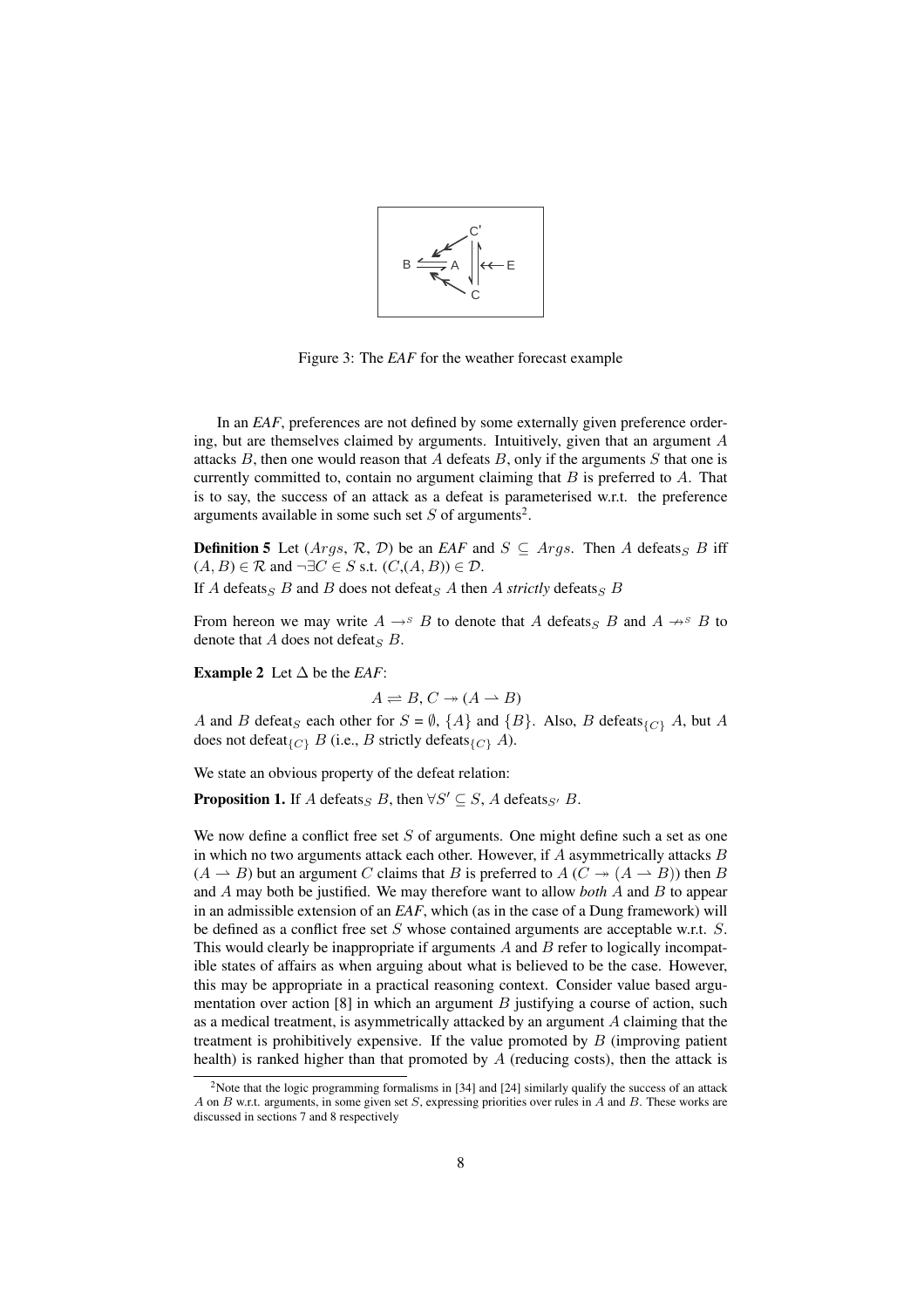removed and both arguments may then be held as justified. One accepts that the action is expensive, while still pursuing the course of action (this example will be formalised in Section 5). Hence, a conflict free set is defined as follows:

**Definition 6** Let  $\Delta = (Args, \mathcal{R}, \mathcal{D})$  be an *EAF*. Then  $S \subseteq Args$  is conflict free iff  $\forall A, B \in S$ : if  $(A, B) \in \mathcal{R}$ , then  $(B, A) \notin \mathcal{R}$  and  $\exists C \in S$  s.t.  $(C, (A, B)) \in \mathcal{D}$ .

Intuitively, if  $A, B \in S$  and A attacks B, then S is conflict free only if B does not attack  $A$  and there is a  $C$  that defence attacks the attack from  $A$  to  $B$ . Suppose the *EAF* (*Args* = { $A, B, C$ },  $\mathcal{R} = \{(A, B)\}\$ ,  $\mathcal{D} = \{(C, (A, B))\}\$ ). Then  $S = \{A, B\}$  is not conflict free, but  $S' = \{A, B, C\}$  is conflict free. Note that no two arguments in a conflict free set defeat each other:

**Proposition 2.** Let S be conflict free subset of  $Args$  in  $(Args, \mathcal{R}, \mathcal{D})$ . Then for any  $X, Y \in S$ , X does not defeat<sub>S</sub> Y.

The right to left half of Proposition 2 does not hold. The following is a counter-example that will be discussed later in Section 7.

**Example 3** Referring to the *EAF* in Figure 4, no two arguments in  $\{S\} = \{A, B, C, D\}$ defeat<sub>s</sub> each other. However S is not conflict free since it contains arguments that symmetrically attack.



Figure 4: *EAF* for Example 3

## 4 Extensional Semantics for Extended Argumentation Frameworks

In this section extensional semantics for an *EAF* are defined in much the same way as for Dung frameworks. However, the definition of acceptability for *EAF*s extends Dung's definition.

### 4.1 Defining the Acceptability of Arguments

Consider Example 2 (see Figure 5-a). Is A acceptable w.r.t.  $S = \{A\}$ ?. We have that  $B \rightarrow S A$ , and the only argument that can reinstate A is A itself, via the defeat  $A \rightarrow^{S} B$  denoting that A successfully attacks B w.r.t. S. However, the success of A's attack on B is under challenge by the *d* attack from the argument C expressing that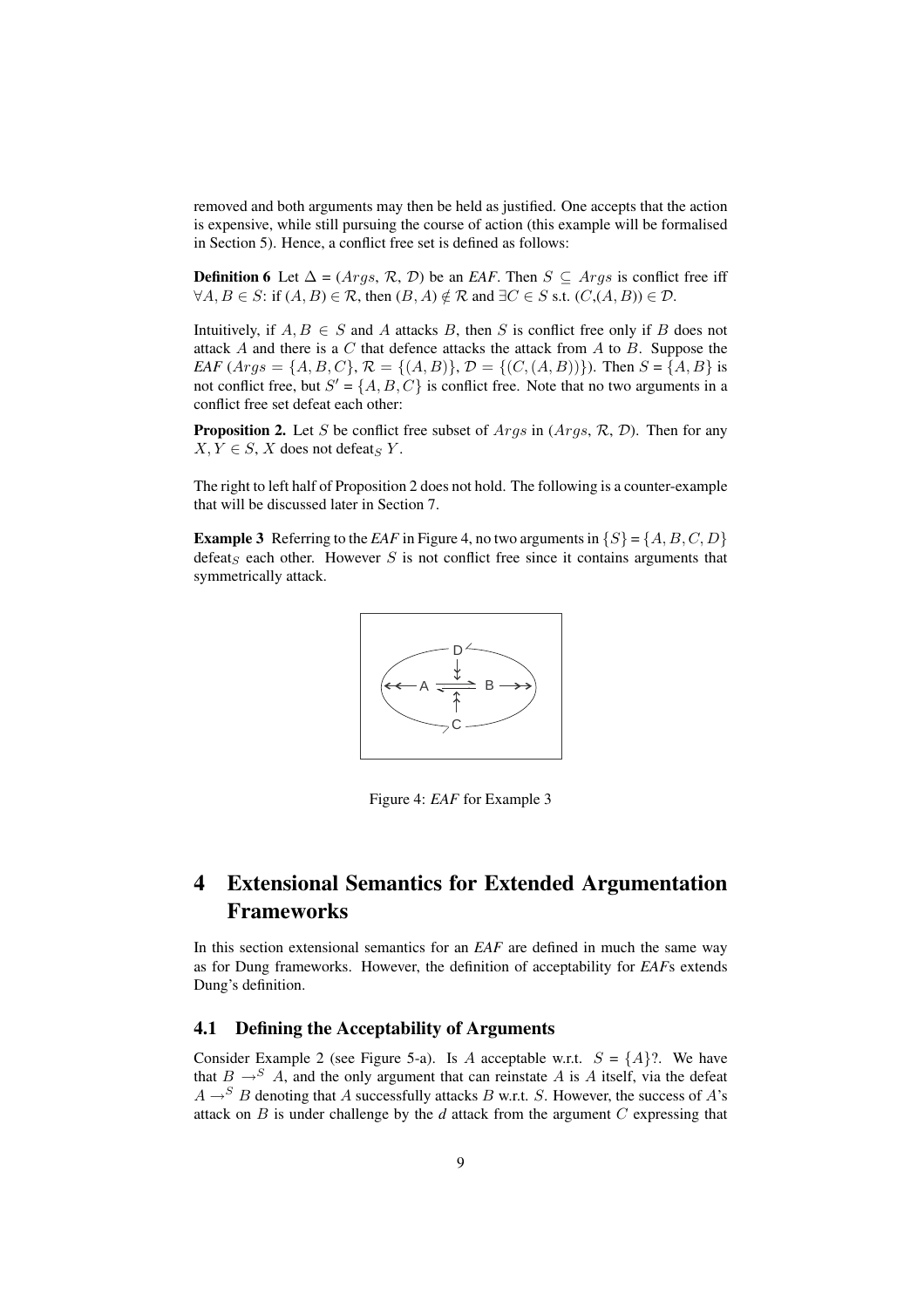$B$  is preferred to  $A$ . Hence, we need to ensure that some argument in  $S$  defeats $S$ C, effectively 'reinstating'  $A \rightarrow^{S} B$ . One might therefore propose the following definition of acceptability:

**Act:** Let 
$$
(Args, \mathcal{R}, \mathcal{D})
$$
 be an *EAF*.  $A \in Args$  is acceptable w.r.t.  $S \subseteq$   
Args iff  $\forall B \in Args$  such that  $B \rightarrow^S A$ , there is a  $C \in S$  such that  $C \rightarrow^S B$   
 $B$  and  $\forall D \in Args$  s.t.  $(D,(C, B)) \in \mathcal{D}$ , there is a  $E \in S$  s.t.  $E \rightarrow^S D$ .

Recall that an admissible Dung extension is a set S whose contained arguments are acceptable w.r.t. S. One can then motivate a suitably 'rational' definition of acceptability by appealing to some basic intuitions that the derived notion of admissibility should satisfy. Specifically, Dung's 'Fundamental Lemma' [19] expresses that if  $S$  is admissible, and A is acceptable w.r.t. S, then  $S \cup \{A\}$  should be admissible. Intuitively, an admissible extension represents a coherent set of arguments - a 'position' - that defends (in the sense of reinstating) each of its contained arguments. If I have already established such a position  $S$  in the course of an argument with an adversary, and show that given this position I can defend another argument  $A$  that I propose, then clearly I would want that upon inclusion of A in  $S$ , A does not undermine S by making some argument in  $S$  no longer defended by  $S$ .



Figure 5: Examples motivating definition of acceptability for *EAF*s

Ac1's definition of acceptability, and the derived notion of admissibility, fails to satisfy the fundamental lemma. Consider Figure 5-b, in which  $A1$  and  $A2$  (which is not attacked by any argument) are **Ac1** acceptable w.r.t.  $S$ , and so  $S$  is **Ac1** admissible. However,  $B3$  (which is not attacked by any argument) is acceptable w.r.t.  $S$ , but  $S'$  $= \{A1, A2\} \cup \{B3\}$  is not admissible since A1 is now not **Ac1** acceptable w.r.t. S'. This is because the inclusion of B3 in S' means that  $A2 \rightarrow S'$  B2. Dung frameworks satisfy the fundamental lemma because every attack originating from an argument in an admissible extension is preserved by inclusion of an argument acceptable w.r.t. the extension. This is not the case for *EAF*s. Inclusion of B3 cancels out the attack from  $A2$  to  $B2$ , so that  $A2$  no longer defeats  $B2$ . Hence, a definition of acceptability that ensures satisfaction of the fundamental lemma will require that when checking the acceptability of A1 w.r.t. S, one not only needs to check that  $A1 \rightarrow^{S} B1$  is reinstated, but also that  $A2 \rightarrow^{S} B2$  is reinstated. The latter is not the case since no argument in S defeats<sub>S</sub>  $B3$ . In general, we need to check for the existence of a defeat reinstatement *set*.

**Definition 7** Let  $S \subseteq \text{Args}$  in  $(\text{Args}, \mathcal{R}, \mathcal{D})$ . Then  $R_S = \{X_1 \rightarrow S \ Y_1, \dots, X_n \rightarrow S \}$  $Y_n$ } is a reinstatement set for  $C \rightarrow^{S} B$ , iff: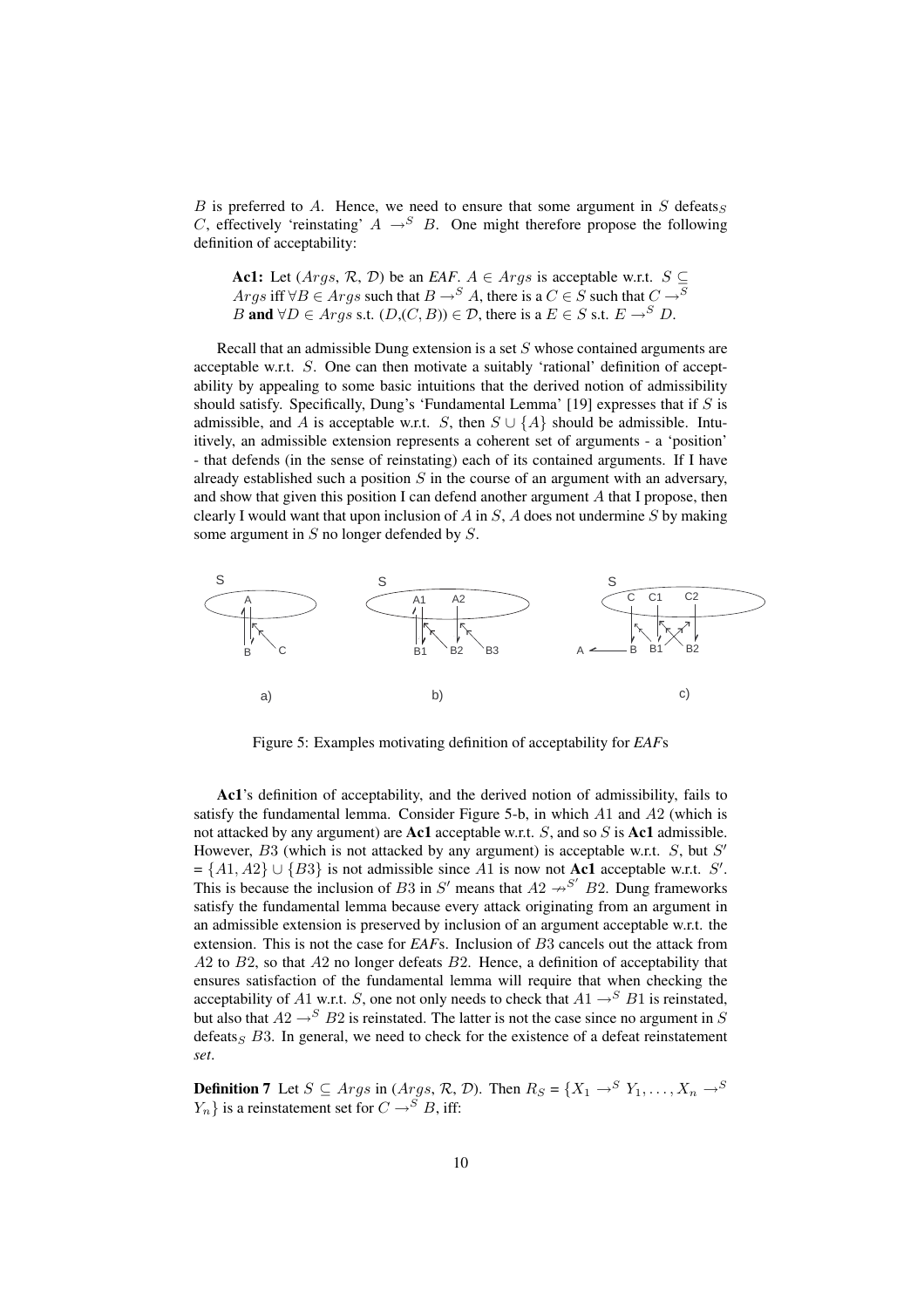- 1.  $C \rightarrow^S B \in R_S$
- 2. for  $i = 1...n, X_i \in S$

3. 
$$
\forall X \rightarrow^S Y \in R_S
$$
,  $\forall Y'$  s.t.  $(Y', (X, Y)) \in \mathcal{D}$ , there is a  $X' \rightarrow^S Y' \in R_S$ 

We now formally define the acceptability of an argument:

**Definition 8** Let  $(Args, R, D)$  be an *EAF*.  $A \in Args$  is *acceptable* w.r.t.  $S \subseteq Args$ , iff:

 $\forall B$  s.t.  $B \rightarrow^{S} A$ , there is a  $C \in S$  s.t.  $C \rightarrow^{S} B$  and there is a reinstatement set for  $C \rightarrow^{S} B$ .

Under this definition of acceptability,  $S$  in Figure 5-b is not admissible since  $A1$  is not acceptable w.r.t.  $S$ . In Figure 5-c,  $A$  is acceptable w.r.t.  $S$ , given the reinstatement set  $\{C \rightarrow^S B, C1 \rightarrow^S B1, C2 \rightarrow^S B2\}$  for  $C \rightarrow^S B$ . If in addition we had an argument B3 such that  $B3 \rightarrow (C2 \rightarrow B2)$  and no argument in S that defeats B3, then no reinstatement set for  $C \rightarrow^{S} B$  would exist. Note that the acceptability of an argument with respect to a set  $S$  does not amount to checking whether  $S$  is admissible. In Figure 5-c, suppose an additional argument  $B4$  that attacked and defeated<sub>S</sub>  $C2$ . A would still be acceptable w.r.t.  $S$ , but  $S$  would not be admissible.

### 4.2 Defining the Extensions of an Extended Argumentation Framework

The admissible, preferred, complete and stable extensions of an EAF are now defined in the same way as for Dung frameworks:

**Definition 9** Let S be a conflict free subset of  $Args$  in  $(Args, \mathcal{R}, \mathcal{D})$ . Then:

- $S$  is an admissible extension iff every argument in  $S$  is acceptable w.r.t.  $S$ .
- $S$  is a preferred extension iff  $S$  is a set inclusion maximal admissible extension
- S is a complete extension iff each argument which is acceptable w.r.t. S is in S
- S is a stable extension iff  $\forall B \notin S$ ,  $\exists A \in S$  such that A defeats B

For  $s \in \{$ preferred, complete, stable $\}$ , A is sceptically, respectively credulously, justified under the s semantics iff A is in every, respectively at least one, s extension. Note that  $\{B, C', E\}$  is the single preferred, complete, and stable extension in Example 1.

We now state some basic results that hold of Dung and Extended Argumentation Frameworks. In particular, checking for existence of a reinstatement set when defining acceptability ensures that Dung's fundamental lemma holds for *EAF*s:

**Proposition 3.** Let  $\Delta = (Args, R, D)$  be an Extended Argumentation Framework, S an admissible extension of  $\Delta$ , and let A, A' be arguments which are acceptable w.r.t S. Then:

- 1.  $S' = S \cup \{A\}$  is admissible
- 2.  $A'$  is acceptable w.r.t.  $S'$

Proposition 4 follows immediately from Proposition 3:

**Proposition 4.** Let  $\Delta = (Args, \mathcal{R}, \mathcal{D})$  be an Extended Argumentation Framework.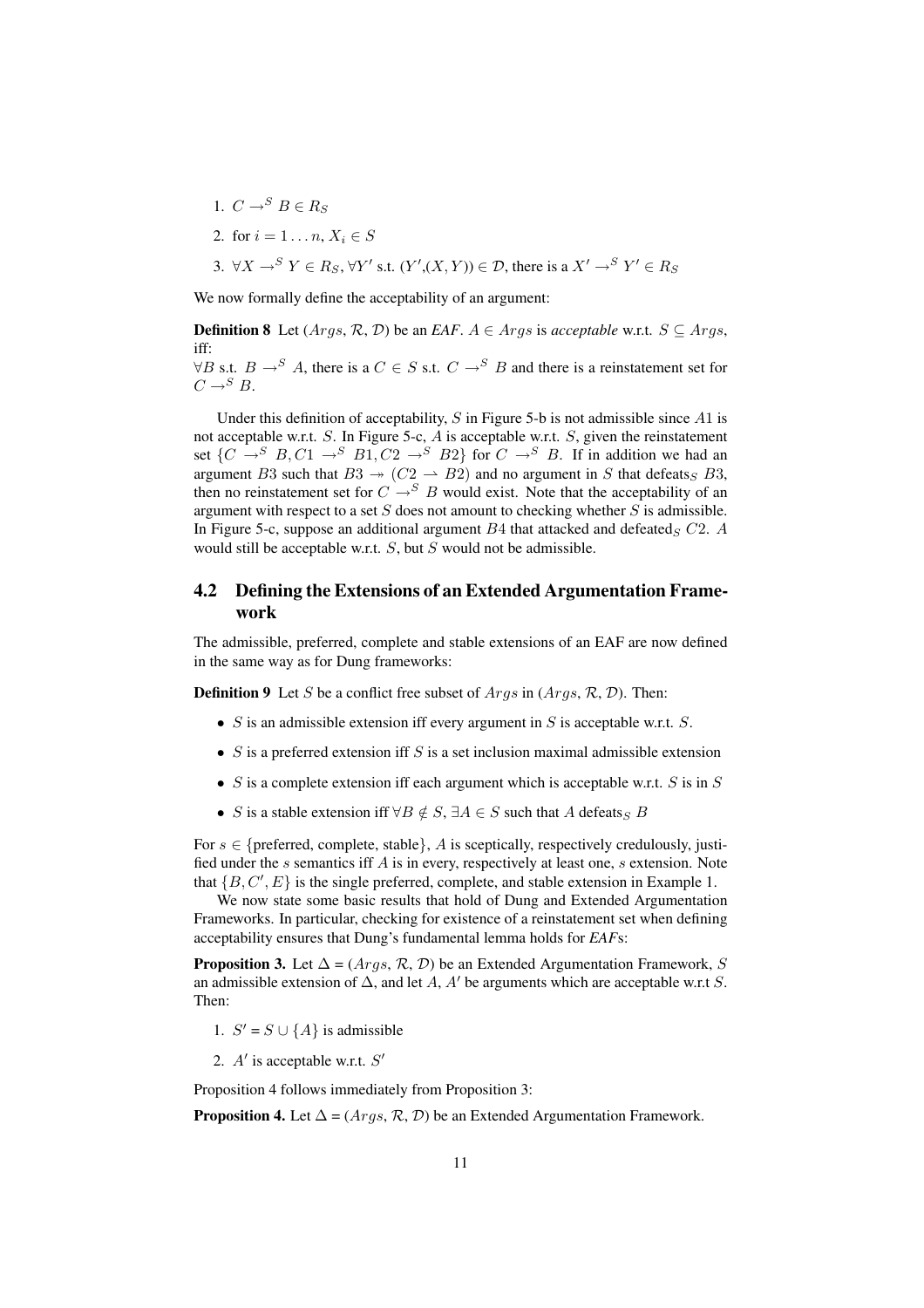- 1. The set of all admissible extensions of  $\Delta$  form a complete partial order w.r.t. set inclusion
- 2. For each admissible extension E of  $\Delta$  there exists a preferred extension E' of  $\Delta$ such that  $E \subseteq E'$

Since  $\emptyset$  is an admissible extension of every *EAF*, then Proposition 4 implies that:

Corollary 1. Every *EAF* possesses at least one preferred extension.

As in the case of a Dung framework, not every *EAF* has a stable extension. For example, the *EAF*  $A \rightarrow A$  does not have a stable extension. Finally:

**Proposition 5.** Every stable extension of an *EAF* is a preferred extension but not vice versa.

In [19], the grounded extension of a Dung framework  $AF = (Arg, \mathcal{R})$  is defined as the least fixed point of the framework's characteristic function  $F$  (see Definitions 2) and 3). F is shown to be monotonic, i.e., if  $S \subseteq S'$  then  $F(S) \subseteq F(S')$ , where S and  $S'$  are both subsets of  $Args$ . The monotonicity of F guarantees the existence of a least fixed point and gives it a constructive flavour: its least fixed point - the  $AF$ 's grounded extension  $(GE(AF))$  - can be approached under iterated application of F to the empty set. Defining the sequence:

- $F^0 = \emptyset$
- $F^{i+1} = F(F^i)$

then  $GE(AF) \subseteq \bigcup_{i=0}^{\infty} (F^i)$ .

If AF is *finitary*, i.e., every argument is attacked by at most a finite number of arguments, then the grounded extension can be obtained by iterative application to the empty set:

 $GE(AF) = \bigcup_{i=0}^{\infty} (F^i)$ 

We now define the characteristic function of an *EAF*. For reasons that will become apparent later, the domain of the function is restricted to conflict free sets.

**Definition 10** Let  $\Delta = (Args, R, D)$  be an *EAF*,  $S \subseteq Args$ , and  $2^{ArgsC}$  denote the set of all conflict free subsets of Args. The characteristic function  $F_{\Delta}$  of  $\Delta$  is defined as follows:

- $F_{\Delta}: 2^{ArgsC} \mapsto 2^{Args}$
- $F_{\Delta}(S) = \{A | A \text{ is acceptable w.r.t } S\}$

From hereon, since we will always refer to an arbitrary but fixed *EAF*, we will simply write F rather than  $F_{\Delta}$ . As for Dung frameworks, for any conflict free  $S \subseteq$ Args in  $\Delta = (Args, \mathcal{R}, \mathcal{D}), S$  is admissible iff  $S \subseteq F(S)$ , and complete iff S is a fixed point of F. We now define a procedure iteratively applying F to an *EAF*:

**Definition 11** Define for any *EAF* (*Args*, *R*, *D*) the following sequence of subsets of Args.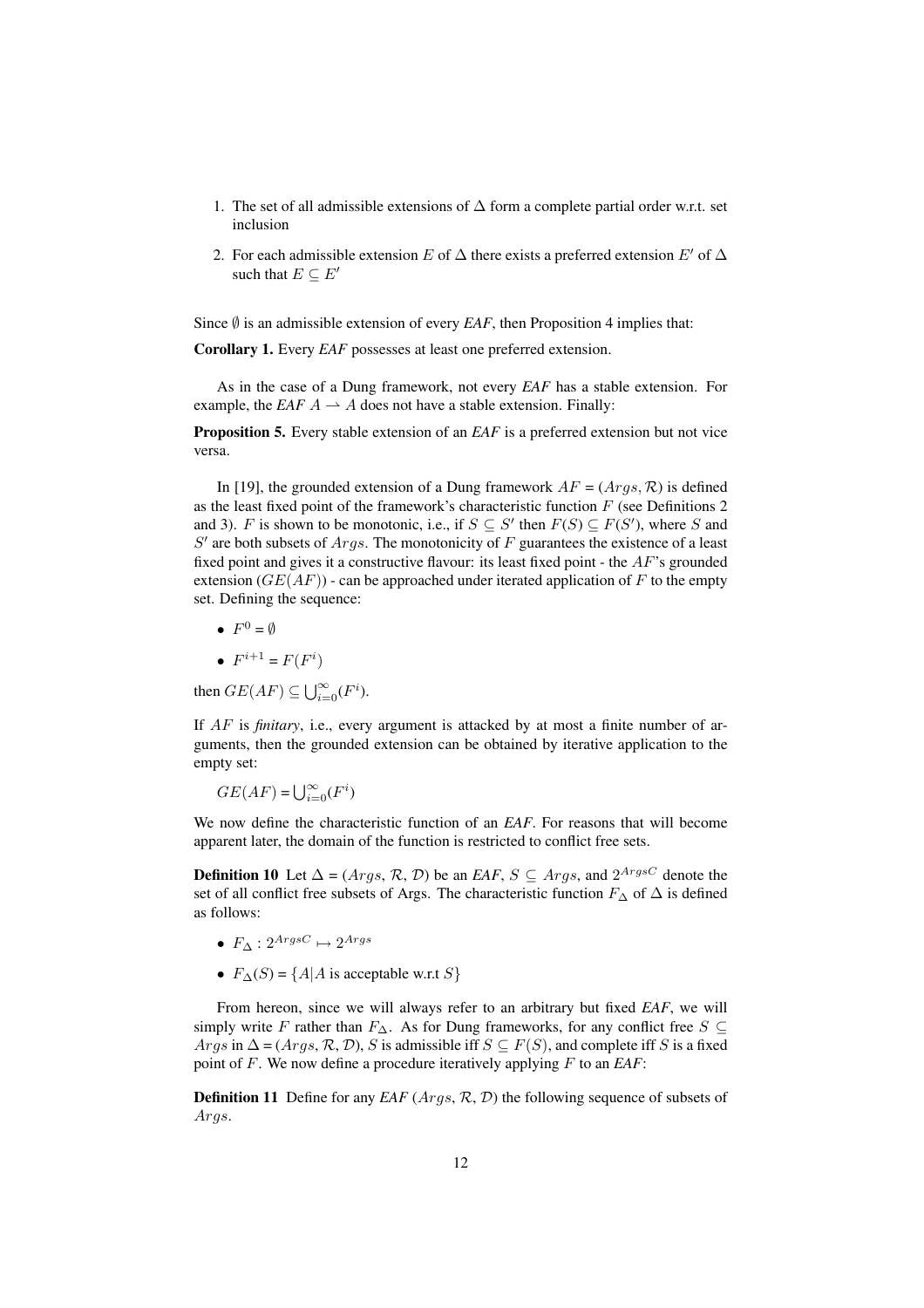- $F^0 = \emptyset$
- $F^{i+1} = F(F^i)$

However, an *EAF*s characteristic function F is not, in general, monotonic. For example, A is acceptable w.r.t.  $S = \{C, C1, C2\}$  in Figure 5-c), but is not acceptable w.r.t. the conflict free  $\{C, C1, C2, B1, B2\}.$ 

Since in general  $F$  is not monotonic, existence of a least fixed point is not guaranteed. However Proposition 6 states that each  $F^i$  in Definition 11 is conflict free (hence  $F$  can be applied iteratively), and that the sequence is monotonically increasing under ⊆.

**Proposition 6** Let F be the characteristic function of an *EAF*, and  $F^0 = \emptyset$ ,  $F^{i+1} =$  $F(F<sup>i</sup>)$ . Then  $\forall i, F<sup>i</sup> \subseteq F<sup>i+1</sup>$  and  $F<sup>i</sup>$  is conflict free.

Hence, rather than define the grounded extension as the least fixed point, the grounded extension of a *finitary EAF* is defined in terms of the sequence in Definition 11.

**Definition 12** (Args, R, D) is finitary iff  $\forall A \in \text{Args}$ , the set  $\{B | (B, A) \in \mathcal{R}\}\$ is finite, and  $\forall (A, B) \in \mathcal{R}$ , the set  $\{C | (C, (A, B)) \in \mathcal{D} \}$  is finite.

**Definition 13** Let  $\Delta$  be a finitary *EAF* and  $F^0 = \emptyset$ ,  $F^{i+1} = F(F^i)$ . Then  $\bigcup_{i=0}^{\infty} (F^i)$  is the grounded extension  $GE(\Delta)$  of  $\Delta$ 

It should be obvious to see that the grounded extension of any *EAF* (Args, R, D) will contain any argument that is not attacked (i.e. the set  $\{X \mid \neg \exists Y, (Y, X) \in \mathcal{R}\}\)$ . The following example illustrates that in general it does not hold that the grounded extension is a subset of the sceptically justified arguments under the preferred semantics (a result that does hold for Dung frameworks).

**Example 4** 
$$
C \rightarrow B \rightarrow A, B \rightarrow (C \rightarrow B)
$$
.

The 'self reinstating argument'  $B$  is excluded when adopting a 'constructivist' approach:  $F^1 = \{C\}$ ,  $F^2 = \{C, A\}$ ,  $F^3 = \{C, A\}$  is the grounded extension. However, adopting a 'declarative' perspective,  $\{C\}$ ,  $\{C, A\}$  and  $\{C, B\}$  are admissible, and  $\{C, A\}$  and  $\{C, B\}$  the preferred extensions. Hence, only C is sceptically justified under the preferred semantics. The grounded semantics excludes self-reinstating arguments such as  $B$ , and so gives justified status to arguments such as  $A$ .

To conclude, we have extended Dung's theory of argumentation to accommodate metalevel arguments that express preferences between arguments. The extended theory preserves the abstract nature of Dung's approach, and based on a novel notion of acceptability that additionally requires reinstatement of defeats, defines the extensional semantics in the same way (apart from the grounded semantics) as for a Dung framework. We have also shown that some of the basic results that hold of the extensional semantics for Dung frameworks, also hold for the extended frameworks. We therefore suggest that applications and developments of Dung's work can be readily modified to accommodate argumentation about preferences. For example, game based proof theories (e.g., [15, 37]) and dialogue models that build on these games (e.g., [33]), make core use of the notion of reinstatement encoded in the acceptability calculus. Notice also, that Proposition 4 implies that (as with Dung's theory) when defining games for determining the credulous acceptance of an argument, it will suffice to show that A belongs to an admissible extension rather than having to construct a preferred extension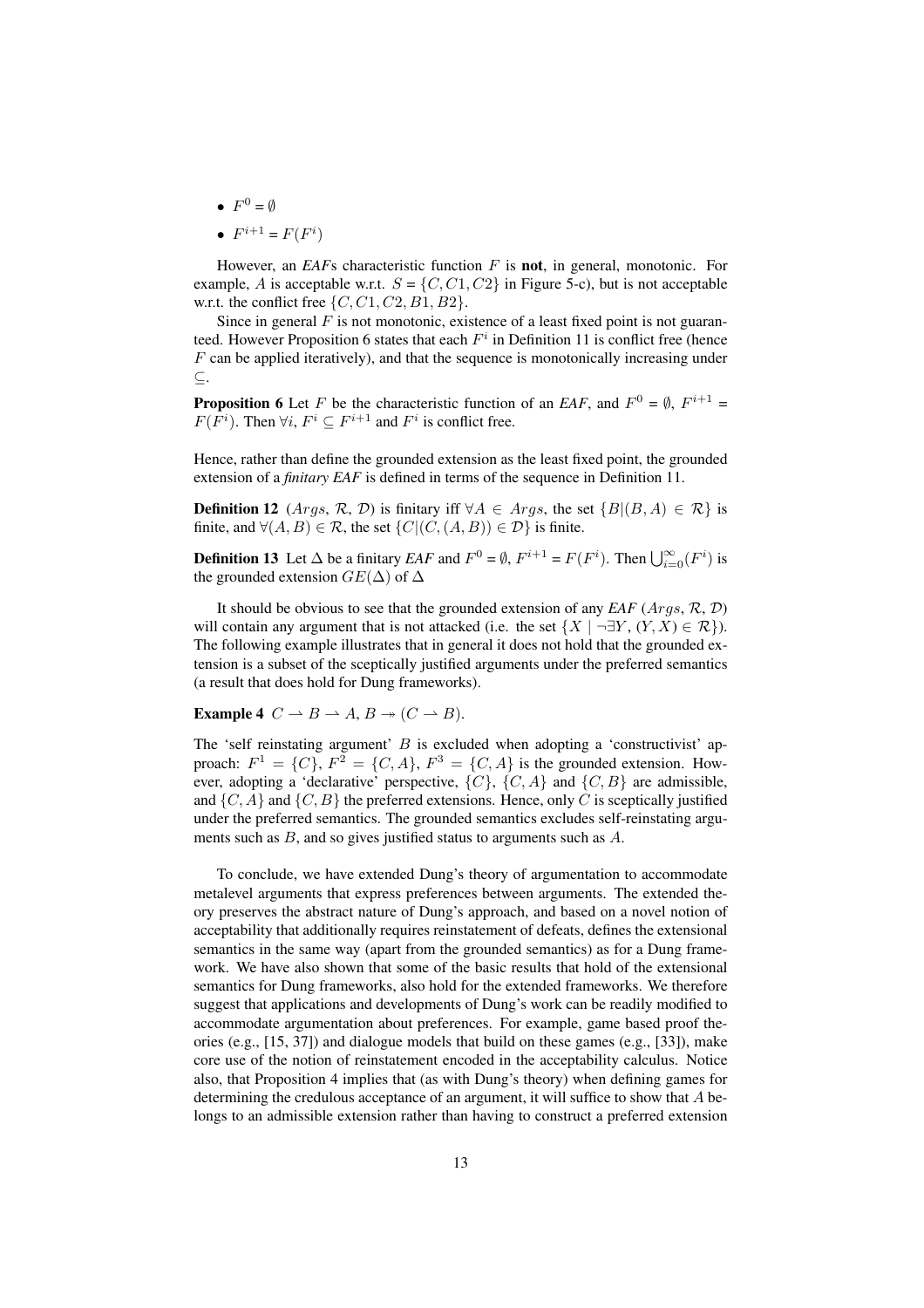containing A. Finally, note that while in general the characteristic function of an *EAF* is not monotonic, the following two sections study two special classes of *EAF* whose characteristic functions are monotonic.

## 5 Value Based Argumentation in Hierarchical Extended Argumentation Frameworks

In this section we study a special class of *EAF* - *hierarchical EAF*s - and then show how Bench-Capon's value based argumentation [11] can be formalised in *hierarchical EAF*s, and extended to integrate metalevel reasoning about values and value orderings.

Thus far we have considered *EAF*s in which no restrictions are placed on the interaction between object level arguments and metalevel arguments expressing preferences over the object level arguments. In hierarchical *EAF*s, the argumentation is 'stratified' into levels so that, intuitively, each level is a Dung framework in which all binary attacks are restricted to arguments within the framework. These binary attacks are then attacked by defence attacks that exclusively originate from arguments expressing preferences in the immediate metalevel.

**Definition 14**  $\Delta = (Arg \, R, \mathcal{D})$  is a *hierarchical EAF* iff there exists a partition  $\Delta_H$  $=$  (  $((Arg s_1, R_1), D_1), ..., ((Arg s_j, R_j), D_j), ...$  ) such that:

- $Args = \bigcup_{i=1}^{\infty} Args_i$ ,  $\mathcal{R} = \bigcup_{i=1}^{\infty} \mathcal{R}_i$ ,  $\mathcal{D} = \bigcup_{i=1}^{\infty} \mathcal{D}_i$ , and for  $i = 1 \dots \infty$ ,  $(Args_i, \mathcal{R}_i)$ is a Dung argumentation framework.
- $(C,(A, B)) \in \mathcal{D}_i$  implies  $(A, B) \in \mathcal{R}_i$ ,  $C \in \text{Arg}_{{\mathfrak{s}}_{i+1}}$

 $\Delta$  is a *bounded hierarchical EAF* iff its partition  $\Delta_H$  is of the form ( (( $Args_1, R_1$ ),  $\mathcal{D}_1$ ),  $\ldots$ ,  $(Args_n, \mathcal{R}_n), \mathcal{D}_n)$ , where  $\mathcal{D}_n = \emptyset$ 

The characteristic function of a bounded hierarchical *EAF* satisfies monotonicity:

Proposition 7. Let F be the characteristic function of a bounded hierarchical *EAF*  $(Args, R, D)$ . Let S and S' be conflict free subsets of  $Args$  such that  $S \subseteq S'$ . Then  $F(S) \subseteq F(S')$ .

If  $F$ 's domain were not restricted to conflict free sets then  $F$  would not be monotonic. Consider the following counter-example that assumes an unrestricted domain:

Example 5 Let  $\Delta = C \rightleftharpoons B \rightarrow A$ ,  $E \rightarrow D$ ,  $D \rightarrow (C \rightarrow B)$ 

 $A \in F({C, E})$  since although  $B \to {C, E}$  A, we have  $C \to {C, E}$  B for which there is a reinstatement set  $\{C \to \{C, E\} \mid B, E \to \{C, E\} \mid D\}$ . However,  $A \notin F(\{C, E, D\})$ where  $\{C, E, D\}$  is not conflict free.  $B \rightarrow \{C, E, D\}$  A but  $C \rightarrow \{C, E, D\}$  B.

The monotonicity of  $F$  guarantees existence of a least fixed point.

Definition 15 The grounded extension of a bounded hierarchical *EAF* ∆, denoted  $GE(\Delta)$ , is the least fixed point of its characteristic function F.

Hence, as in the case of a Dung framework, the grounded extension can be approached, and under the finitary restriction be obtained, by iterative application to the empty set. Note that Proposition 6 implies that the iteration defined in Definition 11 is indeed possible, i.e., that each  $F^i$  is conflict free.

**Proposition 8** Let  $\Delta = (Args, \mathcal{R}, \mathcal{D})$  be a bounded hierarchical *EAF*,  $F^0 = \emptyset$ ,  $F^{i+1} =$  $F(F<sup>i</sup>)$ . Then: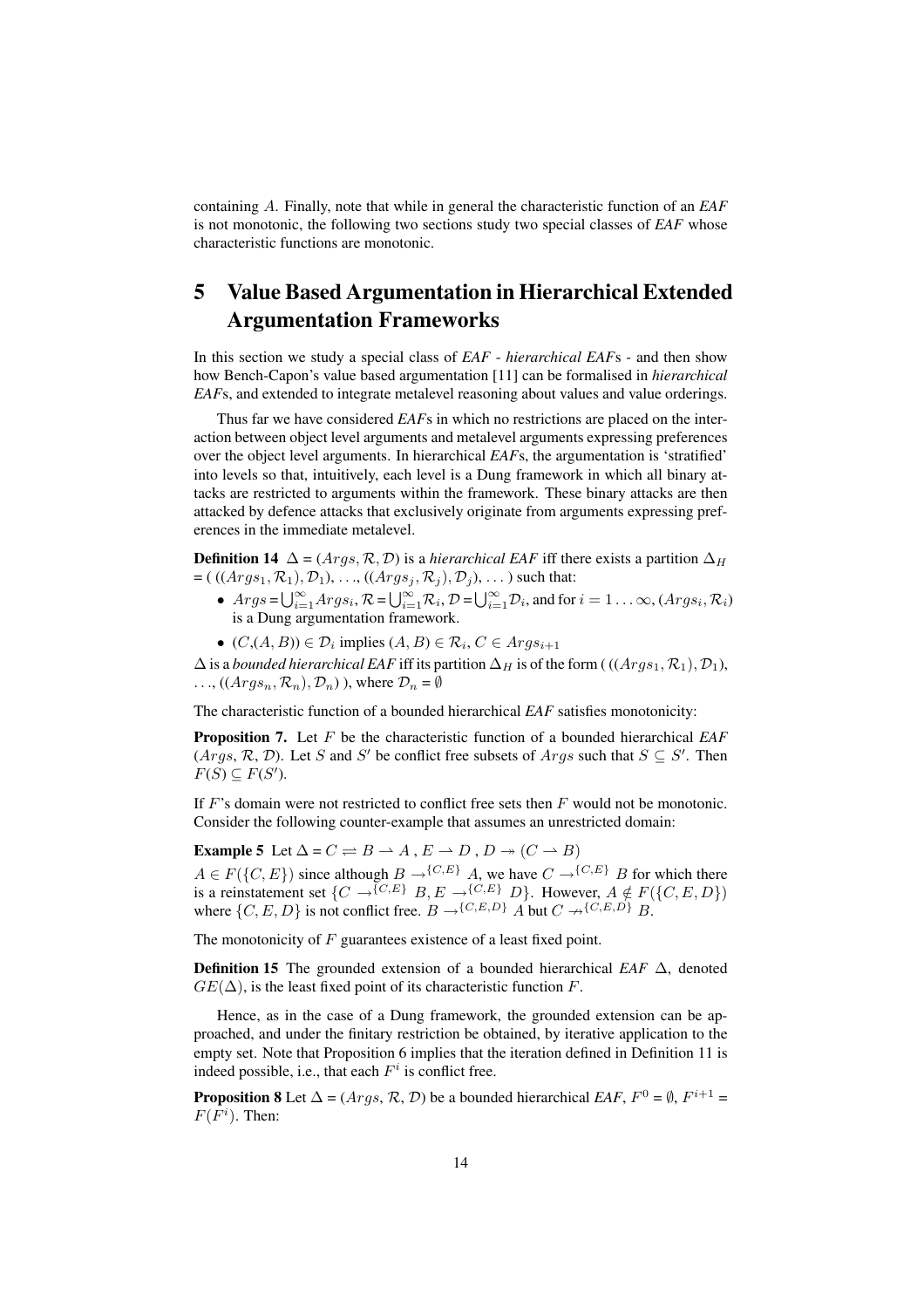- 1.  $\bigcup_{i=0}^{\infty}(F^i) \subseteq GE(\Delta)$
- 2. If  $\Delta$  is finitary, then  $\bigcup_{i=0}^{\infty}(F^i) = GE(\Delta)$

The extended argumentation theory provides a unifying framework in which to formalise and extend works that augment Dung's framework with preferences [3, 11]. In support of this claim we formalise and extend value based argumentation in hierarchical *EAF*s. Firstly, we recall [11]'s value based argumentation:

**Definition 16**  $\langle Args, R, V, val, P \rangle$  is a value-based argumentation framework (VAF), where val is a function from  $Args$  to a non-empty set of values V, and P is a set  $\{a_1, \ldots, a_n\}$ , where each  $a_i$  names a total ordering (audience)  $>a_i$  on  $V \times V$ . An *audience specific*  $VAF$  ( $aVAF$ ) is a 5-tuple  $\langle Args,R,V,val,a \rangle$  where  $a \in P$ .

**Definition 17** Let  $\langle Args, R, V, val, a \rangle$  be an  $aVAF$ . Then  $A \in Args$  defeats<sub>a</sub>  $B \in$ Args iff  $(A, B) \in \mathcal{R}$  and it is not the case that  $val(B) >_a val(A)$ . We say that  $(A, B) \in \mathcal{R}_a$  iff A defeats<sub>a</sub> B.

The extensions and justified arguments of an  $aVAR \Gamma = \langle Aras, R, V, val, a \rangle$  are those of the Dung framework ( $Args$ ,  $\mathcal{R}_a$ ). Symmetric attacks in  $\Gamma$  are thus resolved to obtain asymmetric defeats in  $(Args, R_a)$ , and (as discussed in Section 3) asymmetric attacks may be removed so that if  $A$  asymmetrically attacks  $B$ , but  $B$ 's value is ordered (by audience  $>_{a}$ ) above A's value, then neither argument defeats<sub>a</sub> each other, and so both may appear in the same extension. [11] shows that if for every  $(A, B) \in \mathcal{R}$ either  $val(A) >_a val(B)$  or  $val(B) >_a val(A)$ , and assuming no cycles in the same value in  $\Gamma$ , then there is guaranteed to be a unique, non-empty preferred extension of Γ, and a polynomial time algorithm to find it. Thus, for problematic odd cycles such as  $A \rightarrow B \rightarrow C \rightarrow A$  which only yield  $\emptyset$  as an admissible extension of a Dung framework, then if  $A, B$  and  $C$  do not promote the same value, any audience derived defeat relation will yield a single preferred extension.



Figure 6: Integrating meta-level argumentation about values and value orderings

Reasoning *about* values and value orderings can be accommodated by formalising value based argumentation in a hierarchical *EAF* in which the first level includes the arguments and attacks in an aV AF. Pairwise orderings on values in V are *value preference arguments* in the second level, so that if  $v1, v2 \in V$  then 'v1 > v2' and 'v2 > v1' are value preference arguments that attack each other in the second level (see Figure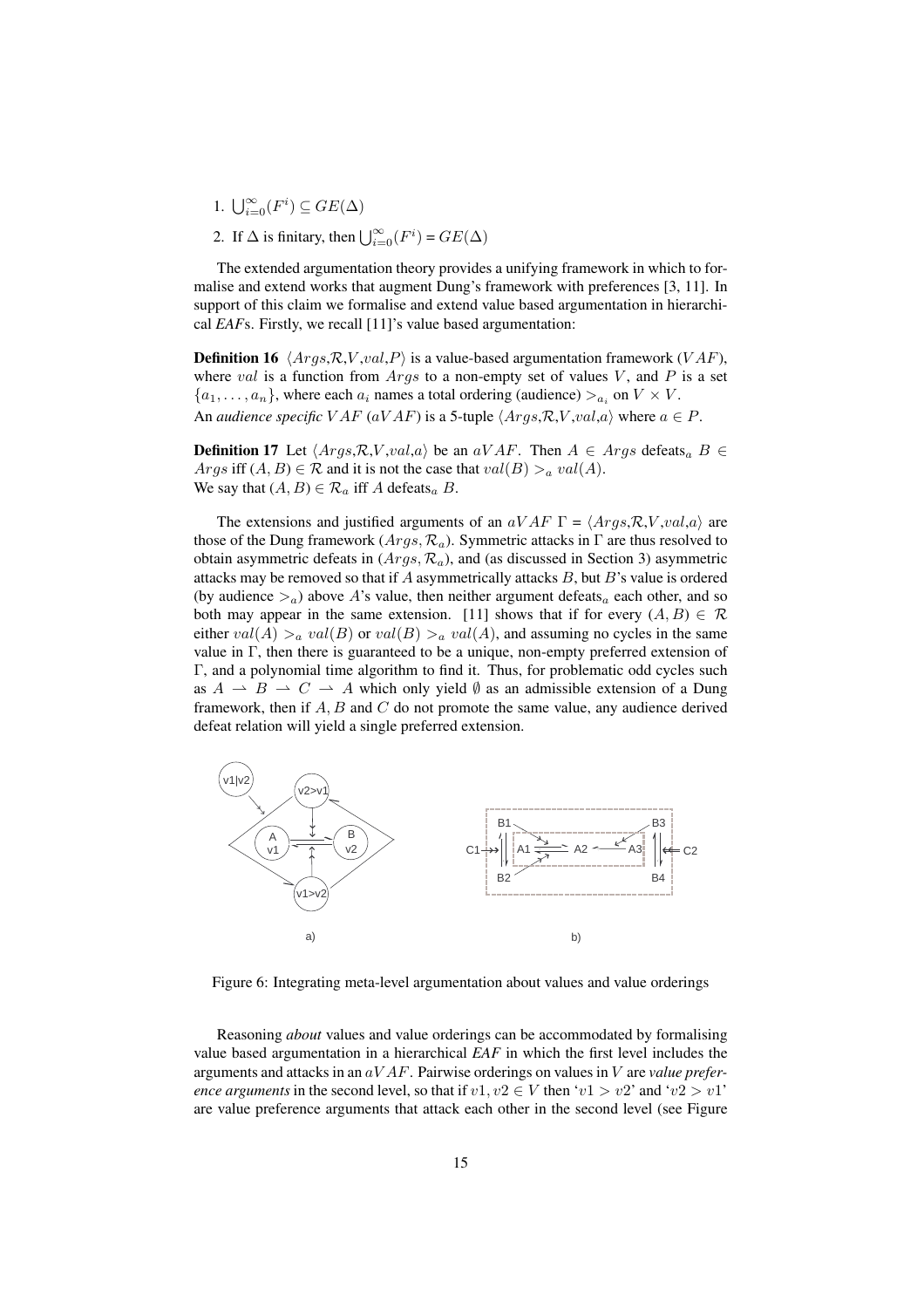6a)). If level 1 arguments A and B respectively promote v1 and v2, and  $B \rightharpoonup A$ , then  $(v1 > v2) \rightarrow (B \rightarrow A)$ . Finally, an audience is represented by a level 3 *audience argument* that denotes a choice of ordering, and thus defence attacks the binary attacks between value preference arguments. Thus,  $v1|v2 \rightarrow ((v2 > v1) \rightarrow (v1 > v2)),$ where  $v1|v2$  is a level 3 argument representing an audience that selects  $v1 > v2$ . Now, the unique preferred extension of the *EAF* in Figure 6a) is  $\{A, v1 > v2, v1|v2\}$ . In this way, we can represent the meta-level reasoning required to find the preferred extension of an  $aVAF$ .

**Definition 18** Let  $\Gamma$  be an  $aVAF \langle Args, R, V, val, a \rangle$ . Then the  $EAF$ 

 $\Delta = (Args1 \cup Args2 \cup Args3, R1 \cup R2 \cup R3, D1 \cup D2 \cup D3)$ is defined as follows:

- 1.  $Aras1 = Aras$ ,  $\mathcal{R}1 = \mathcal{R}$
- 2.  $\{v > v'|v, v' \in V, v \neq v'\} \subseteq \text{Args2}$  $\{(v > v', v' > v) | v > v', v' > v \in \text{Args2}\}\subseteq \mathcal{R}2$
- 3.  $\{a\} \subseteq \text{Args3}, \emptyset \subseteq \mathcal{R}3$
- 4.  $\text{-} \{ (v > v', (A, B)) | (A, B) \in \mathcal{R} \cup \{A, v a l(B) = v, \text{val}(A) = v' \} \subseteq \mathcal{D} \cup \{a, b\}$ (i.e., value preference arguments in  $Args2$  defence attack attacks between arguments in Args1)
	- $-\{ (a, (v > v', v' > v)) \mid a \in \text{A}rgs3, (v > v', v' > v) \in \mathcal{R}2, v' > a v \} \subseteq \mathcal{D}2$ (i.e., audience arguments in Args3 defence attack attacks between value preference arguments in Args2)
	- $D3 = \emptyset$  (the framework is bounded)

If in 2,3 and 4, the  $\subseteq$  relation is replaced by  $=$ , then  $\Gamma$  and  $\Delta$  are said to be *equivalent*.

**Proposition 9.** Let  $\Gamma = \langle \text{Args}, \mathcal{R}, V, \text{val}, a \rangle$  be an  $a \, V \, AF$  and  $\Delta$  its equivalent EAF. Let s ∈ {preferred, grounded, complete}. Then  $\forall A \in \text{Arg} s$ , A is a sceptically, respectively credulously, justified argument of  $\Gamma$  under the s semantics, iff A is a sceptically, respectively credulously, justified argument of  $\Delta$  under the s semantics.

Notice that  $\Delta$  is defined so that one could additionally consider other arguments and attacks in levels 2 and 3. For example, arguments in level 2 that directly attack value preference arguments, or arguments in level 3 representing different audiences.

Indeed, given a  $VAF \langle Args, R, V, val, P \rangle$ , then its *EAF* is obtained as in Definition 18, except that now  $\{a|a \in P\} \subseteq Args3$  (recall that P is the set of all possible audiences). A *VAF* and its obtained *EAF* are then said to be *equivalent* if  $\{a|a \in P\}$  = *Args3*. Notice that if for any  $a, a' \in P$ ,  $(a, (v > v', v' > v))$ ,  $(a', (v' > v, v > v'))$  $\in \mathcal{D}2$ , then it follows from the definition of an *EAF* (Definition 4) that a and a' attack each other, i.e.  $(a, a')$ ,  $(a', a) \in \mathcal{R}3$ . Since each possible audience argument corresponds to a different total ordering on values, and  $\forall v, v' \in V$ ,  $v > v'$  and  $v' > v$ are value preference arguments in  $Args2$ , then every audience argument will R3 attack every other audience argument. Intuitively, a level 1 argument in the *EAF* will then be sceptically justified under the preferred semantics iff it is *objectively accepted* [11] (justified irrespective of the chosen audience) in the corresponding *VAF*. A level 1 argument will be credulously justified iff it is *subjectively accepted* [11] (justified for at least one chosen audience). Of course, given representation of multiple audiences,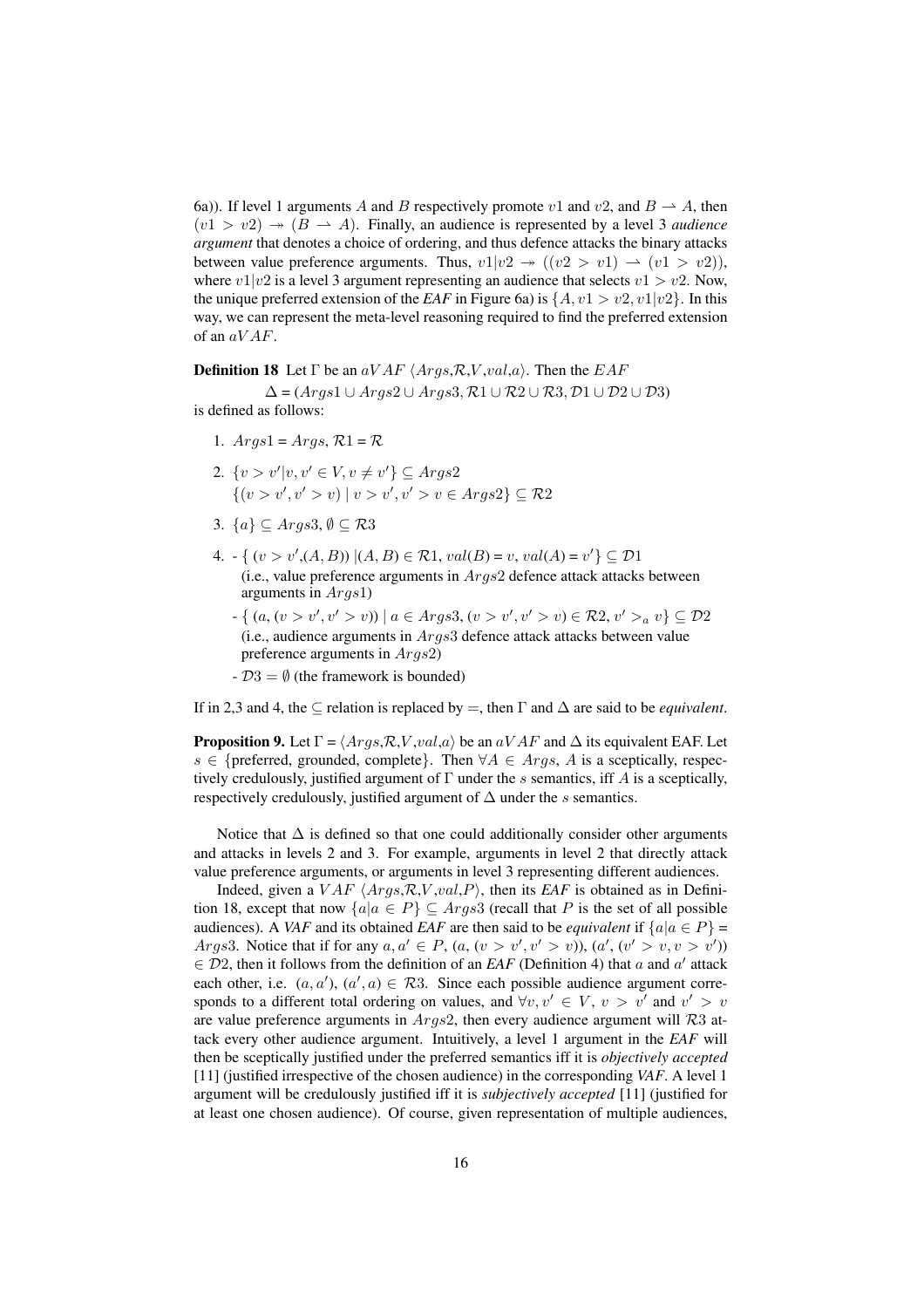one can in principle incorporate a fourth level to model argumentation over preferences between audiences <sup>3</sup>. Notice, that an audience argument is not necessarily restricted to instantiation by the value ordering that constitutes the audience, but may be instantiated by some justification for the ordering that is the claim of the argument. Furthermore, Definition 18 also allows for arguments that express preferences that are not derived on the basis of value orderings. We now illustrate the above ideas with an example of value based argumentation over action.

Example 6 In what follows, we assume instantiation of level 1 arguments about actions  $(A1, A2, A3$  in Figure 6b)) in a BDI logic, as described in [8]. A1 and A2 are arguments for the medical actions 'give aspirin' and 'give chlopidogrel' respectively. These arguments relate the current beliefs that warrant (are preconditions for) the actions bringing about states of affairs that realise a desired goal and so appeal to a value. Both A1 and A2 appeal to the value of *improving the patient's health*. They symmetrically attack since they claim alternative actions for the goal of preventing blood clotting.

In [27] we describe construction of level 2 arguments that claim preferences between level 1 arguments based on the relative *degree of promotion* of a desired value by the level 1 arguments. Thus,  $B1$  is an argument based on clinical trial 1's conclusion that  $A2$ 's chlopidogrel is more efficacious than  $A1$ 's aspirin at preventing blood clotting. Hence  $B1 \rightarrow (A1 \rightarrow A2)$ . Suppose also B2 based on clinical trial 2's conclusion that the opposite is the case. Hence  $B1 \rightleftharpoons B2$ . At this stage neither A1 or A2 are sceptically justified under any semantics. However  $C1$  claims that trial 1 is preferred to trial 2 since the former uses a more statistically robust design. Now  $A2$  and not  $A1$ is sceptically justified.

However, A3 appealing to the value of *cost*, states that chlopidogrel is prohibitively expensive and so asymmetrically attacks A2. B3 is the value preference argument ordering *improving the patient's health* over *cost*, and B4 the value preference argument ordering *cost* over *improving the patient's health*. Now, neither A2 or A1 are sceptically justified (notice that now there is a preferred extension containing B3, A2 *and* A3). Finally,  $C2$  is an audience argument that selects  $B4$ 's value preference over B3. This choice is justified by appealing to the utilitarian principle: since financial resources are low, and chlopidogrel is costly, then use of chlopidogrel will compromise treatment of other patients, and so one should preferentially order *cost* over *improving the patient's health* (such a trade off is often made in medical contexts). Hence,  $A3$ 's attack on  $A2$  succeeds, and so  $A1$  is now sceptically justified; aspirin is now the preferred course of action.

In this section we have integrated metalevel reasoning about values and value orderings in a hierarchical *EAF*. The question naturally arises as to whether it is always possible, or indeed desirable, to stratify argumentation according to the hierarchical prescription. Pragmatically, it may well be computationally expensive to ensure that for a given knowledge base, the arguments and attacks defined conform to the hierarchical restriction. Philosophically, a bounded hierarchical model assumes a highest level of reasoning in which knowledge is certain and so immune to doubt and conflict. For example, for value based argumentation, a three level hierarchical framework assumes that preferences over value orderings (audiences) are given, and not themselves

 $3$ One could in this way express constraints on value preferences that effectively identify classes of audiences; for example an argument preferring audiences that order religious over secular values will denote the religious class of audiences.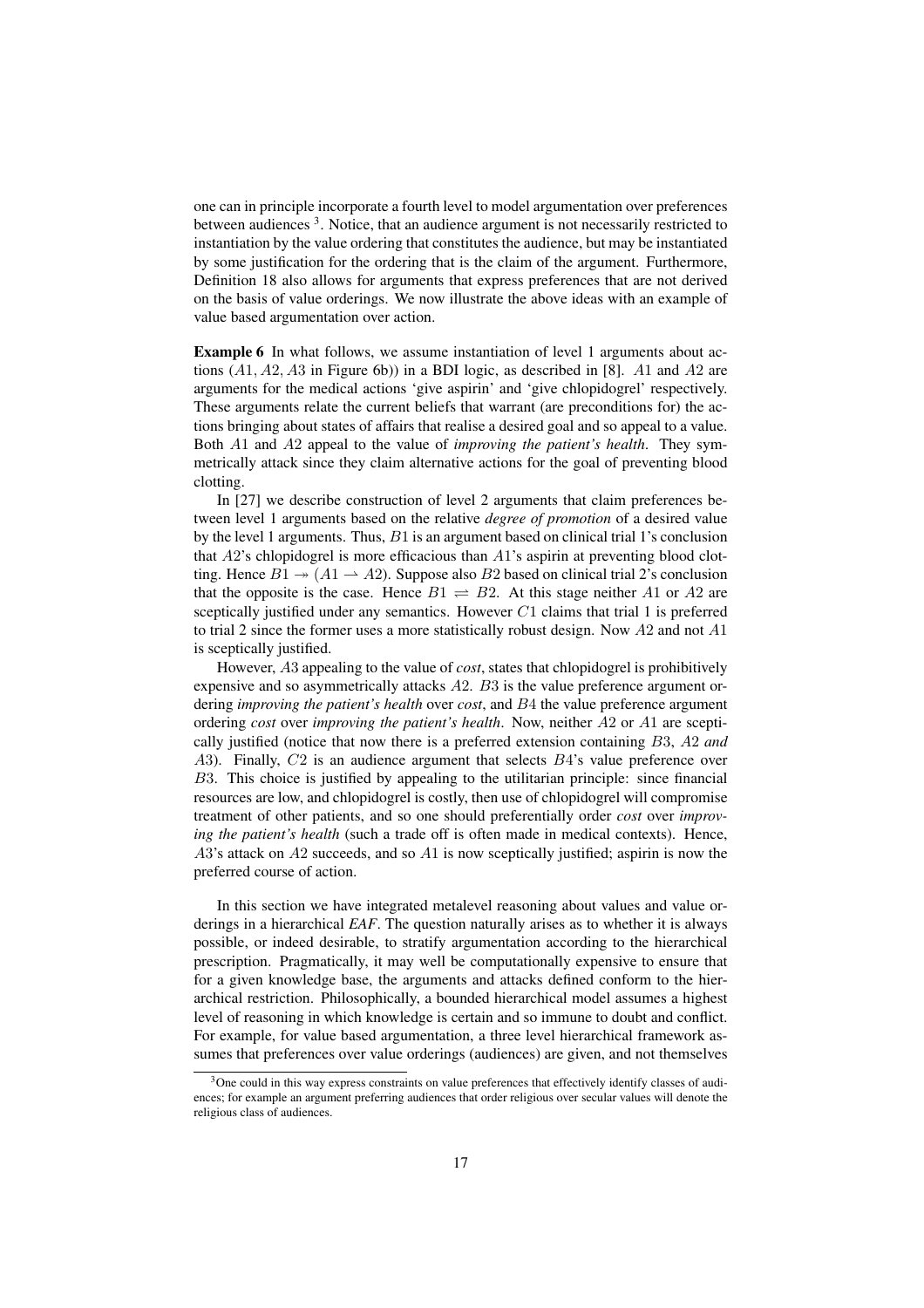subject to reasoning. To avoid such an assumption, while avoiding having to ascend levels to infinity, one can appeal to the intuition that our metalevel reasoning is often informed by our object level reasoning; argumentation at lower levels may thus impact on argumentation at higher levels. As Searle puts it [36], values are often the product of practical reasoning rather than an input to it. Indeed, we refer the reader to an intuitive illustration of non-hierarchical extended argumentation in Example 14 (Section 7).

## 6 Preference Symmetric Extended Argumentation Frameworks

This section focuses on *preference symmetric EAF*s in which only attacks between symmetrically attacking arguments can be attacked by arguments expressing preferences. This restriction is satisfied by formalisms in which all attacks between arguments are symmetric (e.g. [16]), and formalisms in which asymmetric attacks succeed as defeats irrespective of preferences between arguments. An example of the latter is the argument based logic programming formalism in [34], in which A asymmetrically attacks B iff A claims (proves) what was assumed non-provable (through negation as failure) by a rule in  $B$ . This attack succeeds as a defeat irrespective of whether  $B$  is preferred to A. The formalism of [34] will be described and formalised as an instance of a *preference symmetric EAF* in Section 7.

**Definition 19**  $\Delta$  = (*Args, R, D*) is a *preference symmetric EAF* iff: if (*C*, (*B, A*)) ∈  $D$ , then  $(A, B) \in \mathcal{R}$ .

No conflict free set and so admissible extension S of a *preference symmetric EAF* (*ps-EAF*)  $\Delta$  can contain arguments that attack each other. Suppose such a set. Then by Definition 6, if for  $A, B \in S$ ,  $(B, A) \in \mathcal{R}$ , then  $\exists C \in S$  such that  $(C, (B, A)) \in \mathcal{D}$ , and it must be the case that  $(A, B) \notin \mathcal{R}$ , contradicting  $\Delta$  is a *ps-EAF*.

As already noted, value based argumentation does not conform to the restriction imposed by *ps-EAF*s. Hence, it may be that  $(B, A) \in \mathcal{R}$  and yet B and A both appear in an admissible extension and are both justified. As discussed in Section 3 and illustrated in Example 6, this may be appropriate when applying argumentation to practical reasoning, where an argument for an action may be accepted while acknowledging the validity of a challenge represented by an asymmetrically attacking argument. However, it is not appropriate when the arguments relate to inherently contradictory states of affairs. Consider Pollock's argumentation system [32] in which if B 'Pollock undercuts' A, and A is preferred to B, then B does not defeat A. The standard example describes A to be an argument claiming that an object is red given that it looks red, and the rule that things that look red are red. This argument is undercut (the application of the rule is invalidated) by an argument  $B$  claiming that the object is illuminated by red light. Now, if A is preferred to B, then A and B may both be justified. This is somewhat strange; that one should accept together an argument that makes use of a rule, and an argument that invalidates use of the rule  $4$ . We suggest that the Pollock undercut be reformulated, either as a symmetric attack, or as an asymmetric attack that succeeds as a defeat irrespective of the relative preference.

Note that we do not claim that the *only* way to ensure that attacking arguments do not appear in the same admissible extension is by requiring that the arguments and

<sup>&</sup>lt;sup>4</sup>Notice that in the usual formalisation of Pollock undercuts, A's rule is represented as a defeasible implication  $\alpha \Rightarrow \beta$  (where  $\alpha$  and  $\beta$  are wff in some first order language) and B's claim is of the form  $\neg(\alpha \Rightarrow \beta)$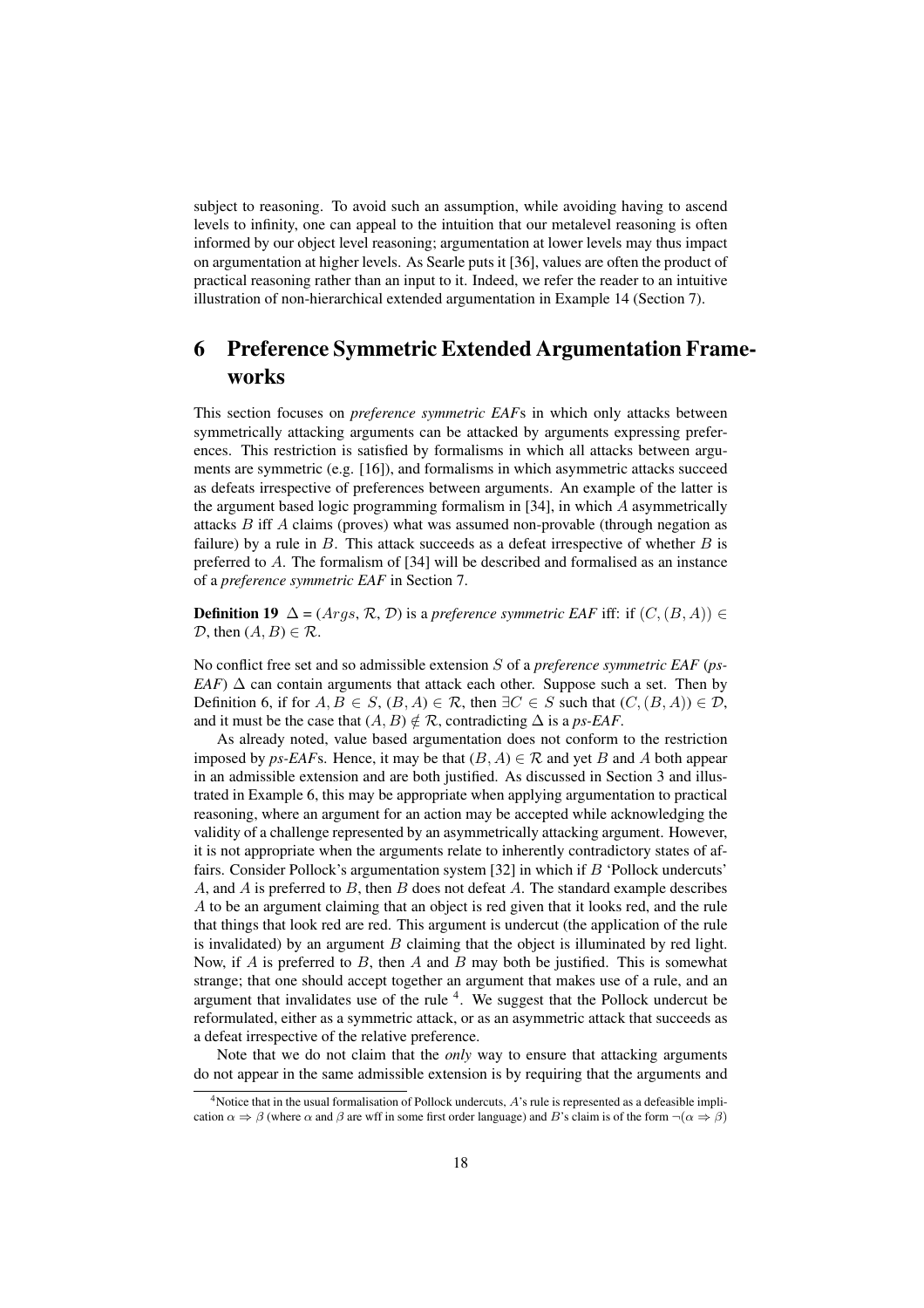attacks instantiate a *ps-EAF*. It may well be that this property is satisfied given the way in which arguments, attacks and preferences are defined in the underlying logic. For example, preference based argumentation frameworks [3] are instantiated by arguments defined on the basis of a propositional knowledge base. Only asymmetric attacks are defined, and a preference relation on arguments may result in the removal of these attacks. However, in [2] it is shown that if the preference relation applied satisfies some intuitively desirable properties, then no two arguments with contradictory propositions will be jointly justified.

We now present some results that hold for *preference symmetric EAF*s. Firstly, recall our motivation of the definition of acceptability for *EAF*s in Section 4.1. We proposed a definition of acceptability (Ac1) that is more formally defined here as 'preference symmetric', or *ps*, acceptability.

**Definition 20** Let  $(Args, \mathcal{R}, \mathcal{D})$  be a *EAF*. Then for any  $S \subseteq Args$ :

- 1.  $C \rightarrow^S B$  is *reinstated* iff  $\forall D \in \text{A}rgs$  s.t.  $(D,(C, B)) \in \mathcal{D}$  there is a  $E \in S$  s.t.  $E \rightarrow^S D$ .
- 2.  $A \in \text{Arg } s$  is *ps* acceptable w.r.t. S iff  $\forall B \in \text{Arg } s$  such that  $B \rightarrow^S A$ , there is a  $C \in S$  such that  $C \rightarrow^{S} B$ , and  $C \rightarrow^{S} B$  is reinstated.

We saw that when evaluating the acceptability of A1 w.r.t. S in Figure 5b), *ps* acceptability does not suffice. We are required to not only check that  $A1 \rightarrow^{S} B1$  is reinstated, but also  $A2 \rightarrow^{S} B2$ , since otherwise S would be admissible, and inclusion of the acceptable  $B3$  in S would result in an  $S'$  that is not admissible. However, the requirement that one checks for reinstatement of  $A2 \rightarrow^{S} B2$  would not arise if  $B2 \rightarrow A2$ , as would be the case in a *ps-EAF*. This is because S would not be admissible, since A2 would not be acceptable w.r.t S (under *ps* acceptability or the more general definition). Indeed, *ps* acceptability and the general definition of acceptability in Definition 8 coincide for *ps-EAF*s, in the sense that:

Proposition 10. Let (Args, R, D) be a preference symmetric *EAF*. Let S be a conflict free subset of Args. Then, every argument in S is *ps* acceptable w.r.t. S iff every argument in  $S$  is acceptable w.r.t.  $S$ .

Proposition 10 implies that extensional semantics for *ps-EAF*s can equivalently be defined on the basis of ps acceptability. Furthermore, the characteristic function of a *ps-EAF* is monotonic. We can therefore define the grounded extension of a *ps-EAF* in terms of its characteristic function's least fixed point, and under the finitary restriction obtain the grounded extension by iterative application to the empty set.

Proposition 11. Let F be the characteristic function of a preference symmetric *EAF*  $(Args, R, D)$ . Let S and S' be conflict free subsets of  $Args$  such that  $S \subseteq S'$ . Then  $F(S) \subseteq F(S')$ .

**Definition 21** The grounded extension of a preference symmetric *EAF*  $\Delta$ , denoted  $GE(\Delta)$ , is the least fixed point of its characteristic function F.

**Proposition 12** Let  $\Delta = (Args, \mathcal{R}, \mathcal{D})$  be a preference symmetric *EAF*,  $F^0 = \emptyset$ ,  $F^{i+1}$  $= F(F<sup>i</sup>)$ . Then:

1.  $\bigcup_{i=0}^{\infty}(F^i) \subseteq GE(\Delta)$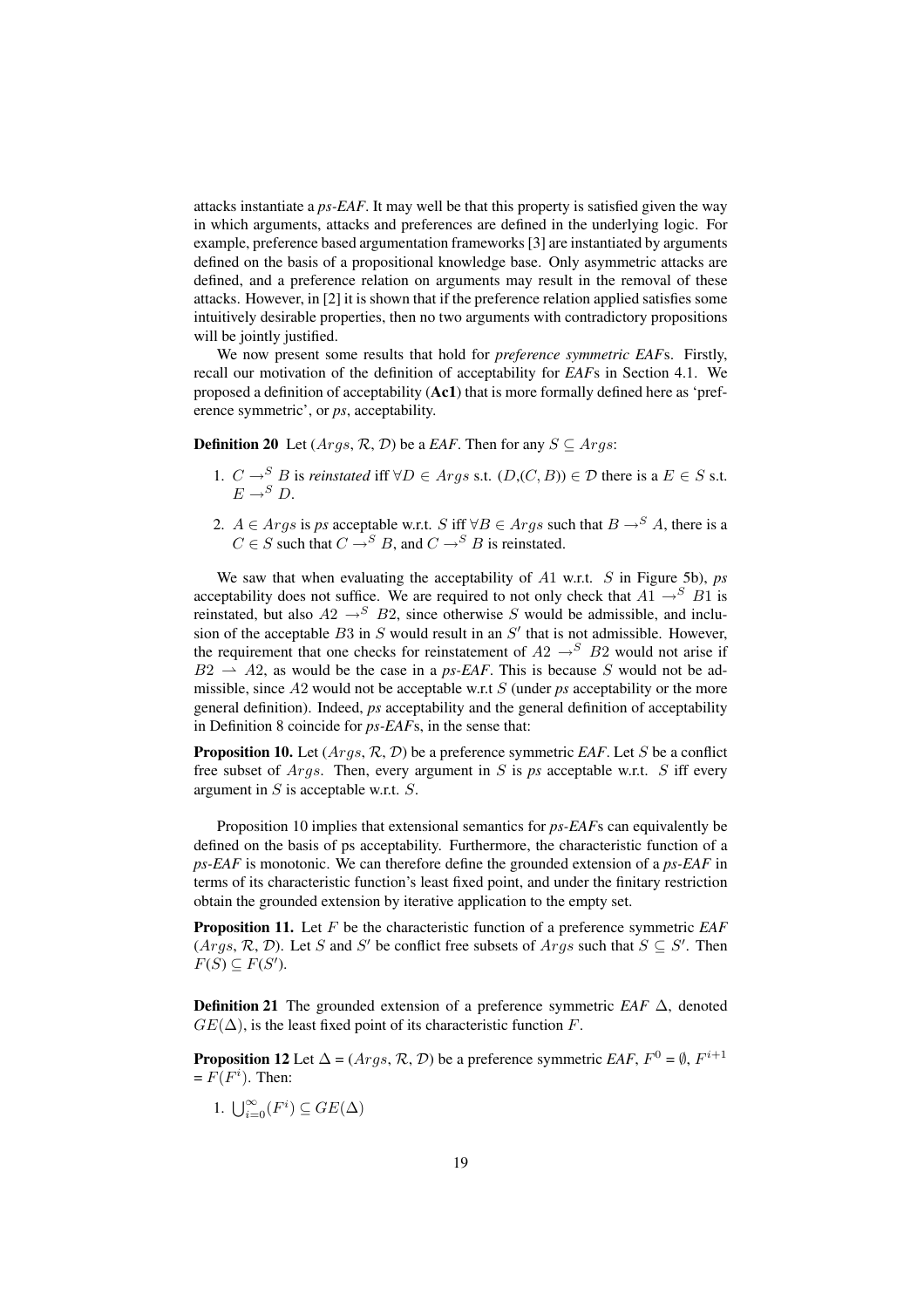2. If  $\Delta$  is finitary, then  $\bigcup_{i=0}^{\infty}(F^i) = GE(\Delta)$ 

**Example 7** For  $\Delta$  in Figure 7,  $F^1 = \{A, H\}$ ,  $F^2 = \{A, H, G\}$ ,  $F^3 = \{A, H, G, C\}$ ,  $F^4$  $=\{A, H, G, C, E\}$  where  $F(\mathbf{F}^4) = \mathbf{F}^4$  is the grounded extension.

$$
\begin{array}{|c|c|}\n & A \longrightarrow B \rightleftharpoons C & G \rightleftharpoons F \\
 & G \longrightarrow \left| \begin{matrix} & C \\ C & F \\ & D \end{matrix} \rightleftharpoons E & H\n\end{array}
$$

Figure 7: {A, H, G, C, E} is the grounded extension of the *ps*-*EAF*

We now show that the grounded extension of a *ps-EAF* can be obtained on the basis of 'strict acceptability' (recall the definition of strict defeat<sub>S</sub> given in Definition 5):

**Definition 22** Let  $S \subseteq \text{Arg } s$  in  $(\text{Arg } s, \mathcal{R}, \mathcal{D})$ . Then A is strict-acceptable w.r.t. S iff  $\forall B$  s.t. B defeats  $A, \exists C \in S$  s.t. C strictly defeats  $\subseteq B$ .

**Definition 23** Let  $\Delta = (Args, R, D), S \subseteq Args$ , and  $2^{ArgsC}$  denote the set of all conflict free subsets of Args. The characteristic function  $F_{st}$  of  $\Delta$  is defined as:

- $F_{st}: 2^{ArgsC} \mapsto 2^{Args}$
- $F_{st}(S) = \{A | A \text{ is strictly acceptable w.r.t } S\}$

Define for any *EAF* the following sequence of subsets of Args.

- $F*^0 = \emptyset$
- $F*^{i+1} = F_{st}(F*^{i})$

Proposition 13 states that for a *ps-EAF*, the iteration obtained by the characteristic function  $F$  based on the standard definition of acceptability, is the same as the iteration obtained by  $F_{st}$  based on strict acceptability. This implies that the grounded extension obtained by  $r_{st}$  based on strict acceptability<br>of a finitary *ps-EAF* is given by  $\bigcup_{i=0}^{\infty} (F *^i)$ .

**Proposition 13** Let  $\Delta$  be a preference symmetric *EAF*, and let  $F^i$  be defined as in Definition 11,  $F*^i$  defined as in Definition 23. Then  $F*^i = F^i$ .

Referring to the *ps-EAF* in Example 7, one can see that each argument in  $F^{i+1}$  -  $F^i$  is strictly acceptable w.r.t.  $F^i$ . For example, E is strict-acceptable w.r.t.  $F^3$ : D defeats  $_{F^3}$ E, and since  $G \in \mathbb{F}^3$ , then D does not defeat  $F^3$  C, and so C strictly defeats  $F^3$  D.

## 7 Formalising Logic Programming with Defeasible Priorities in an Extended Argumentation Framework

Extended argumentation provides an abstract characterisation of preference application while retaining the basic conceptual machinery of Dung. We therefore propose that it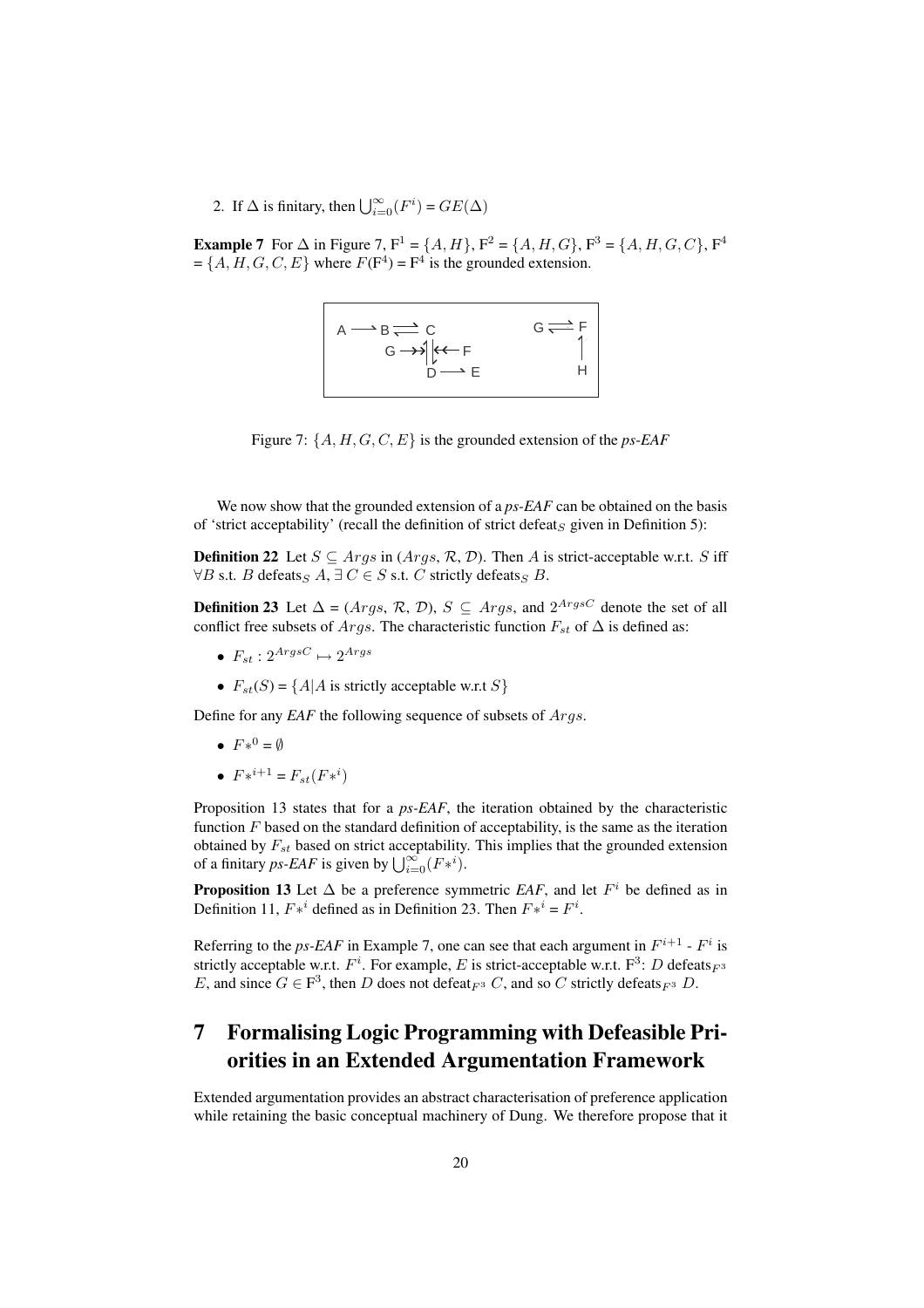provides a semantics for object level non-monotonic formalisms that accommodate defeasible reasoning about preferences (e.g. [14, 24, 34]). Arguments and attacks defined by these formalisms can instantiate an *EAF* and the justified arguments under all of Dung's semantics can be evaluated. In this section we show how the inferences obtained in Prakken and Sartor's argument based logic programming with defeasible priorities (ALP-DP) [34], equate with the claims of justified arguments of a preference symmetric *EAF* instantiated by arguments and attacks defined by an ALP-DP theory. Furthermore, unlike [34], one can then determine the justified arguments of an ALP-DP theory under all of Dung's extensional semantics.

### 7.1 Defining Arguments on the basis of an ALP-DP theory

In ALP-DP, arguments are chained sequences of named logic program rules. The head of a rule can express a priority ordering on the names of other rules. Hence, given arguments A1 and A2, one can identify 'priority' arguments  $B1, B2, \ldots$  such that an ordering on rules in A1 and A2 is defined by the heads of rules in  $B1, B2, \ldots$ . One can then define a preference relation  $\leq$  on A1 and A2 based on the ordering claimed by  $B1, B2, \ldots$  In ALP-DP, rules are defeasible or strict, where only the former express debatable information.

**Definition 24** An ALP-DP theory is a tuple  $(S, D)$ , where:

- S is a set of strict rules of the form  $s: L_0 \wedge ... \wedge L_m \rightarrow L_n$ ;

- D is a set of defeasible rules  $r : L_0 \wedge ... \wedge L_j \wedge \sim L_k \wedge ... \wedge \sim L_m \Rightarrow L_n$ , and:
	- Each rule name  $r(s)$  is a first order term.
	- Each  $L_i$  is a strong literal, i.e., an atomic first order formula, or such a formula preceded by strong negation  $\neg$
	- Each  $\sim L_i$  is a weak literal, where  $L_i$  is a strong literal, and  $\sim$  denotes negation as failure, so that  $\sim L_i$  is read as "there is no evidence that  $L_i$  is the case"

As usual, a rule with variables is a scheme standing for all its ground instances. Henceforth, *head*( $r$ ) denotes the consequent  $L_n$  of the rule named  $r$ . Also, for any atom  $A$ , we say that A and  $\neg A$  are the complement of each other. In the metalanguage,  $\overline{L}$  denotes the complement of a literal  $L$ . The language is assumed to contain a two-place predicate symbol ≺ for expressing priorities on rule names. To ensure that ≺ is a strict partial order, the strict rules  $S$  are always assumed to contain the following:

- o1 :  $(x \prec y) \land (y \prec z) \rightarrow (x \prec z)$  o2 :  $(x \prec y) \land \neg(x \prec z) \rightarrow \neg(y \prec z)$
- $\bullet$   $\omega$ 3 :  $(y \prec z) \land \neg(x \prec z) \rightarrow \neg(x \prec y)$   $\bullet$   $\omega$ 4 :  $(x \prec y) \rightarrow \neg(y \prec x)$

**Definition 25** An argument A based on the theory  $(S, D)$  is:

- 1. a finite sequence  $s = [r_0, \ldots, r_n]$  of ground instances of rules such that:
	- (a) for every  $i$  ( $0 \le i \le n$ ), for every strong literal L in the antecedent of  $r_i$ there is a  $k < i$  such that  $head(r_k) = L$ .
		- If  $head(r_n) = x \prec y$  then A is called a 'singleton priority argument'
	- (b) no two distinct rules in the sequence have the same head

or: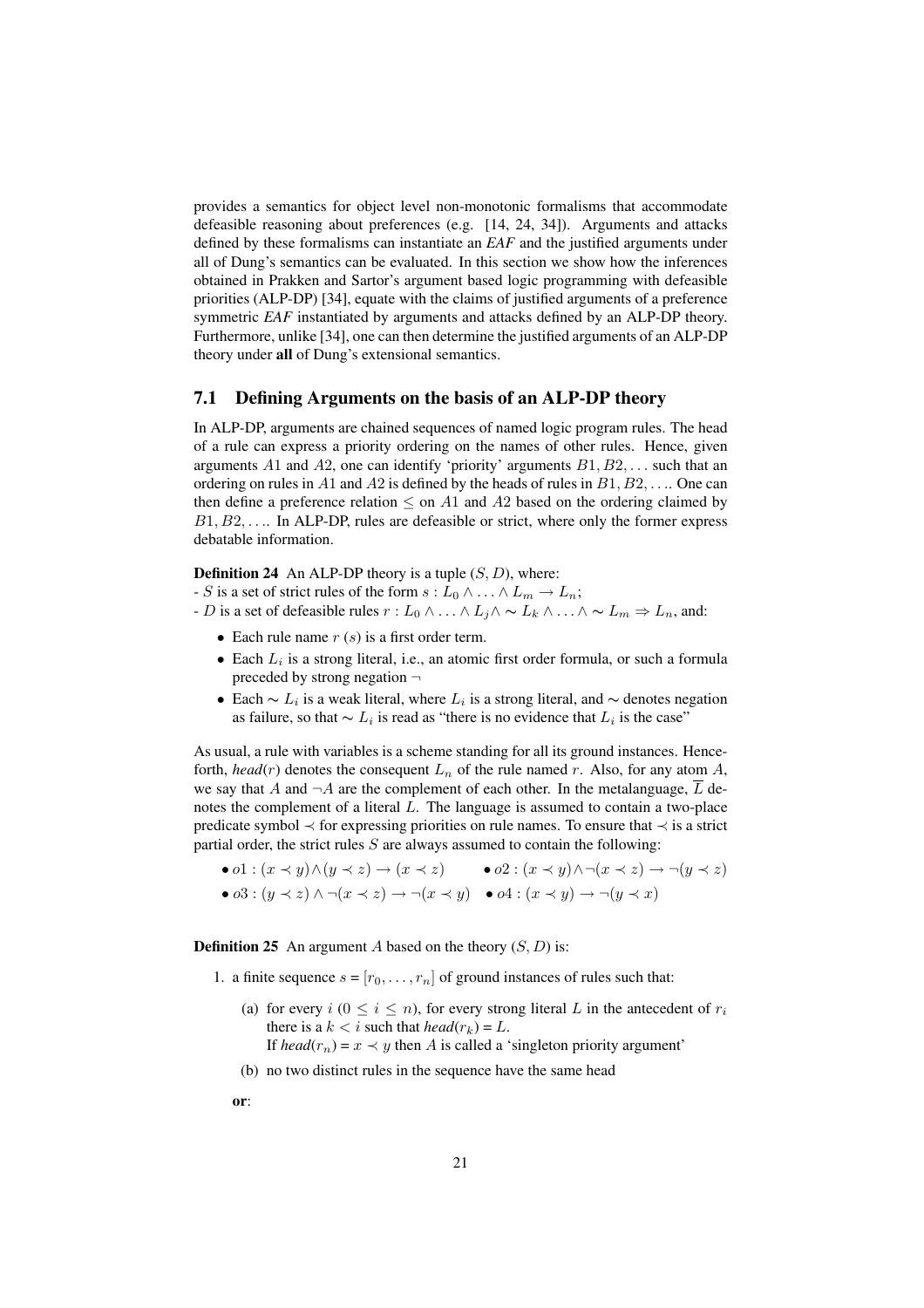2. a finite sequence  $[s_1, \ldots, s_n]$ , such that for  $i = 1 \ldots n$ ,  $s_i$  is a singleton priority argument. A is said to be a 'composite priority argument' that concludes the argument. A is said to be a composite priority argument that concludes the ordering  $\bigcup_{i=1}^n$  *head*( $r_i$ ), where  $r_1, \ldots, r_n$  are, respectively, the last rules in the singleton priority arguments  $s_1, \ldots, s_n$ .

An argument A is based on the theory  $(S, D)$  iff all rules in A are in  $S \cup D$ . In the definitions that follow we assume that arguments are relative to a theory  $(S, D)$ .

Definition 25-1a says that arguments formed by chaining rules can ignore weak literals. Definition 25-1b prevents arguments from containing circular chains of reasoning. In [34], arguments are exclusively defined by 25-1. Preferences between arguments are then parameterised w.r.t. a set T, based on the ordering claimed by the *set* of singleton priority arguments in  $T$ . In this paper, we have additionally defined composite priority arguments in 25-2, so that an ordering, and hence a preference, is claimed by a single argument. This is the only modification we introduce to ALP-DP as defined in [34]. From hereon, to enhance readability we will describe only propositional examples, and as an abuse of notation write arguments as sequences of rule names rather than the rules that the names identify.

**Example 8** Let  $S = \{0, \ldots, 0, 4\}$  and D the set of rules:

 $r1: \Rightarrow a, r2: \Rightarrow \neg a, r3: a \Rightarrow b, r4: \neg a \Rightarrow \neg b,$  $r5 : \Rightarrow r2 \prec r1$ ,  $r6 : \Rightarrow r1 \prec r2$ ,  $r7 : \Rightarrow r4 \prec r3$ ,  $r8 : \Rightarrow r6 \prec r5$ 

Amongst the arguments that can be constructed are:

 $A1 = [r1], A2 = [r2], A3 = [r1, r3], A4 = [r2, r4], B1 = [r5], B2 = [r6], B3 =$  $[r5, r7], B4 = [r6, r7], B5 = [r7], C1 = [r8]$ 

Note that B3 is a composite argument concluding the ordering  $r2 \prec r1$ ,  $r4 \prec r3$ 

**Example 9** Let  $S = \{0, \ldots, 0, 4\}$  and D the set of rules:  $r1 : \sim b \Rightarrow a, r2 : \Rightarrow b, r3 : b \Rightarrow \neg a, r4 : \Rightarrow r3 \prec r1$ Amongst the arguments that can be constructed are:  $A1 = [r1], A2 = [r2], A3 = [r2, r3], B1 = [r4].$ 

In [34] the following is defined:

**Definition 26** For any arguments  $A$ ,  $A'$  and literal  $L$ :

- A is strict iff it does not contain any defeasible rule; it is defeasible otherwise.
- $A'$  is a sub-argument of A iff  $A'$  is a subsequence of A.
- $L$  is a conclusion of  $A$  iff  $L$  is the head of some rule in  $A$
- L is an assumption of A iff  $\sim \overline{L}$  occurs in some antecedent of a rule in A.
- If T is a sequence of rules, then  $A + T$  is the concatenation of A and T
- By definition,  $A = \iint_S f$  is an argument of any ALP-DP theory, and is referred to as the *empty* argument.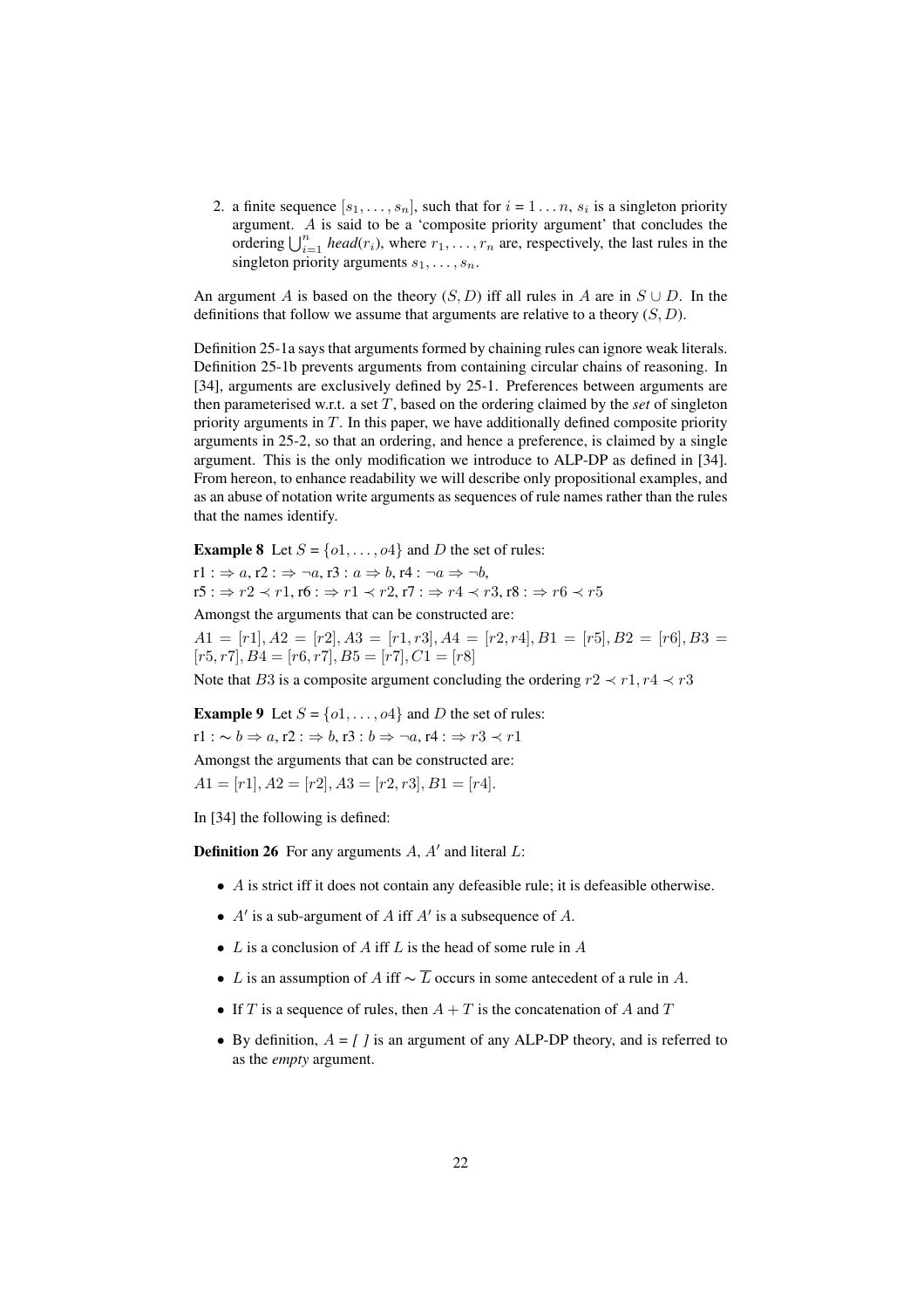### 7.2 Defining Attacks and Preferences Between ALP-DP Arguments

In [34], the authors motivate definition of attacks between arguments that account for the ways in which arguments can be extended with strict rules:

Definition 27 A1 attacks A2 iff there are sequences S1 and S2 of strict rules such that  $A1 + S1$  is an argument with conclusion L and

- 1.  $A2 + S2$  is an argument with a conclusion  $\overline{L}$ , in which case A1 and A2 are said to symmetrically *conclusion-conclusion* attack on the the pair  $(L,\overline{L})$ ; or
- 2. A2 is an argument with an assumption  $\overline{L}$ , in which case A1 is said to *undercut* A2 on the pair  $(L,\overline{L})$

**Example 10** In Example 8,  $B3 = [r5, r7]$  and  $B4 = [r6, r7]$  conclusion-conclusion attack since [r5, r7] has the conclusion  $r2 \prec r1$  and [r6, r7] + [o4] has the conclusion  $\neg (r2 \prec r1)$ . Also, A3 and A4 conclusion-conclusion attack on the pairs  $(a, \neg a)$  and  $(b, \neg b)$ . In Example 9, A1 and A3 symmetrically conclusion-conclusion attack on the pair  $(a, \neg a)$ , and both A2 and A3 undercut A1 on the pair  $(b, \neg b)$ .

In general, since arguments  $A$  and  $A'$  can attack each other on more than one pair of conclusions, then there may different sequences of strict rules that extend these arguments to account for the pairs of conclusions on which they attack. Note that arguments can conclusion-conclusion attack or undercut themselves. For example,  $[r \sim a \Rightarrow a]$ undercuts itself, and  $[r_1] := a, r_2 : a \Rightarrow \neg a$  conclusion-conclusion attacks itself.

Notation 2 A is *incoherent* iff A conclusion-conclusion attacks or undercuts itself.

In [34], a preference amongst conclusion-conclusion attacking arguments is based on a comparison of the *sets* of defeasible rules that contribute to derivation of the conflicting conclusions.

**Definition 28** If  $A + S$  is an argument with conclusion L, the defeasible rules  $R_L(A + S)$ S) relevant to  $L$  are:

- 1.  $\{r_d\}$  iff A includes defeasible rule  $r_d$  with head L
- 2.  $R_{L_1}(A+S) \cup ... \cup R_{L_n}(A+S)$  iff A is defeasible and S includes a strict rule  $s: L_1 \wedge \ldots \wedge L_n \to L$

We define [34]'s ordering on the above sets, and hence preferences amongst arguments,w.r.t. an ordering concluded by a single composite priority argument (rather than a set of singleton priority arguments as in [34]):

**Definition 29** Let C be a priority argument concluding the ordering  $\prec$ . Let R and R' be sets of defeasible rules. Then  $R' > R$  iff  $\exists r \in R$  s.t.  $\forall r', r' \in R'$  implies  $r \prec r'$ .

Intuitively, R can be made better by replacing some rule in R with any rule in  $R'$ , while the reverse is impossible. Given a priority ordering  $\prec$  concluded by an argument C, we say that A is preferred  $\prec$  to B if for every pair  $(L, L')$  on which they conclusionconclusion attack, the set of A's defeasible rules relevant to L is stronger ( $>$ ) than the set of  $B$ 's defeasible rules relevant to  $L'$ .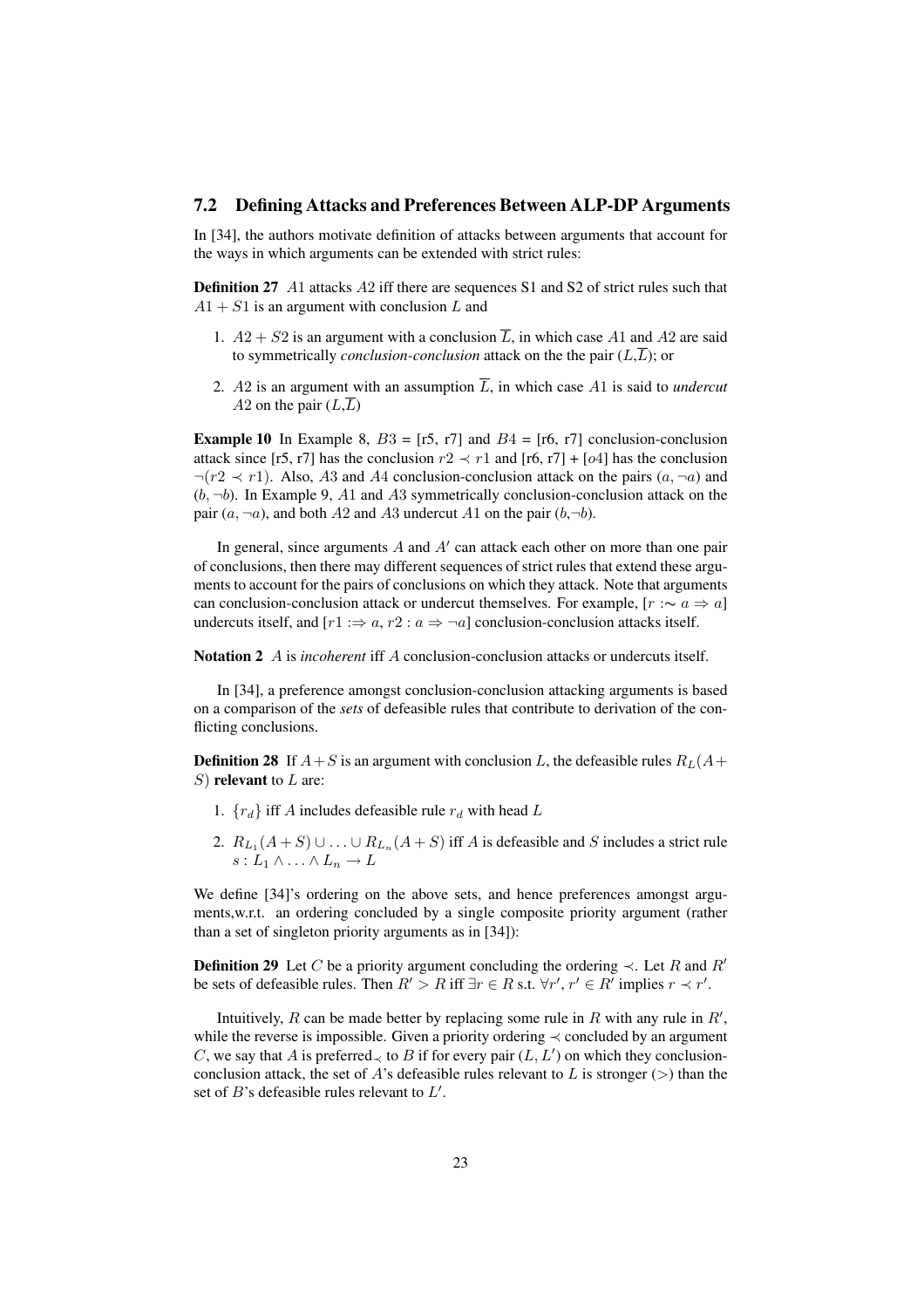**Definition 30** Let C be a priority argument concluding  $\prec$ . Let  $(L_1, \overline{L_1}), \ldots, (L_n, \overline{L_n})$ be the pairs on which A and B conclusion-conclusion attack, where for  $i = 1...n$ ,  $L_i$  and  $\overline{L}_i$  are conclusions in A and B respectively. Then A is preferred<sub> $\prec$ </sub> to B if for  $i = 1 \dots n$ ,  $R_{L_i}(A + S_i) > R_{\overline{L}_i}(B + S'_i)$ 

**Example 11** In Example 8, B3 concludes  $r2 \prec r1, r4 \prec r3$ , and so  $R_a(A3)$  $R_{\neg a}(A4), R_b(A3) > R_{\neg b}(A4)$ , and A3 is preferred<sub> $\prec$ </sub> to A4. In Example 9, B1 concludes  $r3 \prec r1$ , and so  $R_a(A1) > R_{\neg a}(A3)$  and A1 is preferred<sub> $\prec$ </sub> to A3.

Observe that:

- 1. If  $A$  and  $B$  are strict arguments that conclusion-conclusion attack (recall that they cannot undercut since strict rules contain no weak literals) then the sets of relevant defeasible rules for the pairs of conclusions on which they attack are obviously empty. Hence, it cannot be the case that A is preferred<sub> $\prec$ </sub> to B, or B is preferred $\prec$  to A, for any ordering  $\prec$ .
- 2. By Definition 29,  $R' > R$  whenever  $R'$  is empty and R is non-empty. Hence, if  $\overline{A}$  is strict and  $\overline{B}$  defeasible, and these arguments conclusion-conclusion attack, then for any ordering  $\prec$ , A is preferred<sub> $\prec$ </sub> to B.

### 7.3 Evaluating the Status of ALP-DP Arguments in Extended Argumentation Frameworks

Prior to instantiating an *EAF* with ALP-DP arguments, we review [34]'s definition of the acceptability of arguments and the grounded extension of an ALP-DP theory:

Definition 31 Let (S, D) be an *ALP-DP* theory. [34] defines:

- 1. Args to be the set of arguments as defined in Definition 25-1
- 2.  $A1 \in \text{Arg}$  conclusion-conclusion or undercuts attacks  $A2 \in \text{Arg}$  as defined in Definition 27.
- 3.  $\forall T \subseteq \text{Arg } s, \prec_T = \{r \prec s | r \prec s \text{ is the conclusion of an argument in } T \}.$  $A \in \text{Arg } s$  is preferred $\prec_{\text{T}}$  to  $B \in \text{Arg } s$  as defined in Definition 30, except that  $\prec_T$  is defined as above rather than by a single priority argument.
- 4. Let  $T \subseteq \text{Arg}$ . Then  $A \in \text{Arg}$  T-defeats  $B \in \text{Arg}$  iff A is the empty argument and  $B$  is incoherent (attacks itself), or else if
	- (a) A and B conclusion-conclusion attack and B does not undercut A and B is not preferred $\prec_T$  to A; or
	- (b)  $A$  undercuts  $B$
- 5. A strictly T-defeats B if A T-defeats B and B does not T-defeat A.
- 6. *A* ∈ *Args* is ALP-DP-acceptable w.r.t  $T \subseteq \text{Arg } s$  if all arguments that T-defeat A are strictly  $T$ -defeated by an argument in  $T$ .
- 7. Let  $T \subseteq \text{Arg } s$  be conflict free if no argument in T attacks an argument in T, and let  $2^{ArgsC}$  be the set of all conflict free subsets of  $Args$ . Then:
	- $G: 2^{ArgsC} \mapsto 2^{Args}$ ,  $G(T) = \{A | A \text{ is ALP-DP-acceptable w.r.t } T\}$
	- $G^0 = \emptyset$ ,  $G^{i+1} = G(G^i)$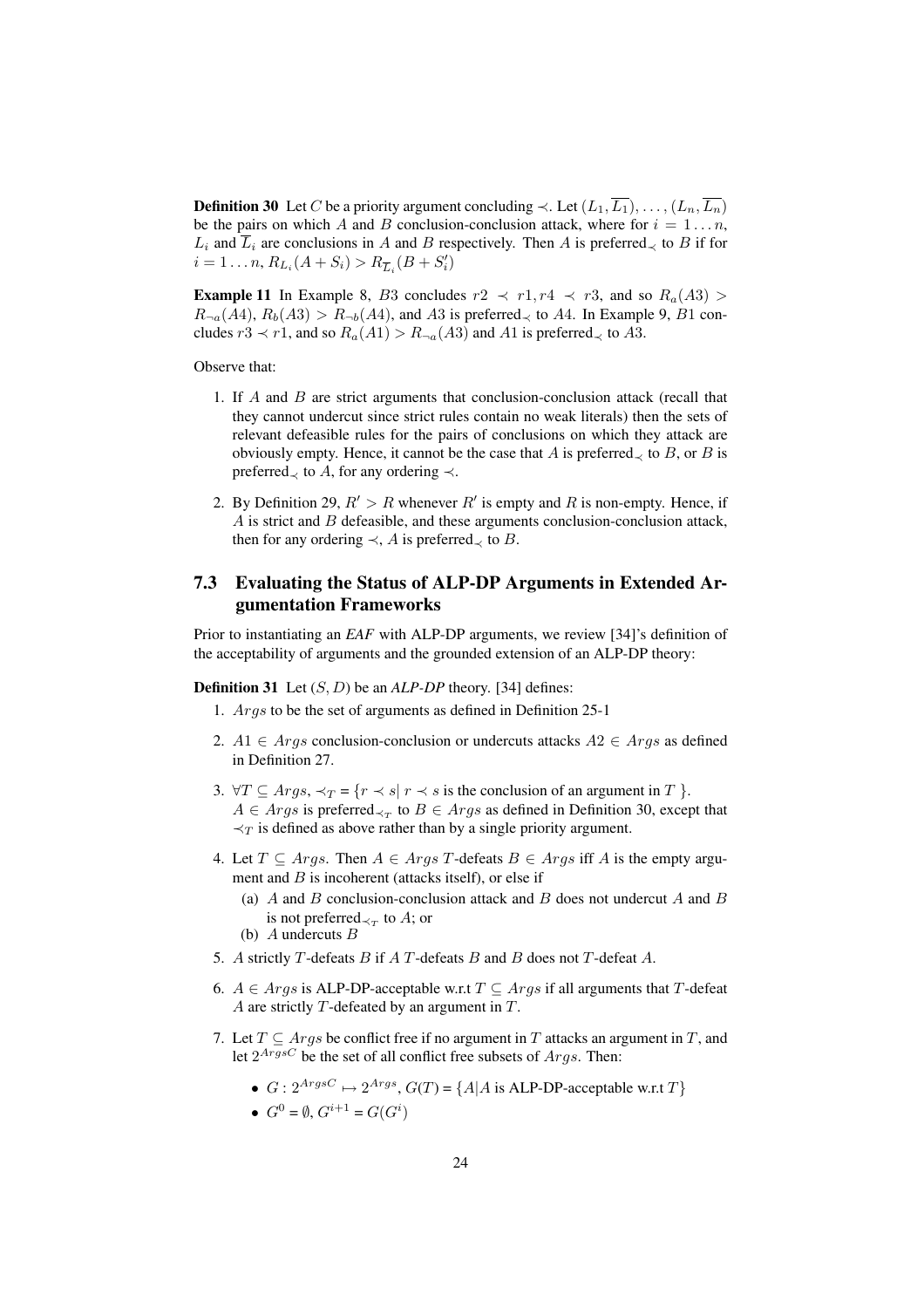8. If  $(S, D)$  is finitary, i.e., each argument in  $Args$  is attacked by at most a finite number of arguments, then the least fixed point of G (the grounded extension of number of arguments, then the leads  $(S, D)$  is obtained by  $\bigcup_{i=0}^{\infty} (G^i)$ .

Observe that:

- 1. [34] obviate against the malign impact of incoherent arguments<sup>5</sup> by having them defeated by the empty argument [ ]. We will adopt the same approach when instantiating an *EAF*. Thus,  $R$  will be defined by the set of pairs  $(A, B)$  where A undercuts or conclusion-conclusion attacks  $B$ , or where  $B$  is incoherent, in which case  $A = [$ ].
- 2. If A undercut attacks  $B$  then A defeats  $B$  irrespective of their relative preference<sup>6</sup>. Hence, only conclusion-conclusion attacks will be subject to *d*-attack by preference arguments.
- 3. If A does not undercut B, A conclusion-conclusion attacks B, and in addition B undercuts  $A$ , then  $A$  cannot defeat  $B$  (irrespective of the relative preference of  $A$  and  $B$ ). The rationale for undercuts overriding conclusion-conclusion attacks appeals to intuitions arising from the modelling of legal examples. The fact that B undercuts A effectively means that the conclusion-conclusion attack from  $A$  to B cannot succeed as a defeat. This is modelled by the *d*-attack  $[ \ ] \rightarrow (A \rightarrow B)$ , where, as we will show, the empty argument cannot be attacked and therefore defeated by any argument.

**Definition 32** The *EAF* ( $Args$ ,  $R$ ,  $D$ ) for a theory ( $S$ ,  $D$ ) is defined as follows.

- 1. Args is the set of arguments given by Definition 25.
- 2.  $\mathcal{R} = \mathcal{R}1 \cup \mathcal{R}2 \cup \mathcal{R}3$ , where:
	- (a)  $\mathcal{R}1 = \{(A, B) | A \text{ undercuts } B\}.$
	- (b)  $R2 = \{(A, B) | A \text{ conclusion-conclusion attacks } B\}.$
	- (c)  $R3 = \{([],B)|(B,B) \in (R1 \cup R2)\}.$
- 3. Let  $\mathcal{R}' = \mathcal{R} (\mathcal{R}1 \cup \mathcal{R}3)$ . Then  $\forall (A, B) \in \mathcal{R}'$ :
	- (a)  $\forall C \in \text{Arg } s$ , if C concludes  $\prec$  and B is preferred<sub> $\prec$ </sub> to A then  $(C, (A, B)) \in$  $\mathcal{D}$
	- (b) if  $(B, A) \in \mathcal{R}1$  then  $( [ \, ], (A, B)) \in \mathcal{D}$

Notice that  $\mathcal{R}1$  and  $\mathcal{R}2$  may not be disjoint. Hence,  $\mathcal{R}'$  excludes (from being subject to  $d$ -attack by preference arguments) those conclusion-conclusion attacks  $(A, B)$ in  $R2$  that are also undercut attacks  $(A, B)$  in  $R1$ . Also, by Definition 27, the empty argument cannot participate in a conclusion-conclusion or undercut with any argument. This means that R3 is necessarily disjoint from  $\mathcal{R}1 \cup \mathcal{R}2$ . The following observations are shown to hold in Lemma 11 in the Appendix:

<sup>&</sup>lt;sup>5</sup>Suppose  $\{A1, A2, \ldots, An\}$ , where A1 alone is incoherent, and no two distinct arguments in the set attack each other. A1 cannot be in a conflict free set and so a stable extension. Hence, no stable extension exists, since no argument in  $\{A2, \ldots, An\}$  attacks and so defeats A1. This is counter-intuitive. It's as if the incoherence of  $A1$  has 'infected' the other arguments. However, by letting  $A1$  be defeated by the empty argument, then  $\{[ \, ]$ ,  $A2, \ldots, An\}$  is now a stable extension

<sup>6</sup>This is justified by intuitions arising in the legal domain. However, in [34], the authors acknowledge that this may not be warranted in other domains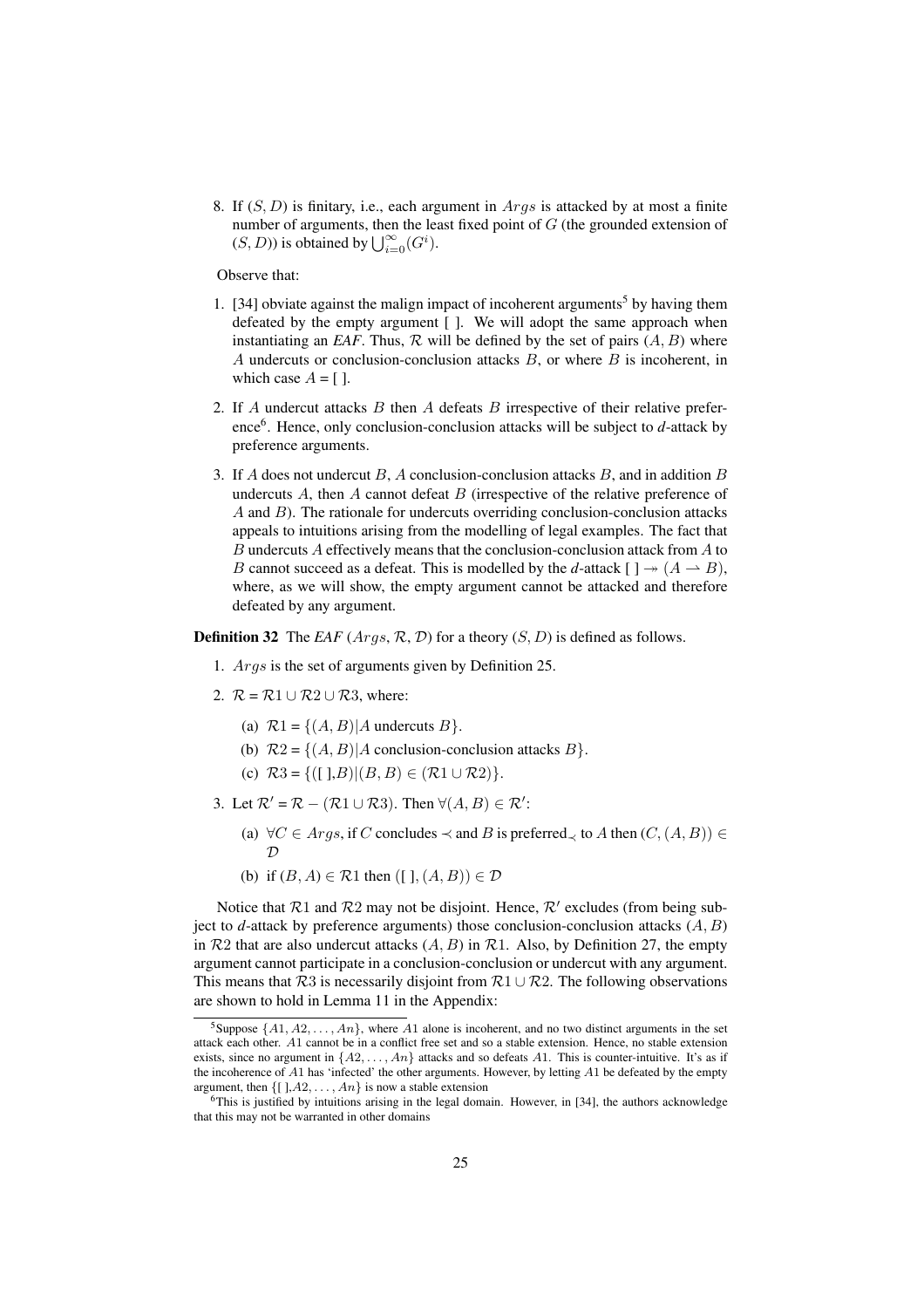**Remark 1** Let  $\Delta = (Args, \mathcal{R}, \mathcal{D})$  be the *EAF* for  $(S, D)$ . Let  $A, B \in \text{Arg}s$ . Then:

- 1.  $\Delta$  is preference symmetric.
- 2. If A undercuts B, then A defeats<sub>S</sub> B for any  $S \subseteq Args$ .
- 3. If ([ $\exists$ ,(X,Y))  $\in \mathcal{D}$  then there does not exist a ( $Z$ ,(Y,X))  $\in \mathcal{D}$ .
- 4. ([ $\exists$ , $B$ )  $\in \mathcal{R}$  iff  $B$  is incoherent.
- 5. There is no B such that  $(B, []) \in \mathcal{R}$
- 6. If A does not undercut  $B$ , A conclusion-conclusion attacks  $B$  and  $B$  undercuts A, then A does not defeat<sub>S</sub> B for any  $S \subseteq \text{Arg } s$  such that S contains [ ].
- 7. If  $A \in \text{Arg } s$  is incoherent, then A is not acceptable w.r.t. any  $S \subseteq \text{Arg } s$ .

Since the instantiated *EAF* is preference symmetric, its extensions can be obtained on the basis of *ps* acceptability. Note that the requirement on *EAF*s that if  $(C, (A, B))$ ,  $(C', (B, A)) \in \mathcal{D}$  then  $(C, C'), (C', C) \in \mathcal{R}$ , is satisfied by Definition 32's instantiation of an *EAF*, given that:

**Proposition 14** Let  $(Args, \mathcal{R}, \mathcal{D})$  be the *EAF* for a theory  $(S, D)$ . If  $(C, (A, B))$ ,  $(C', (B, A)) \in \mathcal{D}$  then C and C' conclusion-conclusion attack.

Example 12 For Example 9, we obtain the *ps-EAF* shown in Figure 8a), in which B1 cannot *d*-attack the attack from A3 to A1 since A3 undercuts A1. The undercut also means that the empty argument d-attacks the conclusion-conclusion attack from A1 to A3.  $\{A2, A3, B1, []\}$  is the single preferred/complete/stable/grounded extension.



Figure 8: a) shows the *EAF* for example 9; b) shows the *EAF* for example 8

**Example 13** For Example 8 we obtain the *EAF* in Figure 8b).  $\{C1, B1, B3, B5, A1, A3\}$ is a subset of the single grounded, preferred, complete and stable extension E.

In general we can show that:

**Proposition 15** Let  $\Delta$  be the *EAF* for the ALP-DP theory  $(S, D)$ . Then for  $s \in$ {grounded, complete, stable, preferred}, if A is sceptically, respectively credulously, justified under the  $s$  semantics, then all sub-arguments of  $A$  are sceptically, respectively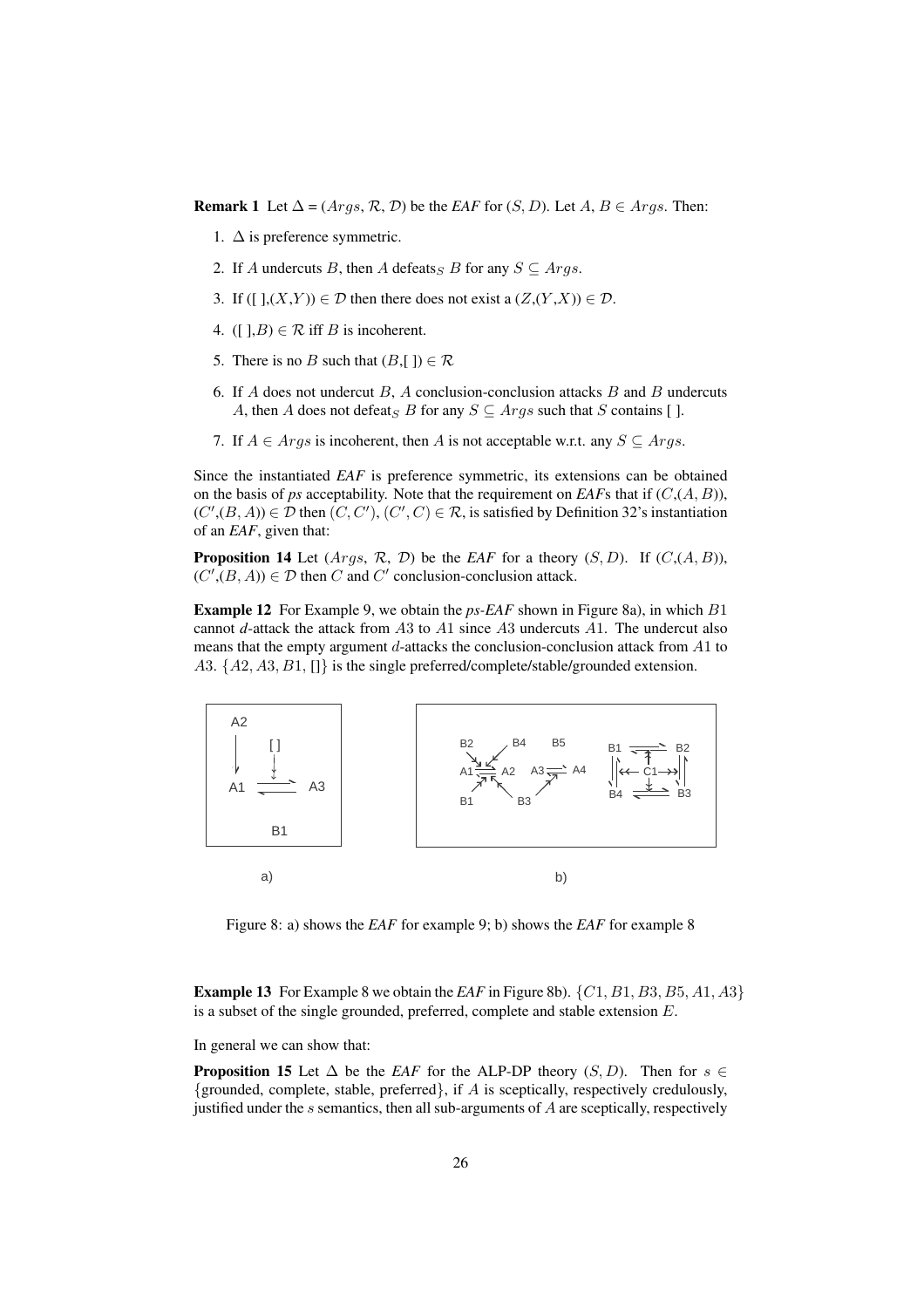credulously, justified under the s semantics.

The definition of ALP-DP acceptability in [34] (given here in Definition 31-6) requires that a reinstating argument strictly defeat, and thus precludes definition of admissible and preferred extensions. To see why, suppose one defined an admissible extension as a conflict free set  $T$  whose members are ALP-DP acceptable w.r.t.  $T$ . Consider then the theory  $(S, D)$  where  $D = \{r1 \implies a, r2 \implies \neg a\}$ , and  $A = [r1]$ ,  $B = [r2]$ . A is not ALP-DP acceptable with respect to  $\{A\}$  since A does not strictly T-defeat B. Also, B is not ALP-DP acceptable with respect to  ${B}$ . Hence neither can be defined to be admissible (or preferred). Both the instantiated Dung framework  $(A \rightleftharpoons B)$  and the instantiated *EAF* both return  $\{A\}$  and  $\{B\}$  as admissible and preferred extensions. Suppose ALP-DP-acceptability was weakened to:

 $A \in \text{Aras}$  is ALP-DP2 acceptable w.r.t  $T \subseteq \text{Aras}$  if all arguments that  $T$ -defeat  $A$  are  $T$ -defeated by an argument in  $T$ .

Then, if in addition to r1 and r2 the aforementioned theory also contained r3 : $\Rightarrow$  r1  $\prec$ r2, A and  $C = [r3]$  would be ALP-DP2 acceptable with respect to  $\{A\}$ , but A would not be ALP-DP2 acceptable with respect to  $\{A, C\}$ , i.e.,  $\{A, C\}$  would not be admissible. That is, Dung's fundamental lemma would not hold. As already discussed in Section 4.1, one would want that any definition of acceptability ensure satisfaction of the fundamental lemma. Also, the properties of admissible and preferred extensions described in Proposition 4 and all that is implied by this proposition (including Corollary 1) would not hold. By instantiating an *EAF*, our more of acceptability provides for a well defined notion of an ALP-DP theory's admissible extensions and the justified status of ALP-DP arguments under the preferred semantics.

#### Example 14 Consider a theory's arguments:

 $A = [quardian \Rightarrow sky \prec bbc], B = [sun \Rightarrow bbc \prec sky], C = [bbc \Rightarrow sun \prec$ quardian],  $D = [sky : \Rightarrow$  quardian  $\prec$  sun], where  $x : \Rightarrow y \prec z$  is interpreted as x is the source for the claim that  $y$  is less trustworthy than  $z$ .

We obtain the non hierarchical *EAF* in Example 3 (see Figure 4). Recall the observation that no two arguments defeat<sub>S</sub> each other in  $S = \{A, C, B, D\}$ . Hence, if we had defined a conflict free set as one in which no two arguments defeat each other, then  $\{A, C, B, D\}$  would be the single preferred extension. This strikes us as counterintuitive; that one should simultaneously hold as justified, arguments that claim contradictory preferences. As it is, we have that  $\emptyset$  is the grounded extension, and  $\{A, C\}$ ,  ${B, D}$  the preferred extensions, each of which represent the mutually supportive media outlets; we can either adopt a 'sky and sun' perspective on the world, or a 'guardian and bbc' perspective on the world.

We conclude with a result relating the grounded extension of an ALP-DP theory as defined in [34], to the grounded extension of the theory's *EAF*. In [34], the grounded extension of a finitary ALP-DP theory is the least fixed point of the theory's characteristic function (as described in Definition 31-8). However, a finitary ALP-DP theory does not necessarily yield a finitary *EAF* (recall the definition of a finitary *EAF* in Definition 12). It may be that in the theory's *EAF*, an attack between two conclusion-conclusion attacking arguments may be *d*-attacked by an infinite number of arguments.

**Example 15** Let  $D$  in  $(S, D)$  be the infinite set of defeasible rules:  $\{m : \Rightarrow a, n : \Rightarrow \neg a, p : \Rightarrow m \prec n\} \cup \{r_X : \Rightarrow r_{X+1} \prec r_{X+2} | X \text{ is a positive}\}$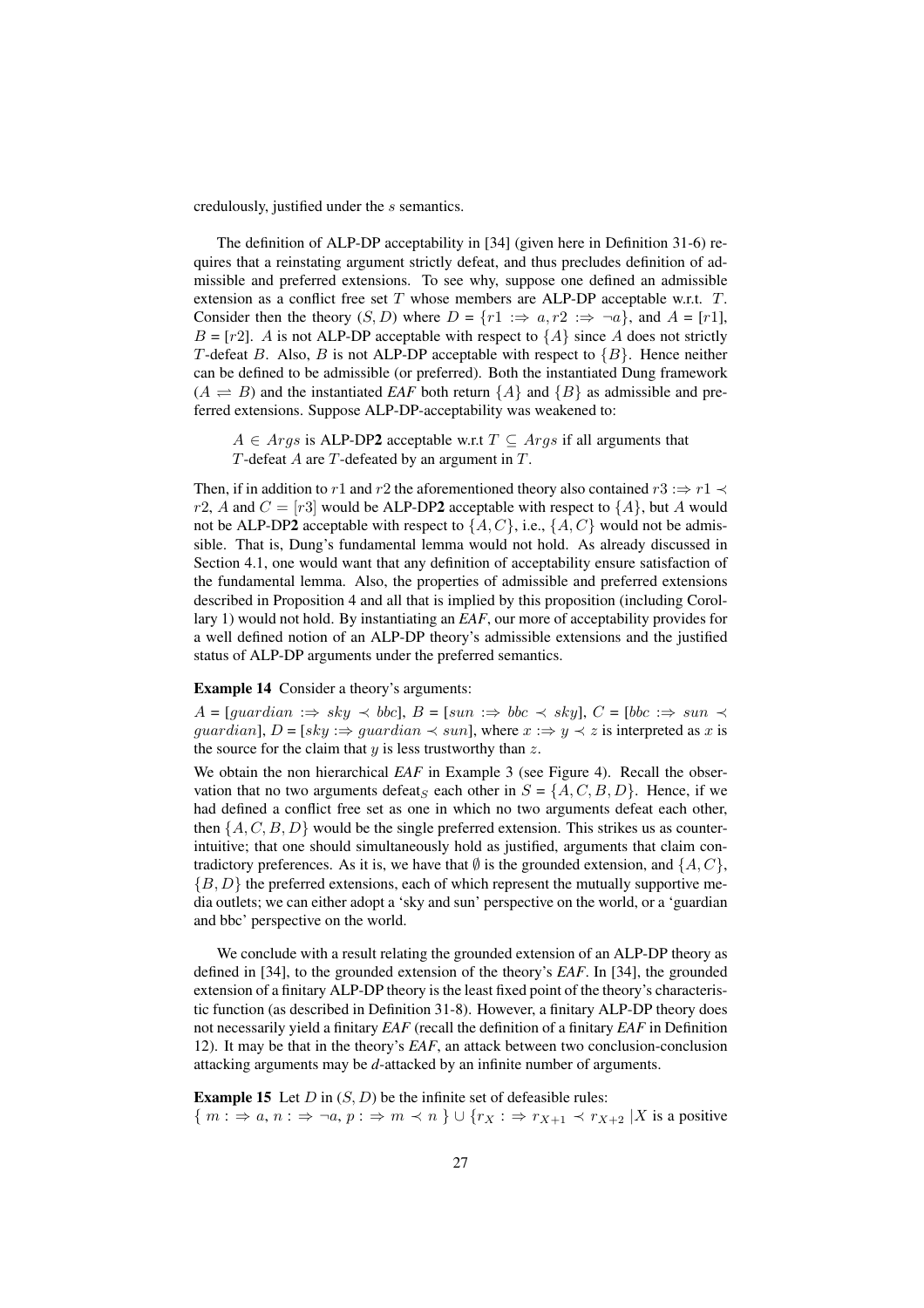integer }

Let  $A = [m]$ ,  $B = [n]$ ,  $C_0 = [p]$ , and  $C_1 = C_0 + [r_1]$ ,  $C_2 = C_0 + [r_2]$ ,... The theory's non-finitary *EAF* is  $A \rightleftharpoons B$ , where for  $i = 0, 1, 2, ..., C_i \rightarrow (A \rightarrow B)$ 

Hence, we will only consider ALP-DP theories that contain a finite set of rules deriving a priority relation.

**Definition 33**  $(S, D)$  is priority-finitary iff

- $\{r | r \in D, \text{head}(r) = r' \prec r'' \}$  is finite
- Any argument in *Args* is attacked by at most a finite number of arguments in Args (where Args and attack are defined in Definitions 25 and 27 respectively).

**Proposition 16** If  $(S, D)$  is priority-finitary then its *EAF*  $\Delta = (Args, R, D)$  is finitary.

Proposition 17 states that the grounded extension of a priority-finitary ALP-DP theory as defined in [34], is the same, *modulo the composite priority arguments*, as the grounded extension of the theory's *EAF*. That is to say, the grounded extension of the theory's *EAF* differs only in the contained composite priority arguments.

**Definition 34** The sets of arguments  $S$  and  $S'$  are said to be *equivalent modulo composite priority arguments*, iff:

- 1.  $S' \subseteq S$
- 2. if  $A \in S$ ,  $A \notin S'$  then A is a composite priority argument constructed from the singleton priority arguments  $A_1, \ldots, A_n$ , where  $n > 1$ , and for  $i = 1 \ldots n$ ,  $A_i \in S'$  (and so  $A_i \in S$  given 1.).

**Proposition 17** Let  $(S, D)$  be a priority-finitary ALP-DP theory, and let  $GE((S, D))$  be the grounded extension of  $(S, D)$  as defined in Definition 31-8. Let  $\Delta = (Args, \mathcal{R},$ D) be the theory's *EAF* and GE( $\Delta$ ) the grounded extension of  $\Delta$ . Then GE( $\Delta$ ) and  $GE((S, D))$  are equivalent modulo the composite priority arguments.

### 8 Related Work

The formalisms of Prakken and Sartor [34] and Kakas and Moraitis [24], both construct arguments from logic programming rules, where these rules may express priorities over other rules. Our work can be viewed as a generalisation of these approaches in that we abstract from the underlying logic and the criteria used for determining preferences. Furthermore, these formalisms do not straightforwardly conform to application of Dung's acceptability calculus, whereas our approach allows for such application, through provision of an abstract characterisation of preference application while retaining the basic conceptual machinery of Dung. We have already shown how arguments defined by an ALP-DP theory instantiate a preference symmetric framework, so that unlike [34], one can define extensions under the admissible and preferred semantics.

In [24], arguments are built from a partitioned theory  $(\mathcal{T}, \mathcal{P})$  consisting of logic programming rules with explicit negation, but without negation as failure.  $\mathcal P$  denotes the set of rules with heads that are of the form  $hp(r, r')$  expressing that r has higher priority than r', where r and r' name rules in  $T \cup \mathcal{P}$ . An argument is a pair  $(T, P)$  such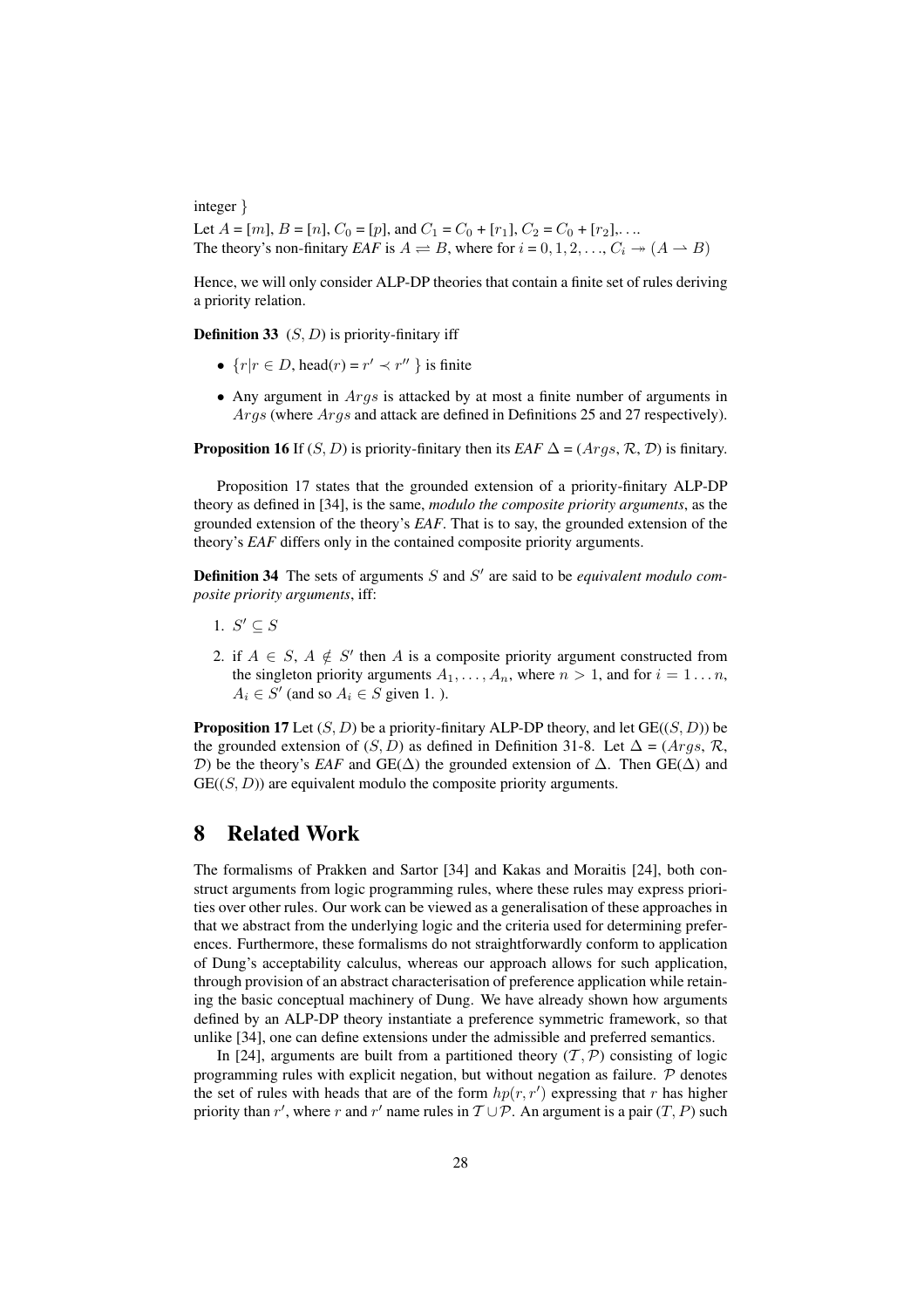that  $T \subseteq T$ ,  $P \subseteq \mathcal{P}$  and  $(T, P)$  derives (by application of modus ponens) some literal  $L(T \cup P \vdash L)$  (notice that  $(T, P)$  may derive more than one literal, and so may contain multiple sets of rules chained through modus ponens). Then,  $(T, P)$  symmetrically conflicts with  $(T', P')$  iff  $T \cup P \vdash L$  and  $T' \cup P' \vdash \neg L$  (where L and  $\neg L$  may be contradictory priorities on rules). It is the attack relation that accounts for the priorities over rules, so that  $(T', P')$  attacks  $(T, P)$  iff they conflict on some L and  $\neg L$ , and such that the minimal subset  $T_1 \cup P_1$  of  $T' \cup P'$  used to derive L is preferred to (in the sense of being 'at least as strong as') the minimal subset  $T_2 \cup P_2$  of  $T \cup P$  used to derive  $\neg L$ . We refer the reader to [24] for how such a preference is defined; suffice it to say that the preference for  $(T_1, P_1)$  over  $(T_2, P_2)$  is based on the  $(T', P')$  derived relative priorities of rules in  $(T_1, P_1)$  and  $(T_2, P_2)$ . Let us here isolate the 'preference argument'  $(T_p', P_p')$  $(T'_p \subseteq T', P'_p \subseteq P')$  that minimally derives these priorities.

- [24] defines the admissibility of an *argument*  $(T, P)$ :
	- $(T, P)$  is admissible iff it is conflict free, and for any  $(T', P')$  that attacks  $(T, P), (T, P)$  attacks  $(T', P')$ .

This definition equates with our definition of admissibility. Informally, one can see how to instantiate a preference symmetric *EAF*: by enumerating all  $(T, P)$  defined arguments that are only comprised of single sets of chained rules (as in [34]); identifying preference arguments; defining  $R$  in terms of [24]'s symmetric conflict relation, and; defining  $D$  attacks from preference arguments to  $R$  attacks, corresponding to [24]'s definition of attack. Then, one can see that  $(T, P)$  is admissible in [24] iff S [24] S definition of attack. Then, one can see that  $(T, P)$  is admissible in [24] in S<br>=  $\{(T_1, P_1), \dots, (T_n, P_n)\}$  is admissible in the instantiated EAF (where  $T = \bigcup_{i=1}^n T_i$ ,  $P = \bigcup_{i=1}^{n} P_i$ ). Notice, that acceptability of a single argument with respect to set of arguments (and so articulation of a Dung style acceptability calculus and characteristic function) is not defined in [24]. Acceptability would need to be derived from the definition of admissibility, i.e.,  $(T, P)$  is acceptable w.r.t.  $(T', P')$  if  $(T' \cup T, P' \cup P)$ is admissible. This imposes stronger requirements than our definitions of acceptability and *ps* acceptability, neither of which would require showing that *all* arguments in  $(T' \cup T, P' \cup P)$  are acceptable w.r.t.  $(T' \cup T, P' \cup P)$  (as highlighted at the end of Section 4.1).

Other non-monotonic formalisms that enable reasoning about preferences, but that do not employ concepts from argumentation theory, include [14] and [17]. For example, [17] make use of a preference operator  $\otimes$ , so that a defeasible rule such as  $\neg sum\_shining \Rightarrow raining \otimes snowing$  expresses that if it is believed that the sun is not shining, then it is believed that it is raining; but if it is not raining then it is believed that is snowing. Given that the sun is not shining, one can see how the defeasible rule could be used in the construction of an argument A1 claiming that it is raining, and a symmetrically attacking argument A2 claiming that it is snowing, and an argument expressing a default preference for A1 over A2. If it turns out to be the case that it is not raining, this would constitute an argument defeating  $A1$ , so that  $A2$  would now be reinstated.

We conclude by mentioning the work of [10], in which argument frameworks are similarly extended to allow attacks on attacks. In this way, the strength of one argument's attack on another can be modified by another argument. The authors then describe how the strengths of arguments can propagate through the framework. However, this work does not address the issue of how to define the status of arguments under Dung's semantics.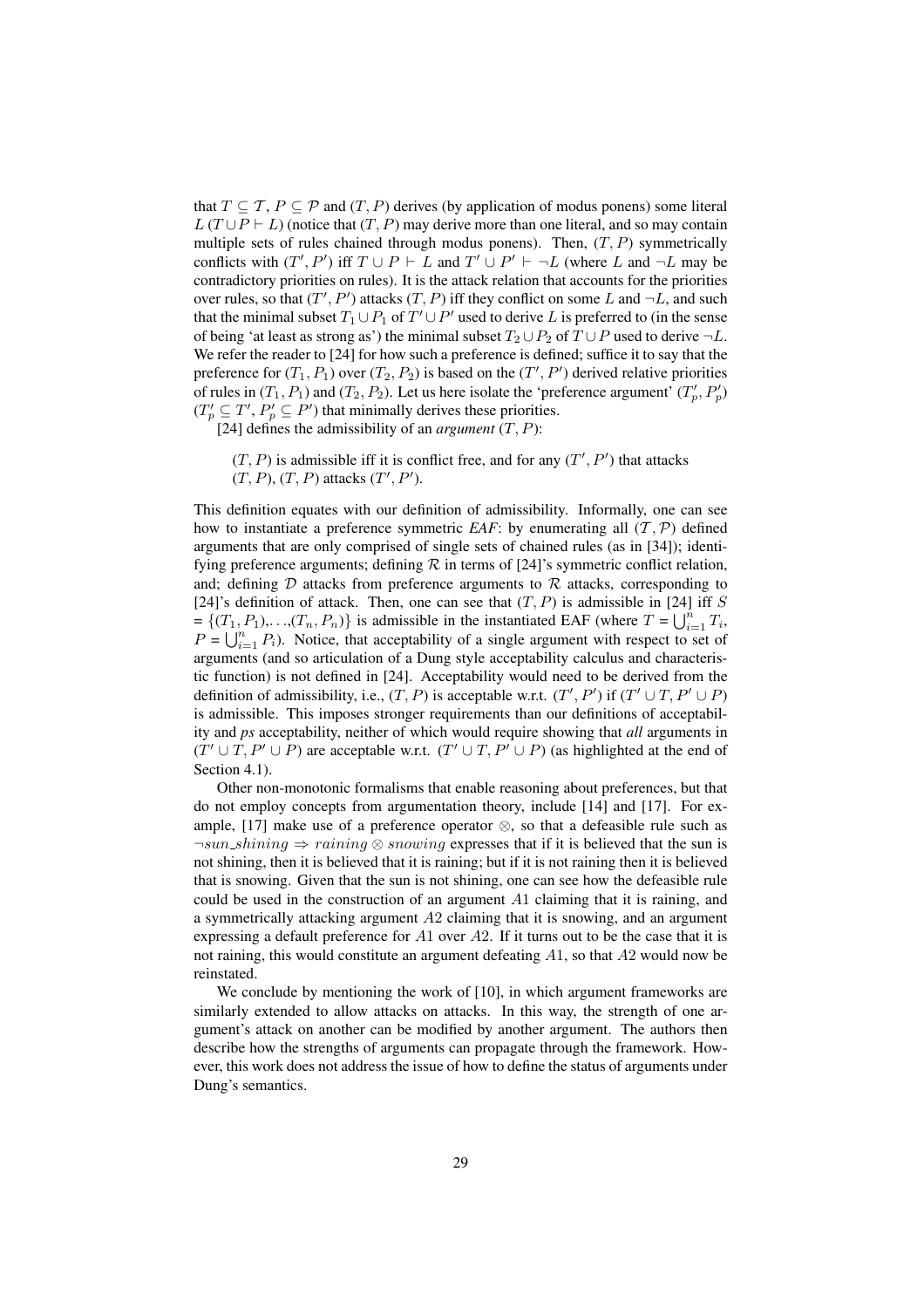### 9 Conclusions

This paper has extended Dung's theory of argumentation to integrate metalevel argumentation about preferences. Dung's level of abstraction is preserved, so that arguments expressing preferences are distinguished by being the source of a second attack relation that abstractly characterises application of preferences by attacking attacks between the arguments that are the subject of the preference claims. Dung's acceptability calculus has been extended to additionally account for reinstatement of attacks, and extensional semantics are then (apart from the grounded semantics) defined in exactly the same way as for a Dung framework. The extended theory thus retains the basic conceptual machinery of Dung's theory, and some basic results that hold for a Dung framework are also shown to hold for the extended framework. We therefore propose that applications and developments of Dung's theory can be readily modified to accommodate argumentation about preferences. In particular, proof theories [30] to determine the justified status of an argument  $A$ , take the form of games played between the proponent and opponent of A. Each player responds to its counterpart's move (argument) with an argument that attacks its counterpart's argument, and rules on the legality of moves varying according to the semantics under which the justified status of  $A$  is to be established. Ongoing work is focussing on adapting these proof theories to *EAF*s, by additionally allowing players to move arguments against the attacks that are implicitly moved by their counterparts.

Future work will also focus on development of dialogue frameworks in which participants can argue about preferences. Dung's inherently dialectical theory, and subsequent development of argument games, has informed development of dialogue frameworks in which participants' locutions implicitly define arguments that can be organised into a Dung framework. For example, Prakken defines a general framework for conflict resolution dialogues [33] that we believe can readily be generalised to accommodate preference arguments that can then be organised into an *EAF*. In a recent general framework for negotiation dialogues [4], an agent can decide to accept or reject offers based on its own argumentation based model of reasoning about offers. The model assumes a *given* preference ordering on arguments. However, a comprehensive account of negotiation will also require that agents can justify and debate their preferences. Work on deliberation dialogues [21], in which agents collaboratively decide on a preferred course of action, have also highlighted the need to debate the preferences that each agent uses when proposing or rejecting a course of action.

Our work provides a formal setting for studying application of preferences, and more generally, removal of attacks. We have shown that a less involved definition of acceptability suffices for preference symmetric *EAF*s, and that while in general an *EAF*'s characteristic function is not monotonic, the characteristic functions of hierarchical and preference symmetric *EAF*s do satisfy monotonicity. Our work on preference symmetric *EAF*s can also inform work on *resolution* based semantics [9, 26], whereby a framework's resolution obtained by substituting asymmetric for symmetric attacks, and indeed the choice of resolution, can now be explicitly modelled through integration of preference arguments.

The extended theory is proposed as a unifying formalism for works that augment Dung's abstract theory with preferences, and as a framework for instantiation by nonmonotonic logics whose object level languages allow for expression of priorities over rules. In Section 5 we described how value based argumentation [11], extended to allow integration of meta-level reasoning about values and value orderings, can be formalised in hierarchical *EAF*s. In Section 7, the inferences of an ALP-DP theory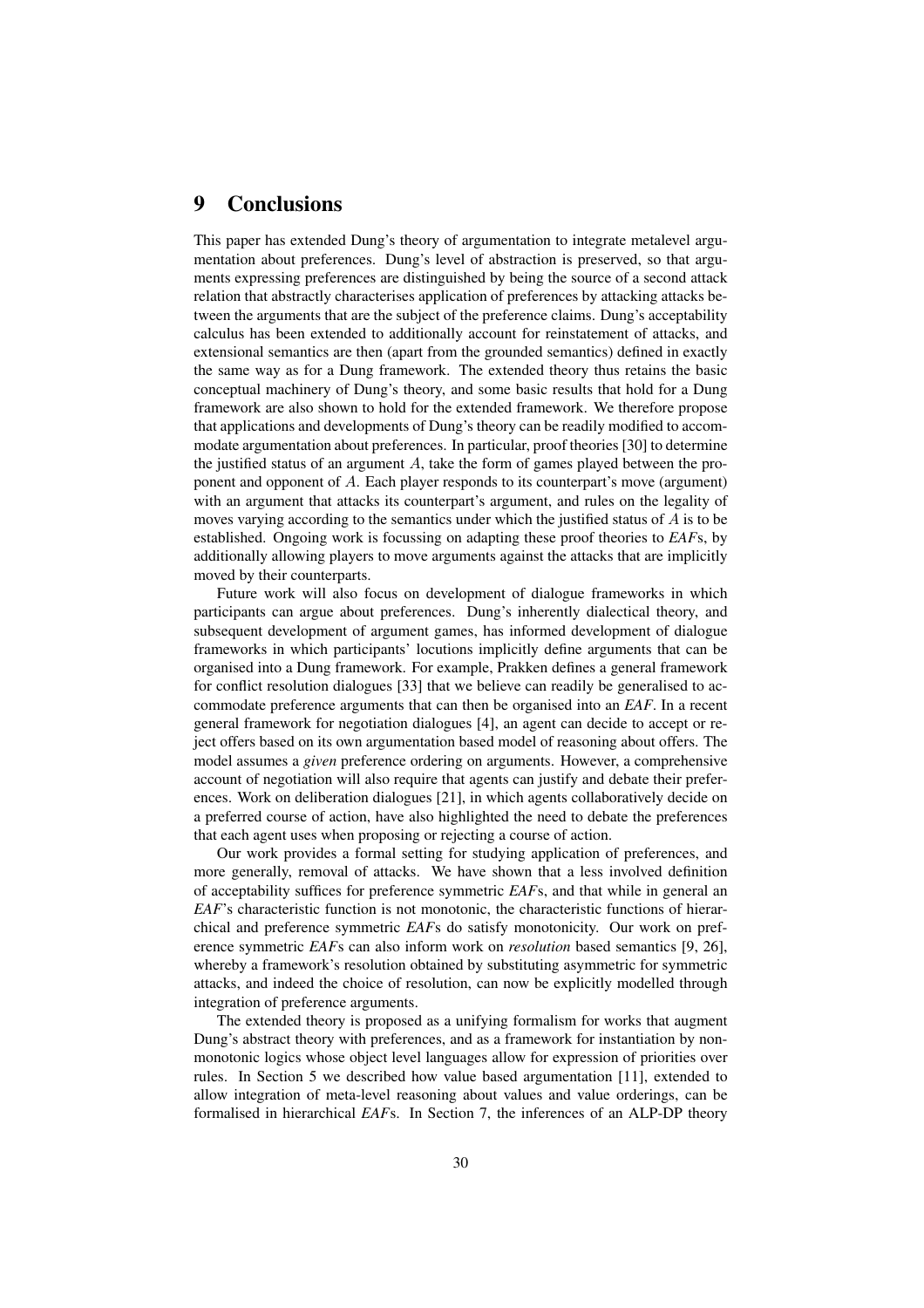[34] were shown to correspond with the claims of arguments in the grounded extension of an *EAF* instantiated by the theory's arguments and attacks. In contrast with [34], we also provided a well defined notion of the admissible and preferred extensions of an ALP-DP theory. It remains to formally show that extended argumentation semantics can be given for other object level formalisms such as [14, 17, 24].

In Section 5 we described a practical reasoning example that assumed arguments constructed in an underlying BDI logic as described in [8]. This work is one amongst a number of recent works (e.g., [24, 25, 35]) that propose argumentation based approaches to agent reasoning over the whole gamut of mental attitudes, including beliefs, goals, intentions, e.t.c. We suggest that the framework described in this paper will facilitate development of agent reasoning formalisms that provide for defeasible reasoning about preferences, and thus provide for agent flexibility and adaptability (this proposal is explored in more detail in [29, 31] and also by Kakas and Moraitis [23, 24]). For example, the BOID agent architecture characterises generated candidate goal sets as extensions of a prioritised default logic theory in which rules for inferring goals are modelled as defaults, and a prioritisation of these defaults resolves conflicts between goals [22]. Agent behavioural types correspond to different prioritisations. For example, a 'social' agent uniformly prioritises defaults for obligation derived goals above defaults for desire derived goals. However, certain contexts may warrant selfish behavior (corresponding to the reverse prioritisation). Such behavioural heterogeneity requires reasoning as to which prioritisation (agent type) is appropriate in a given context. In [29], we suggest that extended argumentation frameworks will facilitate development of logical formalisms for contextual reasoning of this type.

Acknowledgements This work was funded by the EU FP6-IST-002307 ASPIC project. I would like to thank Martin Caminada for early discussions that inspired development of the ideas in the paper. Many thanks also to Trevor Bench-Capon and P.M. Dung for valuable discussions and comments that have helped improve the paper. Finally, thanks to the anonymous reviewers whose comments helped improve the paper.

### 10 Appendix

### 10.1 Proofs of Propositions in Section 3

**Proposition 1** If A defeats<sub>S</sub> B then  $\forall S' \subseteq S$ , A defeats<sub>S'</sub> B. Proof: Follows straightforwardly from Definition 5.

**Proposition 2** Let S be conflict free subset of  $Args$  in  $(Args, \mathcal{R}, \mathcal{D})$ . Then for any  $X, Y \in S$ , X does not defeat<sub>S</sub> Y.

**Proof:** Suppose  $X, Y \in S$ ,  $X \to^s Y$ . In which case  $(X, Y) \in \mathcal{R}$  and  $\neg \exists Z \in S$  s.t.  $(Z,(X, Y)) \in \mathcal{D}$ , contradicting S is conflict free.

### 10.2 Proofs of Propositions in Section 4

Lemma 1 is required for the proof of Proposition 3.

**Lemma 1** Let S be a conflict free subset of  $Args$  in  $(Args, R, D)$ , and let A be an argument that is acceptable w.r.t. S. Then:

1. A does not defeats  $A$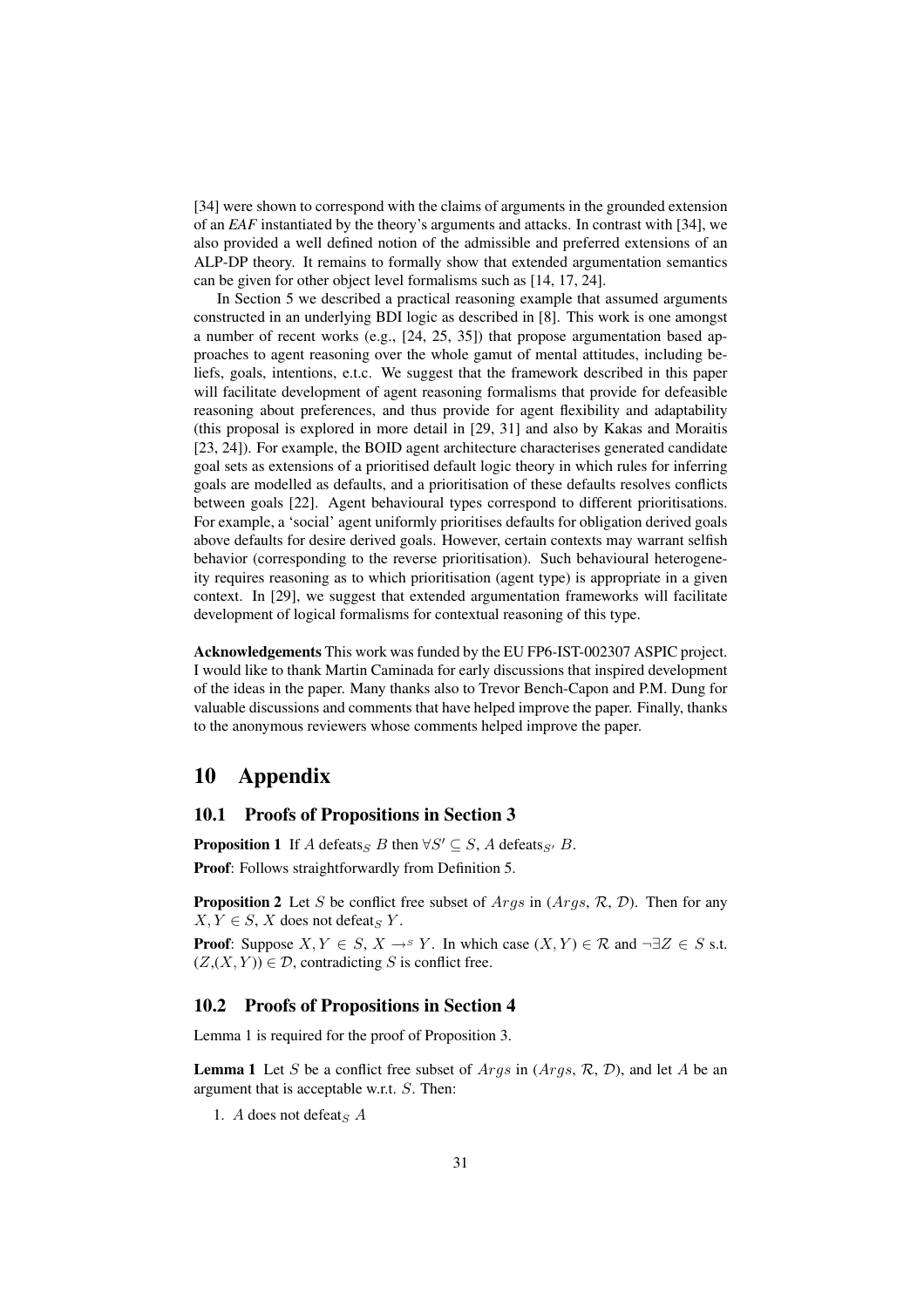2.  $\forall C \in S$ , C does not defeats A

**Proof:** (1) Suppose  $A \rightarrow^{S} A$ . By assumption of A acceptable w.r.t.  $S, \exists D \in S$  s.t.  $D \rightarrow^S A$ ,  $\exists E \in S$  s.t.  $E \rightarrow^S D$ , contradicting Proposition 2. (2) Suppose  $\exists C \in S$ s.t.  $C \rightarrow^S A$ . By assumption of A acceptable w.r.t.  $S$ ,  $\exists D \in S$  s.t.  $D \rightarrow^S C$ , contradicting Proposition 2.

The following lemma and proof of Proposition 3 refer to an *EAF*s characteristic function defined in Definition 10.

**Lemma 2** Let S and S' be subsets of Args in (Args, R, D). If  $S \subseteq S'$  and no argument in S defeats<sub>S</sub> an argument in  $S' - S$ . Then  $F(S) \subseteq F(S')$ .

**Proof:** Let  $A \in F(S)$ . Suppose  $\exists B$  s.t.  $B \rightarrow^{S'} A$ . By Proposition 1,  $B \rightarrow^{S'} A$ , and so  $\exists C, C \rightarrow^{S} B$  and there is a reinstatement set  $R_S$  for  $C \rightarrow^{S} B$ . We show that  $C \rightarrow S'$  B and there is a reinstatement set  $R_{S'}$  for  $C \rightarrow S'$  B:

Suppose otherwise. In which case  $X \nrightarrow^{S'} Y$  for some  $X \rightarrow^S Y \in R_S$ , i.e.,  $X \rightarrow Y$ and  $\exists B' \in S' - S$  s.t.  $B' \rightarrow (X \rightarrow Y)$ . But then by assumption of  $R_S$  being a reinstatement set,  $\exists C' \in S$  s.t.  $C' \rightarrow^S B'$ , contradicting the assumption that no argument in S defeats<sub>S</sub> an argument in  $S' - S$ .

**Proposition 3** Let  $\Delta = (Args, \mathcal{R}, \mathcal{D})$  be an Extended Argumentation Framework, S an admissible extension of  $\Delta$ , and let A, A' be arguments which are acceptable w.r.t S. Then:

1.  $S' = S \cup \{A\}$  is admissible

2.  $A'$  is acceptable w.r.t.  $S'$ 

#### Proof:

1) By assumption of A acceptable w.r.t S and Lemma 1-2, no argument in S defeats  $\varsigma$ an argument in  $S' - S$  (= {A}). Hence, by Lemma 2,  $F(S) \subseteq F(S')$ . Since S is admissible and A is acceptable w.r.t. S, then  $S \cup \{A\} \subseteq F(S)$ , and so  $S' \subseteq F(S')$ , i.e.,  $S'$  is admissible.

2) Follows from  $F(S) \subseteq F(S')$  and assumption of A' acceptable w.r.t. S.

**Proposition 4** Let  $\Delta = (Args, \mathcal{R}, \mathcal{D})$  be an Extended Argumentation Framework.

- 1. The set of all admissible extensions of  $\Delta$  form a complete partial order w.r.t. set inclusion
- 2. For each admissible extension E of  $\Delta$  there exists a preferred extension E' of  $\Delta$ such that  $E \subseteq E'$

Proof: Immediately from Proposition 3 and definition of preferred extensions (Definition 9).

Corollary 1 Every *EAF* possesses at least one preferred extension.

Proof: From Proposition 4 and the fact that ∅ is an admissible extension of any *EAF*.

**Proposition 5** Every stable extension of an *EAF* is a preferred extension but not vice versa.

Proof: It is clear that each stable extension is a preferred extension. To show the reverse does not hold, one need only consider an *EAF* containing a single argument that attacks itself.  $\emptyset$  is the single preferred extension. There is no stable extension.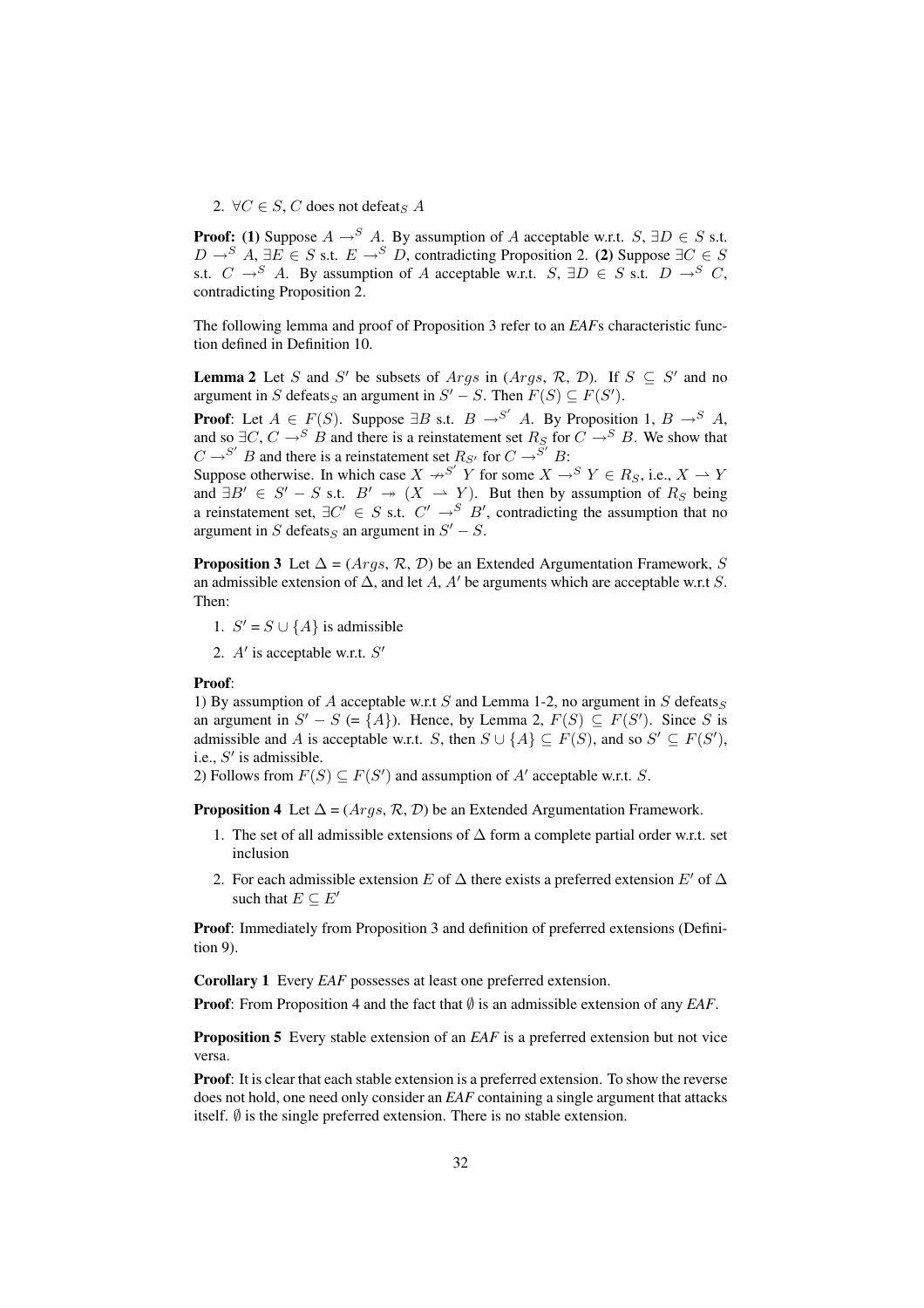We establish some lemmas required for the proofs of the propositions that follow.

**Lemma 3** Let  $\Delta = (Args, R, D)$  be an *EAF*. If  $(X, Y), (Y, X) \in R$ , then for any conflict free  $S \subseteq \text{Arg}$ , either  $X \to^S Y$  or  $Y \to^S X$ .

**Proof:** Suppose otherwise, i.e.,  $X \nrightarrow^S Y$  and  $Y \nrightarrow^S X$ . In which case  $\exists Z, Z' \in S$ s.t.  $Z \rightarrow (X \rightarrow Y), Z' \rightarrow (Y \rightarrow X)$ , and so by definition of an *EAF*,  $Z \rightleftharpoons Z'$ , contradicting  $S$  is conflict free.

**Lemma 4** Let S be a conflict free subset of Args in (Args,  $\mathcal{R}$ ,  $\mathcal{D}$ ), and A, B be arguments such that A defeats  $\overline{B}$ . Then it cannot be that both A and B are acceptable w.r.t.  $S$ .

**Proof:** Suppose B is acceptable w.r.t. S. Then  $\exists C \in S$  s.t.  $C \rightarrow^S A$ . Suppose A is acceptable w.r.t. S. Then  $\exists C' \in S$  s.t.  $C' \rightarrow^S C$ , contradicting Proposition 2

**Lemma 5** Let S be a conflict free subset of Args in (Args, R, D). Suppose  $S \subseteq$  $F(S)$ . Then  $F(S)$  is conflict free.

**Proof:** Assume  $F(S)$  is not conflict free. Then  $\exists A, B \in F(S)$  such that either

- 1.  $(A, B) \in \mathcal{R}$ ,  $(B, A) \notin \mathcal{R}$ ,  $\neg \exists C \in F(S)$  s.t.  $(C, (A, B)) \in \mathcal{D}$ . Since  $S \subseteq F(S)$ , then  $A \rightarrow^{S} B$ ; or
- 2.  $(A, B) \in \mathcal{R}$ ,  $(B, A) \in \mathcal{R}$ . By Lemma 3, either  $A \rightarrow^{S} B$  or  $B \rightarrow^{S} A$ .

In both cases  $\exists X, Y \in F(S)$  s.t. X defeats  $\subseteq Y$ , contradicting Lemma 4.

Proposition 6 is a special case of Lemma 6:

**Lemma 6** Let F be the characteristic function of  $(Args, R, D)$ ,  $F^0_+$  any subset of the set  $\{A|A \text{ is acceptable w.r.t. } \emptyset\}$ , and  $F_+^{i+1} = F(F_+^i)$ . Then  $\forall i$ ,  $F_+^i \subseteq F_+^{i+1}$  and  $F_+^i$  is conflict free.

#### Proof:

**Base case:**  $i = 0, 1$ . If  $(B, A) \in \mathcal{R}$ , then by Definition 5, it must be that  $B \to^{\emptyset} A$ and so A cannot be acceptable w.r.t.  $\emptyset$ . Hence,  $F^0_+$  is some subset of  $\{A|\forall B \in$  $Args, (B, A) \notin \mathcal{R}$ , i.e., some subset of the set of arguments that are not defeateds for any  $S \subseteq \text{Args}$ . Hence,  $F_+^0 \subseteq F_+^1$  and  $F_+^0$  is conflict free.

By Lemma 5,  $F_+^1 = F(F_+^0)$  is conflict free. By Lemma 1-2 no argument in  $F_+^0$  defeats  $_{F_+^0}$  an argument in  $F_+^1$ . Hence, by Lemma 2,  $F(F_+^0) \subseteq F(F_+^1)$ , i.e.,  $F_+^1 \subseteq F_+^2$ .

**Inductive hypothesis:** For  $j < i$ ,  $F_+^j \subseteq F_+^{j+1}$  and  $F_+^j$  is conflict free.

**General case**: *i*. By inductive hypothesis,  $F_+^{i-1}$  is conflict free and  $F_+^{i-1} \subseteq F_+^i$ , and so since  $F^i_+ = F(F^{i-1}_+)$ , then by Lemma 5  $F^i_+$  is conflict free. Since  $F^{i-1}_+$  is conflict free and  $F^i_+ = F(F^{i-1}_+)$ , then by Lemma 1-2 no argument in  $F^{i-1}_+$  defeats  $F^{i-1}_+$  an argument in  $F^i_+$ . Given  $F^{i-1}_+ \subseteq F^i_+$ , then by Lemma 2,  $F(F^{i-1}_+) \subseteq F(F^i_+)$ . That is,  $F^i_+\subseteq F^{i+1}_+.$ 

**Proposition 6** Let F be the characteristic function of an *EAF*, and  $F^0 = \emptyset$ ,  $F^{i+1} =$  $F(F<sup>i</sup>)$ . Then  $\forall i$ ,  $F<sup>i</sup> \subseteq F<sup>i+1</sup>$  and  $F<sup>i</sup>$  is conflict free.

**Proof**: Follows as a special case of Lemma 6, where  $F_+^0 = F^0 = \emptyset$ .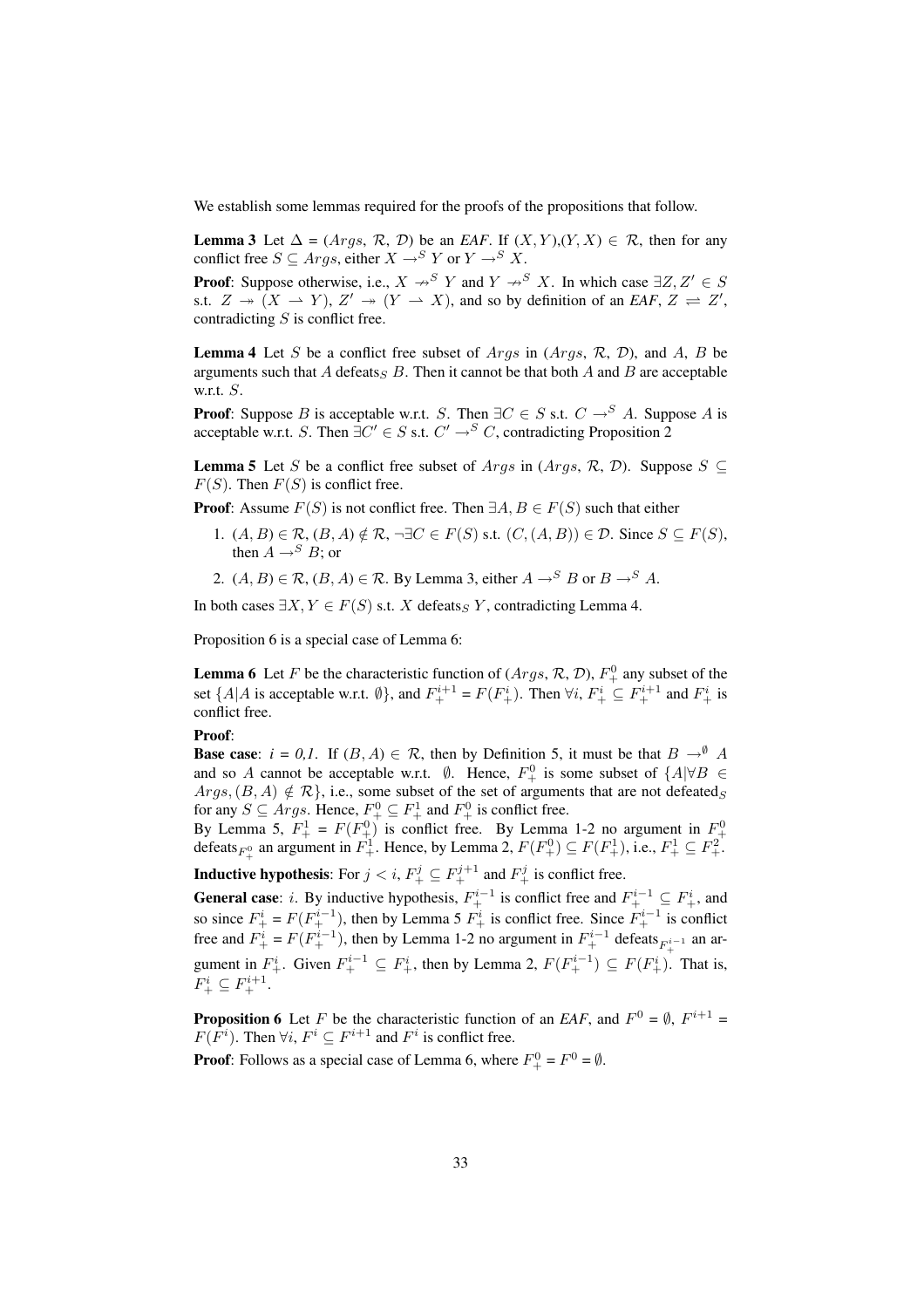### 10.3 Proofs of Propositions in Section 5

**Proposition 7** Let F be the characteristic function of a bounded hierarchical *EAF*  $\Delta$  $=(Args, \mathcal{R}, \mathcal{D})$ . Let S and S' be conflict free subsets of  $Args$  such that  $S \subseteq S'$ . Then  $F(S) \subseteq F(S')$ .

**Proof:** Assume A is acceptable w.r.t. S. We show that A is acceptable w.r.t.  $S'$ 

Suppose  $\exists B1$  s.t.  $B1 \rightarrow S'$  A. By Proposition 1,  $B1 \rightarrow S'$  A, and by assumption of A acceptable w.r.t. S,  $\exists C1 \in S$  s.t.  $C1 \rightarrow^{S} B1$  and there is a reinstatement set  $R_S$  for  $C1 \rightarrow^{S} B1$ .

Since  $S \subseteq S'$ ,  $C1 \in S'$ , and so to show A is acceptable w.r.t. S', it is sufficient to show there is a reinstatement set  $R_{S'}$  for  $C1 \rightarrow S'$   $B1$ .

Since  $\Delta$  is hierarchical, we can identify a sequenced partition of the reinstatement set  $R_S$  for  $C1 \rightarrow^S B1$ . Let  $\Delta_H = ((Arg s_1, R_1), \mathcal{D}_1), \ldots, ((Arg s_n, R_n), \mathcal{D}_n)$  be the partition of  $\Delta$ . Since  $\Delta$  is bounded ( $\mathcal{D}_n = \emptyset$ ) one can represent  $R_S$  by the finite:

 $R_{S_i} = \{C1 \rightarrow^S B1\} \cup R_{S_{i+1}} \cup \ldots \cup R_{S_k}$ , where:

1) for each defeat in  $R_{S_j}$ ,  $j < k$ , any defence attack on the defeat originates from an argument that is itself defeated in  $R_{S_{i+1}}$ . That is, for  $j = i \dots k - 1$ :

 $R_{S_j} = \{C_1^j \rightarrow^S B_1^j, C_2^j \rightarrow^S B_2^j \dots\}$  such that for  $m = 1, 2, \dots, (C_m^j, B_m^j) \in \mathcal{R}_j$ , and if  $B \to (C_m^j \to B_m^j)$  then B is some  $B^{j+1} \in Args_{j+1}$ , and  $C^{j+1} \to^S B^{j+1} \in R_{S_{j+1}}$ 2) since  $\Delta$  is bounded,  $R_{S_k}$  is a set of defeats  $\{C_1^k \to S^S B_1^k, C_2^k \to S^S B_2^k, \ldots\}$  such that for  $m = 1, 2, ..., \neg \exists B \in \text{A}rgs$  s.t.  $B \twoheadrightarrow (C_m^k \rightharpoonup B_m^k)$ .

We show the existence of  $R_{S'}$  by showing that if  $C \rightarrow^{S'} B \in R_S$  then  $C \rightarrow^{S'} B$ . Proof is by induction on the above sequenced partition:

**Base case:**  $C \to^S B \in R_{S_k}$ . Suppose  $C \to^{S'} B$ . Then  $\exists B' \in S', B' \twoheadrightarrow (C \to B)$ , contradicting 2).

**Inductive hypothesis:** For  $l > j$ ,  $C \rightarrow^{S} B \in R_{S_l}$  implies  $C \rightarrow^{S'} B$ .

**General case:**  $C \to^S B \in R_{S_j}$ . Suppose  $C \to^{S'} B$ . Then  $\exists B' \in S'$ ,  $B' \to (C \to^S B \cup C')$ B). Since  $R_S$  is a reinstatement set,  $\exists C' \in S$ ,  $C' \in Args_{j+1}$ ,  $C' \rightarrow^S B' \in R_{S_{j+1}}$ . By inductive hypothesis,  $C' \rightarrow^{S'} B'$ . But then since  $C', B' \in S'$  and  $S'$  is conflict free by assumption, this contradicts Proposition 2.

Lemma 7 states that the characteristic function of a finitary *EAF* is  $\omega$ -continuous. This is required for the proof of Proposition 8.

**Lemma 7** Let F be the characteristic function of a finitary *EAF*  $\Delta = (A \, \text{rgs}, \, R, \, D)$ . Then  $F$  is  $\omega$ -continuous.

**Proof:** Let  $S_0 \subseteq \ldots \subseteq S_n \subseteq \ldots$  be an increasing sequence of sets of arguments, and let  $S = S_0 \cup ... \cup S_n \cup ...$  Let  $A \in F(S)$ . Since there are finitely many arguments B that attack and so defeat<sub>S</sub> A, and for any such  $B \rightarrow S A$ , there are finitely many arguments C s.t.  $(C,(B, A)) \in \mathcal{D}$ , then there exists a number m s.t.  $A \in F(S_m)$ . Therefore,  $F(S) = F(S_0) \cup \ldots \cup F(S_n) \cup \ldots$ 

**Proposition 8** Let  $\Delta = (Args, \mathcal{R}, \mathcal{D})$  be a bounded hierarchical *EAF*. Then:

- 1.  $\bigcup_{i=0}^{\infty}(F^i) \subseteq GE(\Delta)$
- 2. If  $\Delta$  is finitary, then  $\bigcup_{i=0}^{\infty} (F^i) = GE(\Delta)$

Proof: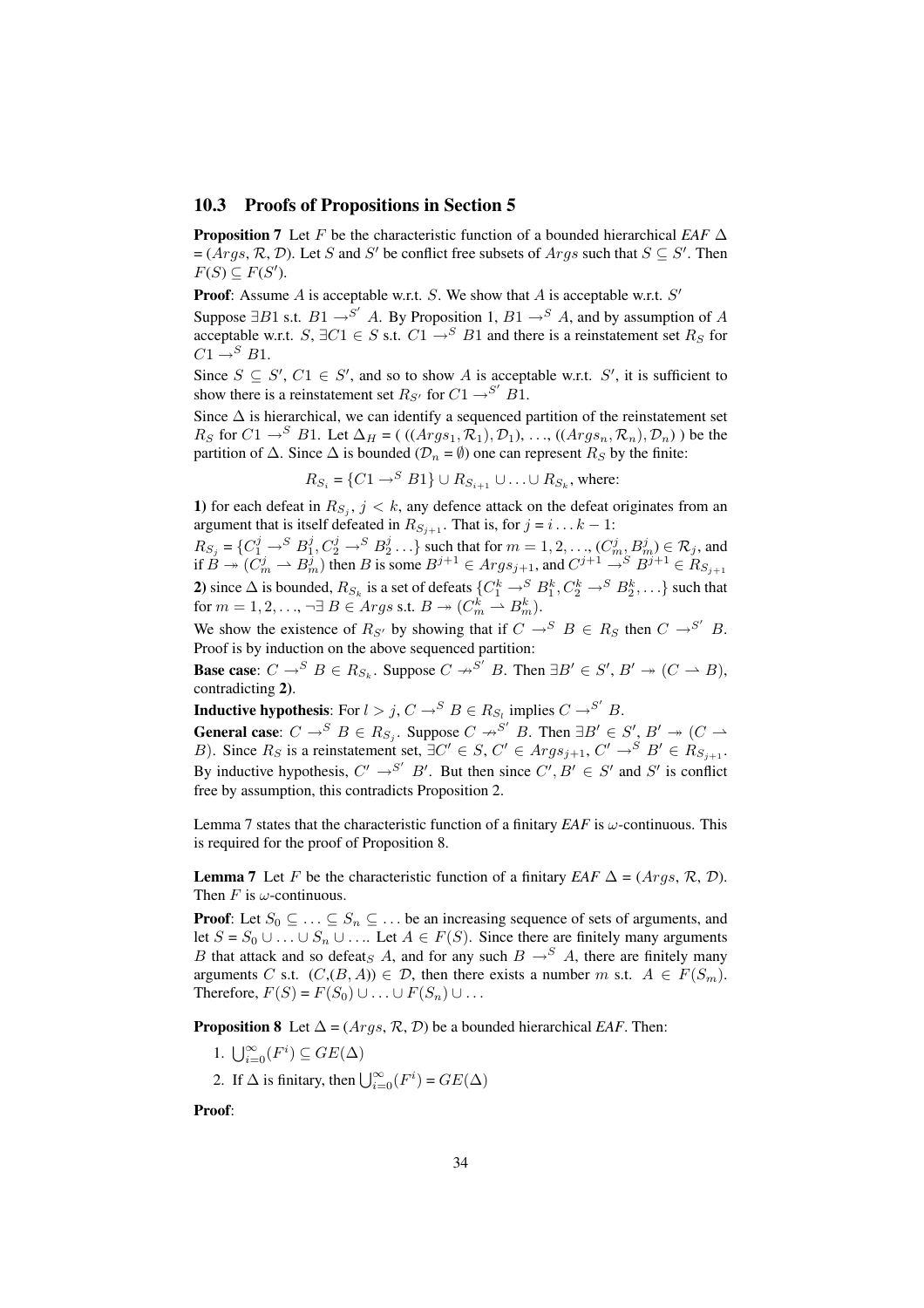- 1. Immediately from the monotonicity of F for bounded hierarchical *EAF*s (Proposition 7)
- 2. From Lemma 7

**Proposition 9** Let  $\Gamma = \langle Args, R, V, val, a \rangle$  be an  $aVAF$  and  $\Delta$  its equivalent EAF. Let s ∈ {preferred, grounded, complete}. Then  $\forall A \in \text{Arg}$ , A is a sceptically, respectively credulously, justified argument of  $\Gamma$  under the s semantics, iff A is a sceptically, respectively credulously, justified argument of  $\Delta$  under the s semantics.

**Proof:** Let  $(Args, \mathcal{R}_a)$  be obtained on the basis of  $\Gamma$  as defined in Definition 17. Let  $\Delta = (Arg s_{\Delta}, R_{\Delta}, \mathcal{D})$ . Then  $\forall Z, Y \in Args$  s.t.  $val(Z) = v$ ,  $val(Y) = v'$ :  $(Z, Y) \in \mathcal{R}_a$  iff

- $Args_\Delta$  contains the arguments  $Z, Y, val(Z) > val(Y), val(Y) > val(Z)$  and a
- $\mathcal{R}_{\Delta}$  contains the attacks  $(Z, Y)$ ,  $\text{val}(Z) > \text{val}(Y)$ ,  $\text{val}(Y) > \text{val}(Z)$ ), and  $\operatorname{val}(Y) > \operatorname{val}(Z), \operatorname{val}(Z) > \operatorname{val}(Y)$
- D contains the defence attacks  $\langle val(Y) \rangle$   $\langle val(Z), (Z, Y) \rangle$  and  $\langle a, \langle val(Y) \rangle$  $val(Z), val(Z) > val(Y))$

By definition (for both Dung and extended frameworks), a complete extension is a fixed point of a framework's characteristic function, and the grounded and preferred extensions are, respectively, the least and maximal (under set inclusion) complete extensions. Hence, let  $F_{\Gamma}$  and  $F_{\Delta}$  be the characteristic functions of  $(Args, R_a)$  and  $\Delta$ respectively. The proposition is proved by showing:

S is a fixed point of  $F_{\Gamma}$  iff S' is a fixed point of  $F_{\Delta}$ , where  $S \subseteq S'$  and  $(S' - S) \cap$  $Args = \emptyset$ , which holds iff:

 $\forall Z \in \text{Arg } s, Z$  is acceptable w.r.t. S iff Z is acceptable w.r.t. S' (i) Prior to proving (i), note that since  $a \in Arg s_{\Delta}$  is not attacked by any argument, then: every fixed point of  $F_{\Delta}$  contains a, and  $\{v > v' | (a, (v' > v, v > v')) \in \mathcal{D}\}\$ 

 $(=\{v > v'|v >_a v'\}).$  (ii)

(i) is shown by showing 1) and 2) below:

- 1.  $\forall Y, X \in \text{A}rgs, (Y, X) \in \mathcal{R}_a$  iff  $Y \rightarrow^{S'} X$ . This follows from  $(Y, X) \in \mathcal{R}_a$  iff  $val(X) \ngeq a val(Y)$  iff  $val(Y) >_a val(X)$ iff (by (ii))  $val(Y) > val(X) \in S'$  and so  $val(X) > val(Y) \notin S'$  (since S' is conflict free) and so  $Y \rightarrow S' X$ .
- 2.  $\forall Z \in S'$ ,  $\forall Y \notin S'$ , if  $Z \rightarrow S'$  Y then there is a reinstatement set  $R_{S'}$  for  $Z \rightarrow^{S'} Y$ .

There are two cases to consider:

a) Suppose  $Z, Y \in \text{Args}$ . Given 1),  $\text{val}(Z) > \text{val}(Y) \in S'$ . We have  $(\text{val}(Y) >$  $val(Z) \rightarrow (Z \rightarrow Y)$ . But then  $val(Z) > val(Y) \rightarrow S' val(Y) > val(Z)$ , and  $\neg \exists a' \in \text{Args}_{\Delta} \text{ s.t. } a' \rightarrow \text{val}(Z) > \text{val}(Y) \rightarrow \text{val}(Y) > \text{val}(Z)$ . Hence  $R_{S'}$  $= \{Z \rightarrow S' \mid Y, val(Z) > val(Y) \rightarrow S' \text{ } val(Y) > val(Z) \}.$ 

b) Suppose either  $Z \notin \text{Args or } Y \notin \text{Args. Then } Z \text{ is of the form } v > v'$ and Y is of the form  $v' > v$ , and by (ii),  $v >_a v'$  and since  $\neg \exists a' \neq a$ ,  $\{v > v' \rightarrow S' \mid v' > v\}$  is a reinstatement set for  $v > v' \rightarrow S' \mid v' > v$ .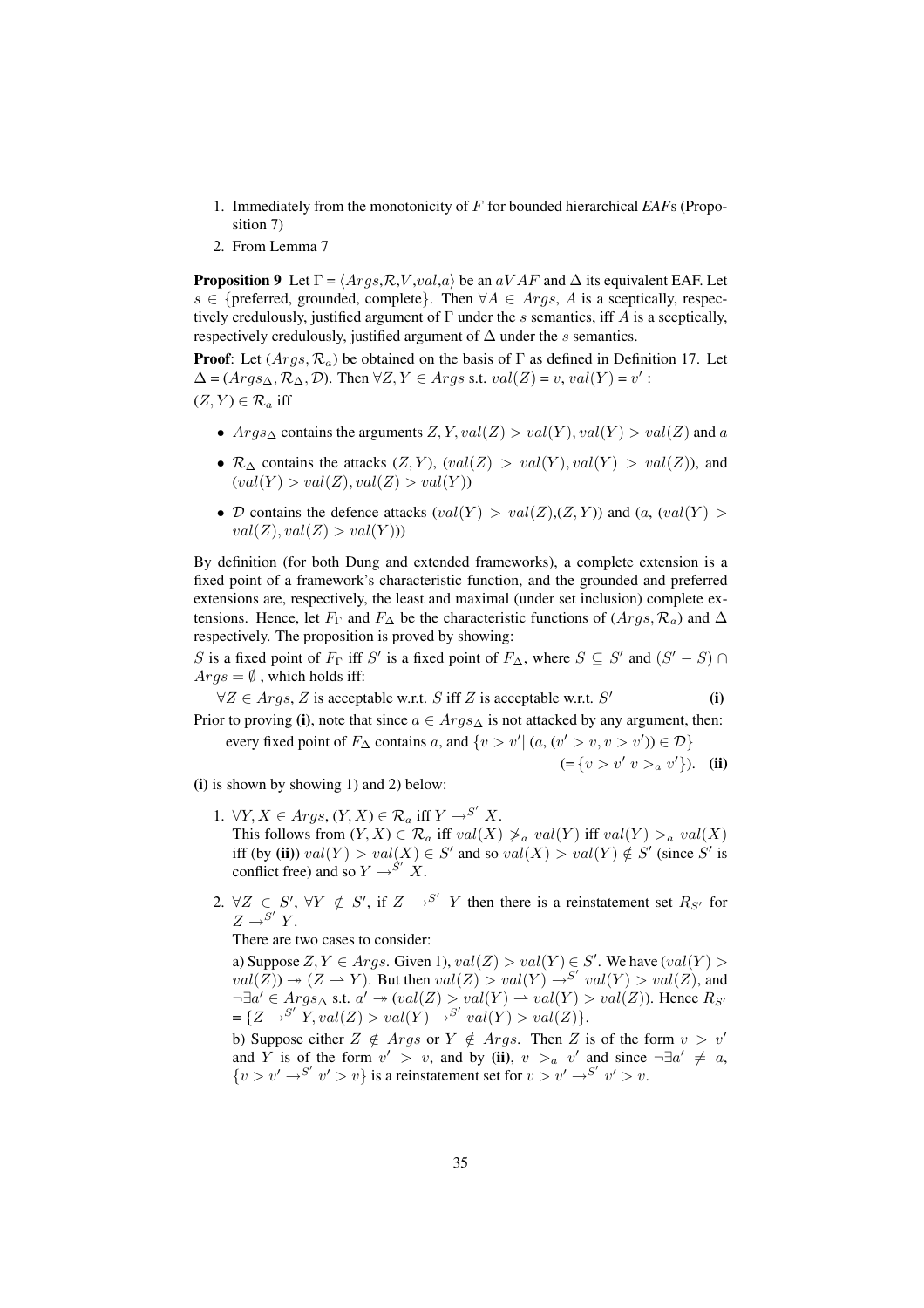### 10.4 Proofs of Propositions in Section 6

Lemma 8 is used in the proof of Proposition 10.

**Lemma 8** Let  $\Delta = (Args, \mathcal{R}, \mathcal{D})$  be a preference symmetric *EAF*, and  $X, Y \in Args$ such that  $(X, Y) \in \mathcal{R}$ . Then  $\forall S \subseteq \text{Aras}:$ 

- 1. If S is conflict free, either  $X \rightarrow^S Y$  or  $Y \rightarrow^S X$
- 2. If  $X \rightarrow^{S} Y$ , and for some conflict free superset S' of S,  $X \rightarrow^{S'} Y$ , then  $Y \rightarrow^S X$
- 3. If X strictly defeats  $Y$ , then X strictly defeats  $'_{S}$  Y for all conflict free supersets  $S'$  of  $S$

#### Proof:

- 1. Assume that for some  $S, X \nrightarrow^S Y$ . Hence there is a  $Z \in S$  s.t.  $Z \rightarrow (X \rightarrow Y)$ . Since  $\Delta$  is preference symmetric,  $(Y, X) \in \mathcal{R}$ . By Lemma 3,  $Y \rightarrow^S X$ .
- 2. Since S' is conflict free and  $X \rightarrow S' Y$ , then given (1),  $Y \rightarrow S' X$ , and so by Proposition 1,  $Y \rightarrow^{S} X$ .
- 3. Assume that for some S',  $X \rightarrow S'$  Y. Then given (2),  $Y \rightarrow S X$ , contradicting X strictly defeats<sub>S</sub> Y. Assume  $Y \rightarrow S'$  X. By Proposition 1,  $Y \rightarrow S'$  X, contradicting X strictly defeats<sub>S</sub> Y.

**Proposition 10** Let  $(Args, \mathcal{R}, \mathcal{D})$  be a preference symmetric *EAF*. Let S be a conflict free subset of  $Args$ . Then, every argument in S is  $ps$  acceptable w.r.t. S iff every argument in S is acceptable w.r.t. S.

#### Proof:

*Right to left half*: Let  $A \in S$ . If  $\exists B$  s.t.  $B \rightarrow^{S} A$ , then  $\exists C \in S$  s.t.  $C \rightarrow^{S} B$  and there is a reinstatement set  $R_S$  for  $C \rightarrow^S B$ , i.e.,  $\forall Y$  such that  $Y \twoheadrightarrow (C \rightarrow B)$ , there exists a  $X \rightarrow^{S} Y \in R_S$  such that  $X \in S$ . Hence, by Definition 20, A is *ps* acceptable w.r.t.  $S$ .

*Left to right half*: Let  $A \in S$ . If  $\exists B1$  s.t.  $B1 \rightarrow^S A$ , then  $\exists C1 \in S$  s.t.  $C1 \rightarrow^S B1$ , and  $C1 \rightarrow^{S} B1$  is reinstated. We show there must be a reinstatement set  $R_S$  for  $C1 \rightarrow^{S} B1$  (and so A is acceptable w.r.t. S). Suppose otherwise. Then, there exists at least one set of sequences of the form:

$$
\begin{cases}\n(B_{n+1_1} \twoheadrightarrow (C_{n_1} \rightharpoonup B_n), C_{n_1} \rightharpoonup^S B_n \dots B_2 \twoheadrightarrow (C_1 \rightharpoonup B_1), C_1 \rightharpoonup^S B_1) \\
\vdots \\
(B_{n+1_m} \twoheadrightarrow (C_{n_m} \rightharpoonup B_n), C_{n_m} \rightharpoonup^S B_n \dots B_2 \twoheadrightarrow (C_1 \rightharpoonup B_1), C_1 \rightharpoonup^S B_1)\n\end{cases}\n\tag{1}
$$

such that:

- for some 
$$
n \ge 2
$$
,  $\{C_{n_1} \dots C_{n_m}\}$  is the set of all arguments in *S* that defeat<sub>S</sub>  $B_n$  (2)  
- for  $j = 1 \dots m$ ,  $\neg \exists C_{n+1_j} \in S$  s.t.  $C_{n+1_j} \rightarrow^S B_{n+1_j}$ . (3)

Intuitively, given a preference argument  $B_n$  attacking an attack that originates from an argument in S, then for the set  $\{C_{n_1} \to S \mid B_n \dots C_{n_m} \to S \mid B_n\}$  of all potential reinstating defeats, each such defeat must itself be challenged and not defeat reinstated (this is visualised in Figure 9). Note that it must be that  $n \ge 2$  since  $C1 \rightarrow^{S} B1$  is reinstated, and so there must at least be a set  $\{C_{2_1} \dots C_{2_m}\}$ . Note also that since for  $j = 1...m$ ,  $C_{n_j} \rightarrow^S B_n$  is challenged by a preference argument, then since  $\Delta$  is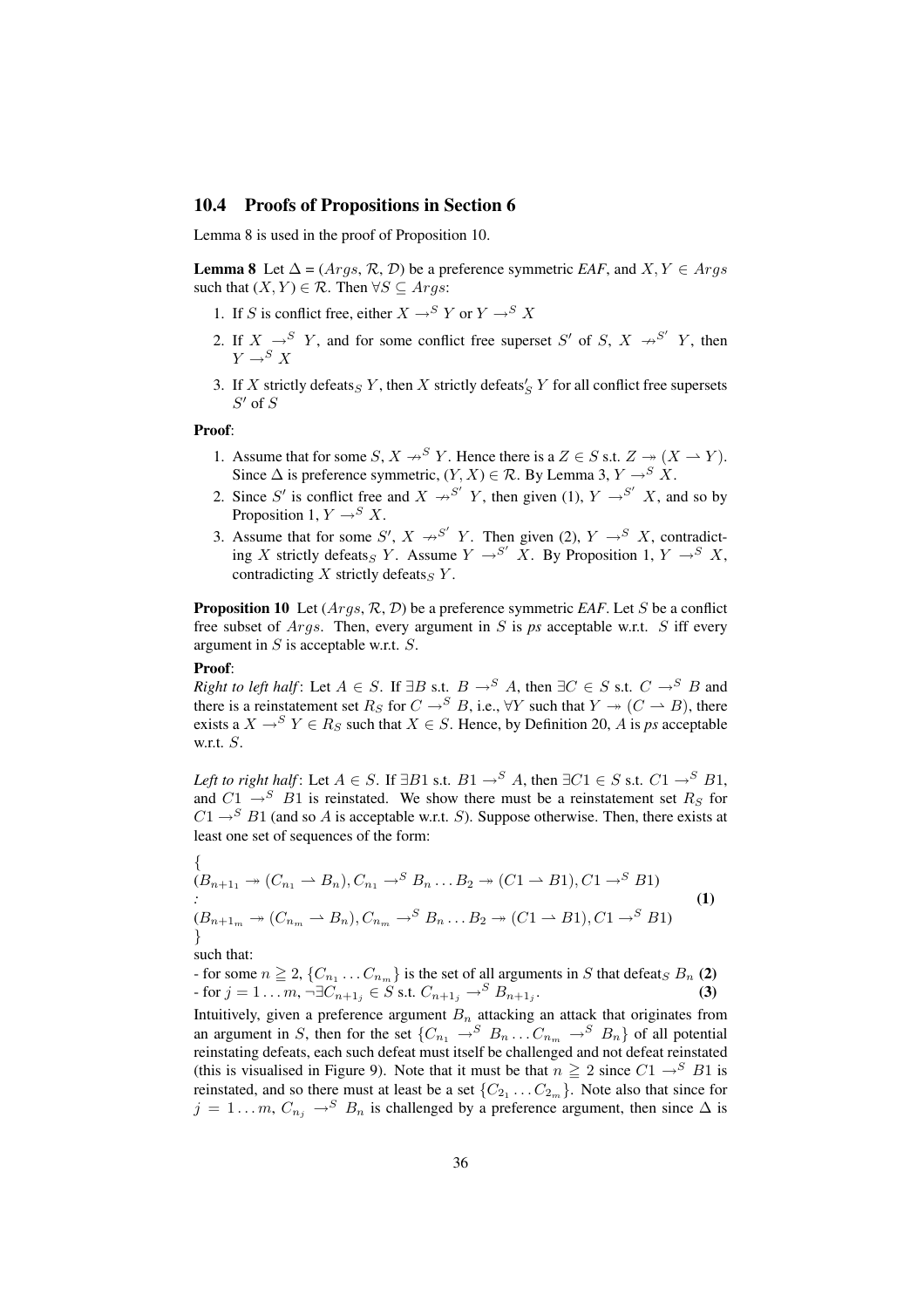

Figure 9: Conditions under which there is no reinstatement set for  $C1 \rightarrow_{S} B1$ 

preference symmetric, we have that for  $j = 1 \dots m$ ,  $(B_n, C_{n_j}) \in \mathcal{R}$ .

Proof is by contradiction. Suppose no reinstatement set  $R<sub>S</sub>$  for  $C1 \rightarrow^{S} B1$ , and so there exists a set of sequences as described in (1-3). There are two cases to consider:

i) Suppose that for some  $j = 1 \ldots m$ ,  $B_n \nrightarrow^S C_{n_j}$ . Hence,  $\exists B' \in S$  s.t.  $B' \rightarrow (B_n \rightarrow S)$  $(C_{n_j})$ . By (1) and (2),  $\exists B_{n+1_j}, B_{n+1_j} \rightarrow (C_{n_j} \rightarrow B_n)$  and  $C_{n_j} \rightarrow^S B_n$ , and so it must be the case that  $B_{n+1,j} \notin S$ .

Hence,  $\exists B' \in S$ ,  $B_{n+1_j} \notin S$ , and since they express contradictory preferences,  $B' \rightleftharpoons$  $B_{n+1,j}$ . Since S is conflict free, then by Lemma 8-1, either  $B_{n+1,j} \to^S B'$  or  $B' \to^S B'$  $B_{n+1,j}$ . If  $B' \to^S B_{n+1,j}$ , then this contradicts (3). If  $B_{n+1,j} \to^S B'$ , then since  $B' \in S$  and by assumption every argument in S is ps acceptable w.r.t. S, then there must exist a  $C' \in S$  s.t.  $C' \rightarrow^{S} B_{n+1,j}$ , contradicting (3).

ii) Suppose that for  $j = 1...m$ ,  $B_n \rightarrow^S C_{n_j}$ . Since by (2),  $\{C_{n_1}...C_{n_m}\}$  is the set of *all* arguments in S that defeat<sub>S</sub>  $B_n$ , and by assumption each  $C_{n_j}$  is ps acceptable w.r.t S, then it must be the case that at least one  $C_{n_j} \rightarrow^S B_n$  is reinstated (otherwise no  $C_{n_j}$  would be *ps* acceptable). That is, for some  $B_{n+1_j}$  there exists a  $C' \in S$  s.t.  $C' \rightarrow$ <sup>S</sup>  $B_{n+1}$ , contradicting (3).

**Corollary 2** Let  $\Delta = (Aras, \mathcal{R}, \mathcal{D})$  be a *ps-EAF*. Let S be an admissible extension of  $\Delta$ . If  $A \in \text{Arg } s$  is *ps* acceptable w.r.t. S then A is acceptable w.r.t. S.

Proof: The proof proceeds in the same way as for the left to right half of Proposition 10, except that  $A \in \text{Arg}$  (rather than restricting to  $A \in S$ ) and in i) and ii) the assumption of arguments in S being *ps* acceptable w.r.t. S is replaced by the assumption of arguments in S being acceptable w.r.t. S.

Proposition 11 Let F be the characteristic function of a preference symmetric *EAF*  $(Args, R, D)$ . Let S and S' be conflict free subsets of  $Args$  such that  $S \subseteq S'$ . Then  $F(S) \subseteq F(S')$ .

**Proof:** Given Lemma 2 it suffices to show that no  $A \in S$  defeats<sub>S</sub> some  $B \in S' - S$ . Suppose otherwise. Hence  $(A, B) \in \mathcal{R}$ . Since S' is conflict free,  $(C, (A, B)) \in \mathcal{D}$  and  $(B, A) \notin \mathcal{R}$ , contradicting  $\Delta$  being a *ps-EAF*.

**Proposition 12** Let  $\Delta = (Args, \mathcal{R}, \mathcal{D})$  be a preference symmetric *EAF*,  $F^0 = \emptyset$ ,  $F^{i+1}$  $= F(F<sup>i</sup>)$ . Then:

- 1.  $\bigcup_{i=0}^{\infty}(F^i) \subseteq GE(\Delta)$
- 2. If  $\Delta$  is finitary, then  $\bigcup_{i=0}^{\infty}(F^i) = GE(\Delta)$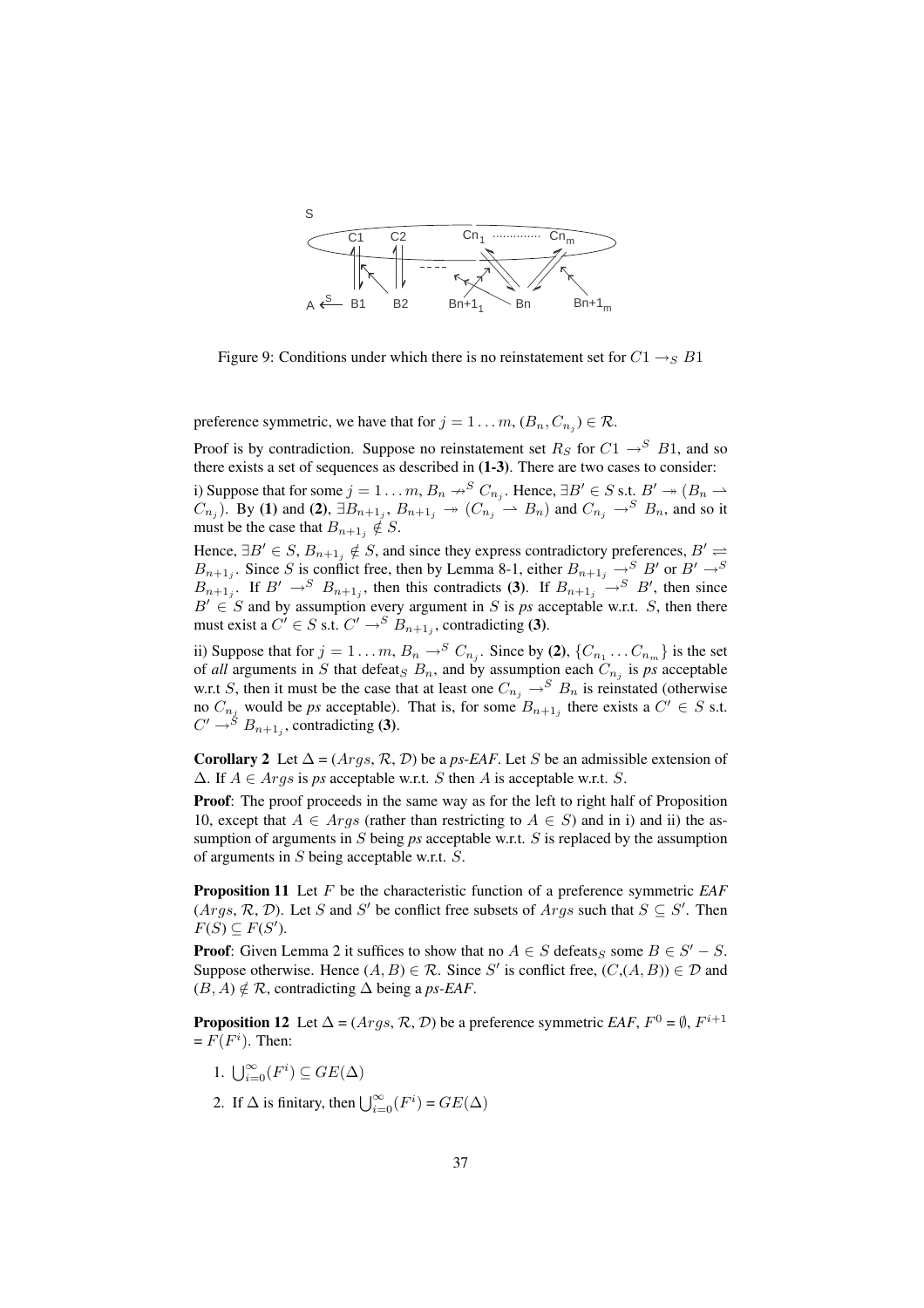#### Proof:

- 1. Immediately from the monotonicity of F for preference symmetric *EAF*s (Proposition 11)
- 2. From Lemma 7

Lemmas 9 and 10 are used in the proof of Proposition 13.

Lemma 9 Let S be an admissible extension of a *ps-EAF*∆. If A is strict-acceptable w.r.t. S then A is acceptable w.r.t. S.

**Proof:** Given Corollary 2, it suffices to show that if A is strict-acceptable w.r.t. S then A is *ps* acceptable w.r.t. S. Suppose  $\exists B$  s.t. B defeats<sub>S</sub> A, and so  $\exists C \in S$  s.t. C strictly defeats<sub>S</sub> B. We need to show that  $C \rightarrow^{S} B$  is reinstated:

Suppose  $\exists B1$  s.t.  $(B1,(C, B)) \in \mathcal{D}$ . Since  $\Delta$  is a *ps-EAF*, then  $B \to C$ . By assumption of C strictly defeating<sub>S</sub>  $B, B \rightarrow^{S} C$ , and so  $\exists D_1 \in S$  s.t.  $(D1, (B, C)) \in \mathcal{D}$ . Hence,  $D1 \rightleftharpoons B1$ . S is conflict free and so (by Lemma 3)  $B1 \rightarrow^{S} D1$  or  $D1 \rightarrow^{S} B1$ . If  $D1 \rightarrow^{S} B1$  then  $C \rightarrow^{S} B$  is reinstated. If  $D1 \rightarrow^{S} B1$ ,  $B1 \rightarrow^{S} D1$ , then since by assumption of S being admissible,  $D_1 \in S$  is acceptable w.r.t. S, and so  $\exists C_1 \in S$  s.t.  $C_1 \rightarrow^S B1$ . Hence  $C \rightarrow^S B$  is reinstated.

**Lemma 10** Let  $\Delta$  be a *ps-EAF* (*Args*,  $\mathcal{R}$ ,  $\mathcal{D}$ ) and  $F^i$  be defined as in Definition 11. Then  $\forall Y \in \text{Arg } s$ , if Y is acceptable w.r.t.  $F^i$  then Y is strict-acceptable w.r.t.  $F^i$ .

### Proof:

**Base Case** By Proposition 6,  $\forall i, F^i \subseteq F^{i+1}$ . Hence:

**BC1**  $F^1 = \{A_1, \ldots, A_n\}$  is the set of arguments acceptable w.r.t.  $\emptyset$ . Hence:

for  $i = 1 \dots n$ :  $\forall X \in \text{Args}, (X, A_i) \notin \mathcal{R}$ , and so  $A_i$  is strict acceptable w.r.t. any  $S \subseteq \text{Arg}s$  (i)

and since  $\Delta$  is a *ps-EAF*,  $\neg \exists Y \text{ s.t. } (Y, (A_i, X)) \in \mathcal{D}$ , and so:

for  $i = 1 \dots n$ :  $\forall X \in \text{A}rgs$  s.t.  $(A_i, X) \in \mathcal{R}, \forall S \subseteq \text{A}rgs$ ,  $A_i$  strictly defeats  $X$  (ii)

BC2  $F^2 = \{B_1, \ldots, B_m, A_1, \ldots, A_n\}$  is the set of arguments acceptable w.r.t.  $F^1$ 

**BC2.1** By (i), each  $A_i$  is strict acceptable w.r.t.  $F^1$ .

- **BC2.2** Suppose for some  $i = 1...m$ ,  $\exists X$  s.t.  $X \rightarrow^{F^1} B_i$ . By assumption of  $B_i$ acceptable w.r.t.  $F^1$ ,  $\exists A_j \in F^1$  s.t.  $A_j \rightarrow F^1 X$ . By (ii),  $A_j$  strictly  $\rightarrow F^1$ X.
- **BC3**  $F^3 = \{C_1, \ldots, C_k, B_1, \ldots, B_m, A_1, \ldots, A_n\}$  is the set of arguments acceptable w.r.t.  $F^2$

**BC3.1** By (i), each  $A_i$  is strict acceptable w.r.t.  $F^2$ .

- **BC3.2** Suppose for some  $i = 1...m$ ,  $\exists X$  s.t.  $X \rightarrow^{F^2} B_i$ . By Proposition 1,  $X \rightarrow^{F^1} B_i$ . By assumption of  $B_i$  acceptable w.r.t.  $F^1$ ,  $\exists A_j \in F^1$  s.t.  $A_j \rightarrow^{F^1} X$ . By (ii),  $A_j$  strictly  $\rightarrow^{F^2} X$
- **BC3.3** Suppose for some  $i = 1...k$ ,  $\exists X$  s.t.  $X \rightarrow^{F^2} C_k$ . By assumption of  $C_k$  acceptable w.r.t.  $F^2$ ,  $\exists Z \in F^2$  s.t.  $Z \to^{F^2} X$ . Suppose  $Z \in$  $\{A_1, \ldots, A_n\}$ . Then by (ii), Z strictly  $\rightarrow^{F^2} X$ . Suppose  $Z \in \{B_1, \ldots, B_m\}$ , and Z does not strictly  $\rightarrow^{F^2} X$ . Then  $X \rightarrow^{F^2} Z$ . But then **BC3.2** shows that for some  $j = 1 \dots n$ ,  $A_j$  strictly  $\rightarrow^{F^2} X$ .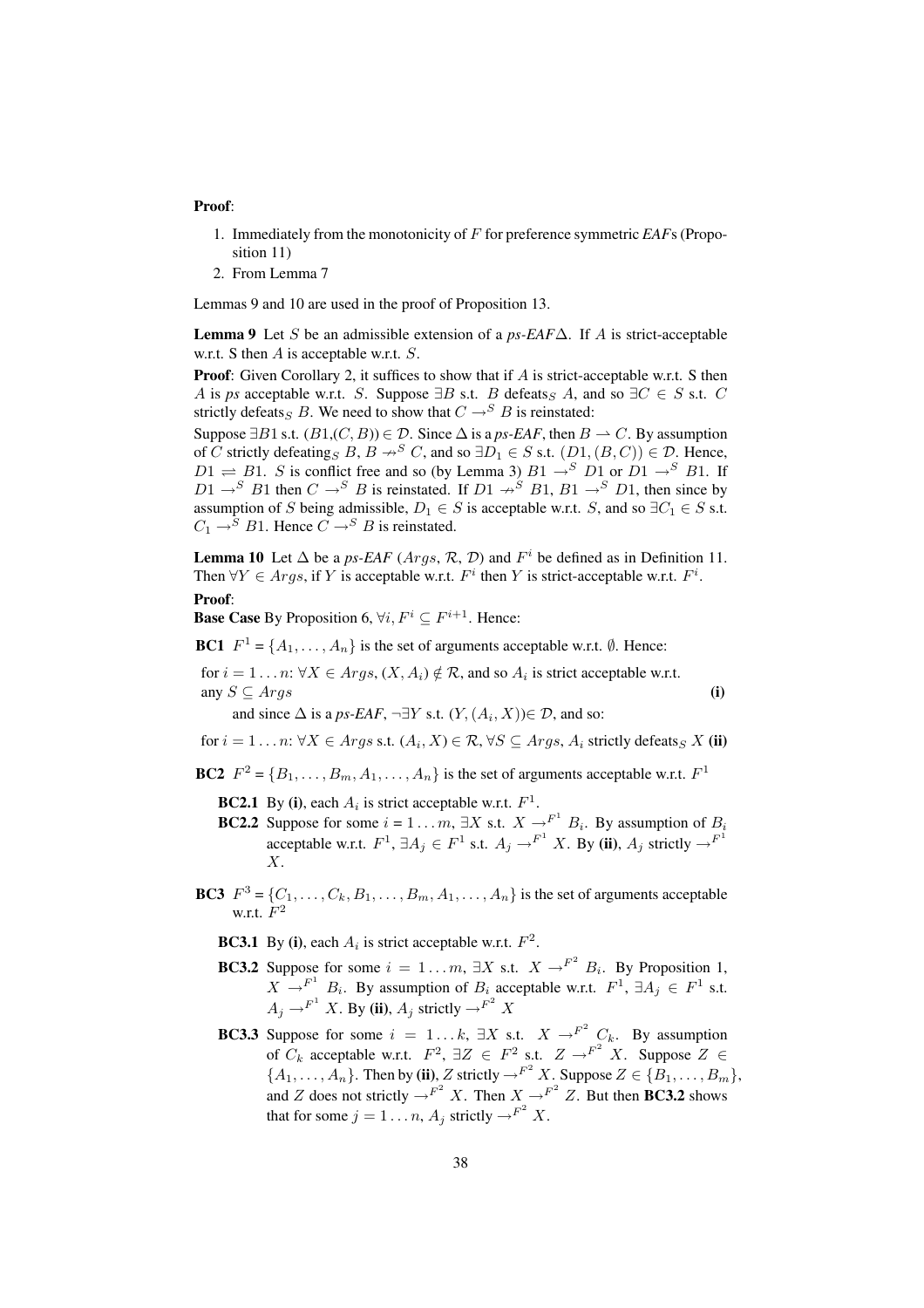**Inductive Hypothesis:** For  $j \lt i$ , if Y is acceptable w.r.t.  $F^j$  then Y is strictacceptable w.r.t.  $F^j$ .

**General case:** Let Y be any argument acceptable w.r.t.  $F^i$ . Suppose  $X \rightarrow^{F^i} Y$ . Hence,  $\exists Z \in F^i$  s.t.  $Z \to^{F^i} X$ . Suppose Z does not strictly  $\to^{F^i} X$ . Then  $X \to^{F^i} Z$ . By Proposition 6,  $F^{i-1} \subseteq F^i$ , and so by Proposition 1,  $X \rightarrow^{F^{i-1}} Z$ . Since  $Z \in F^i$ , then by inductive hypothesis Z is strict-acceptable w.r.t.  $F^{i-1}$ ; that is, there exists a  $Z' \in F^{i-1}$  s.t.  $Z'$  strictly  $\rightarrow^{F^{i-1}} X$ . By Proposition 6,  $F^{i-1} \subseteq F^i$ , and so  $Z' \in F^i$ , and by Lemma 8-3, Z' strictly  $\rightarrow^{F^i} X$ .

**Proposition 13** Let  $\Delta$  be a preference symmetric *EAF*, and let  $F^i$  be defined as in Definition 11,  $F*^i$  defined as in Definition 23. Then  $F*^i = F^i$ .

#### Proof:

**Base Case:**  $F*^0 = F^0 = \emptyset$ .  $F*^1 = F^1 = \{A | \forall B \in \text{A}rgs, (B, A) \notin \mathcal{R} \}.$ Suppose A is acceptable w.r.t.  $F^1$ . By Lemma 10, A is strict-acceptable w.r.t.  $F^1$ , and so  $F*^1$ . Suppose A is strict-acceptable w.r.t.  $F*^1$ . Since  $F*^1 = F^1$ , and  $F^1$  is admissible, then by Lemma 9, A is acceptable w.r.t.  $F^1$ .

**Inductive Hypothesis:** For  $j < i$ ,  $F*^j = F^j$ , and  $F^j$  is admissible.

**General case:** Suppose A is acceptable w.r.t.  $F^{i-1}$ . By Lemma 10, A is strictacceptable w.r.t.  $F^{i-1}$  (=  $F^{i-1}$  by inductive hypothesis). Suppose A is strict-acceptable w.r.t.  $F*^{i-1}$ . By inductive hypothesis,  $F*^{i-1} = F^{i-1}$ , and  $F^{i-1}$  is admissible. By Lemma 9, A is acceptable w.r.t.  $F^{i-1}$ .

Corollaries 3 and 4 are used in proofs in Section 7. Corollary 3 restates Proposition 13 showing equivalence of the iterations obtained by  $F$  and  $F_{st}$  respectively starting with  $F^0_+$  (containing some subset of arguments acceptable w.r.t.  $\emptyset$ ) and  $F^{*0}_{+}$  (containing some subset of arguments strict acceptable w.r.t. Ø).

**Corollary 3** Let  $\Delta$  be a preference symmetric *EAF*, and let  $F^i_+$  be defined as in Lemma 6. Let  $F^*\,^0_+$  be some subset of  $\{A|A \text{ is strict-acceptable w.r.t. } \emptyset\}$ ,  $F^*\,^{i+1}_+ = F_{st}(F^*\,^i_+).$ Then  $F*_{+}^{i} = F_{+}^{i}$ .

Proof: Proof follows from Lemma 9 and Lemma 10, where:

- ' $F_{+}^{i}$ ' substitutes for ' $F^{i}$ ' in the statement of Lemma 10
- In the proof of Lemma 10: i) Lemma 6 substitutes for Proposition 6; ii) in proof of the base case,  $F_+^0$ ,  $F_+^1$  and  $F_+^2$  respectively substitute for  $F_+^1$ ,  $F_+^2$  and  $F_+^3$ ; iii) in BC1, "{ $A_1, \ldots, A_n$ } is some subset of the arguments { $A_1, \ldots, A_n$ } acceptable w.r.t.  $\emptyset$ " replaces "{ $A_1, \ldots, A_n$ } is the set of arguments acceptable w.r.t.  $\emptyset$ "
- $F^i_+$  substitutes for  $F^i$  in the inductive hypothesis and general case.

**Corollary 4** Let  $\Delta$  be a preference symmetric *EAF*,  $F *^0_+$  be some subset of  $\{A | A$  is strict-acceptable w.r.t.  $\emptyset$ ,  $F *^{i+1}_{+} = F_{st}(F *^{i}_{+})$ . Then  $\forall i$ ,  $F *^{i}_{+} \subseteq F *^{i+1}_{+}$  and  $F *^{i}_{+}$  is conflict free.

Proof: Proof follows immediately from Lemma 6 and Corollary 3.

### 10.5 Proofs of Propositions in Section 7

Lemma 11 proves results stated in Remark 1.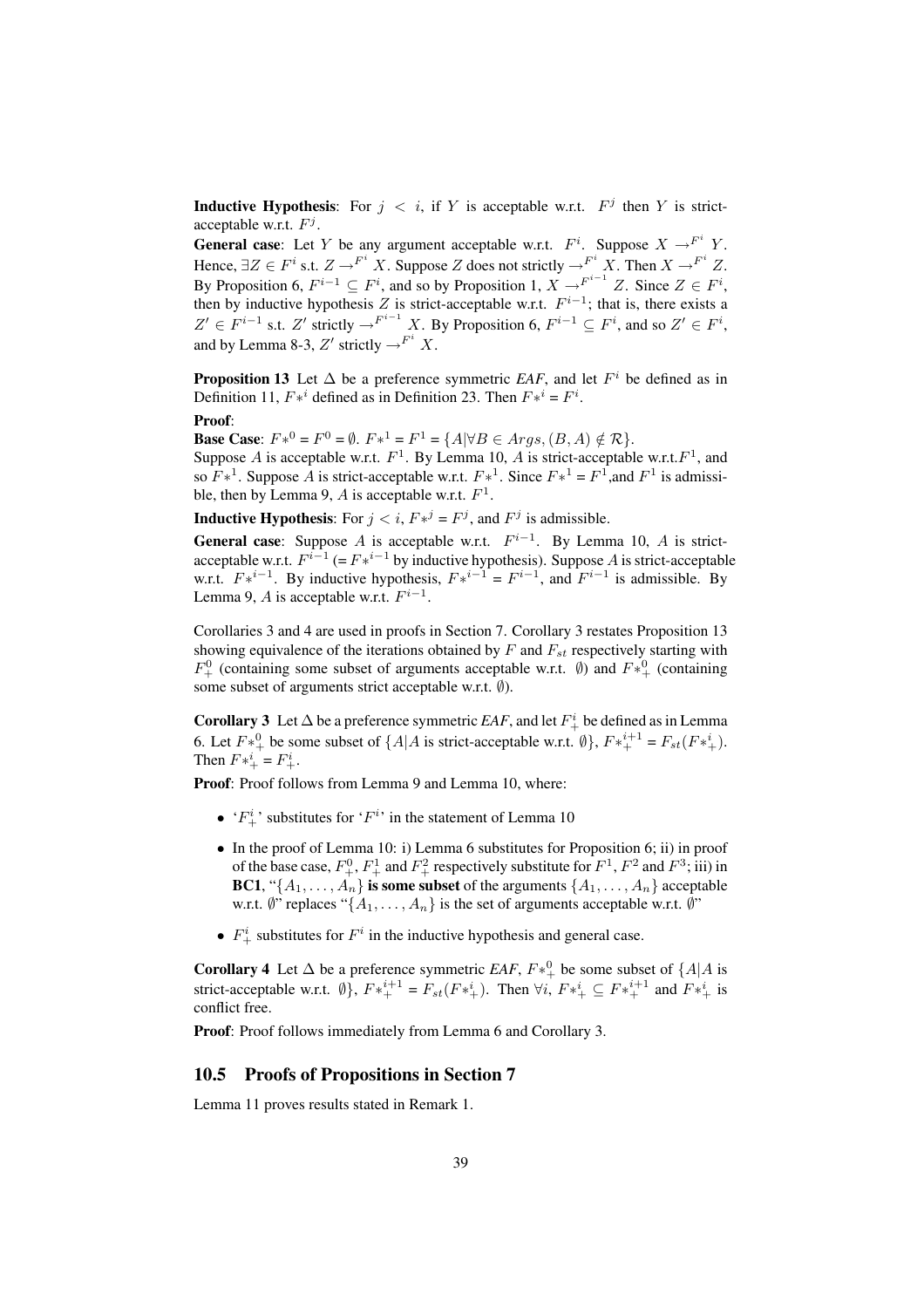**Lemma 11** Let  $\Delta = (Args, \mathcal{R}, \mathcal{D})$  be the *EAF* for  $(S, D)$ , and let  $A, B \in Args$ . Then:

- 1.  $\Delta$  is preference symmetric.
- 2. If A undercuts B, then A defeats<sub>S</sub> B for any  $S \subseteq \text{Arg} s$ .
- 3. If ([ $\exists$ ,  $(X,Y)$ )  $\in \mathcal{D}$  then there does not exist a  $(Z,(Y,X)) \in \mathcal{D}$ .
- 4. ([ $\exists$ , $B$ )  $\in \mathcal{R}$  iff  $B$  is incoherent.
- 5. There is no B such that  $(B, []) \in \mathcal{R}$
- 6. If A does not undercut  $B$ , A conclusion-conclusion attacks  $B$  and  $B$  undercuts A, then A does not defeat<sub>S</sub> B for any  $S \subseteq \text{Arg } s$  such that S contains [ ].
- 7. If  $A \in \text{Arg } s$  is incoherent, then A is not acceptable w.r.t. any  $S \subseteq \text{Arg } s$ .

### Proof:

- 1. If  $(C, (A, B)) \in \mathcal{D}$  as defined in Definition 32-3a then  $(A, B) \in \mathcal{R}2$ , i.e., A and B conclusion-conclusion attack, and so  $(B, A) \in \mathcal{R}2$ . If  $(C, (A, B)) \in \mathcal{D}$  as defined in Definition 32-3b then  $(A, B) \in \mathcal{R}2$ ,  $(B, A) \in \mathcal{R}1$ . Hence, if  $(C, (A, B)) \in \mathcal{D}$ , then  $(A, B), (B, A) \in \mathcal{R}$ , i.e.,  $\Delta$  is preference symmetric.
- 2. If A undercuts B, then by Definition 32-3, there does not exist a  $(C, (A, B)) \in \mathcal{D}$ . Hence A S-defeats B for any  $S \subset \text{Arg} s$ .
- 3. Suppose ( $[ \, ],(X,Y)) \in \mathcal{D}$ . Since  $[ \, ]$  cannot conclude an ordering, then by Definition 32-3b, it must be that Y undercuts X. Hence  $(Y, X) \in \mathcal{R}_1$ , and so by Definition 32-3,  $\neg \exists Z \text{ s.t. } (Z,(Y,X)) \in \mathcal{D}$ .
- 4. By Definition 32-2c, B is incoherent implies ([ $, B$ )  $\in \mathcal{R}$ 3. By Definition 27, [] does not conclusion-conclusion or undercut attack any argument, and so  $([1, B)$ cannot be in  $\mathcal{R}1 \cup \mathcal{R}2$ . By definition of an *EAF*, if  $(Z,(X,Y)), (Z',(Y,X)) \in \mathcal{D}$ , then  $(Z, Z')$ ,  $(Z', Z) \in \mathcal{R}$ . Hence, suppose  $Z = [ \ ]$  and  $([ \ ],(X, Y)) \in \mathcal{D}$ . By 3 there does not exist a  $(Z', (Y, X)) \in \mathcal{D}$ . Hence,  $([ \ ], B) \in \mathcal{R}$  iff B is incoherent.
- 5. By Definition 27, no argument can conclusion-conclusion or undercut [ ]. By 4, B cannot be [ ]. By 3 it cannot be that  $(B, []) \in \mathcal{R}$  on account of  $(B, (X, Y)),$  ([  $(1, (Y, X)) \in \mathcal{D}$ . Hence, there is no B such that  $(B, []) \in \mathcal{R}$ .
- 6. It cannot be that  $A = B$  (i.e., A is incoherent) since this would imply (by assumption of B undercutting A) that A undercuts B. Hence,  $(A, B) \in \mathcal{R}'$  in Definition 32-3, and since B undercuts A,  $([ \, ](A, B)) \in \mathcal{D}$ . Hence, for any S s.t.  $[ \, ] \in S$ , A does not defeat<sub>S</sub>  $B$ .
- 7. By Definition 32-2c, if A is incoherent then ([ $\exists$ , $A$ )  $\in \mathcal{R}$ . By Definition 32-3, no argument can  $d$ -attack ([ $\,$ ], $A$ ), and so [ $\,$ ] defeats<sub>S</sub>  $A$  for any  $S$ . By 5, no argument can attack and so defeat<sub>S</sub> [ ]. Hence, A cannot be acceptable w.r.t. any S.

**Proposition 14** Let  $(Args, \mathcal{R}, \mathcal{D})$  be the *EAF* for a theory  $(S, D)$ . If  $(C, (A, B))$ ,  $(C', (B, A)) \in \mathcal{D}$  then C and C' conclusion-conclusion attack.

**Proof:** By Lemma 11-3,  $C \neq [$  ],  $C' \neq [$  ]. By Definition 32-3, A does not undercut B, B does not undercut A, and  $(A, B)$ ,  $(B, A) \in \mathcal{R}$  where A and B conclusion-conclusion attack. Without loss of generality, we can assume that they attack on a single pair of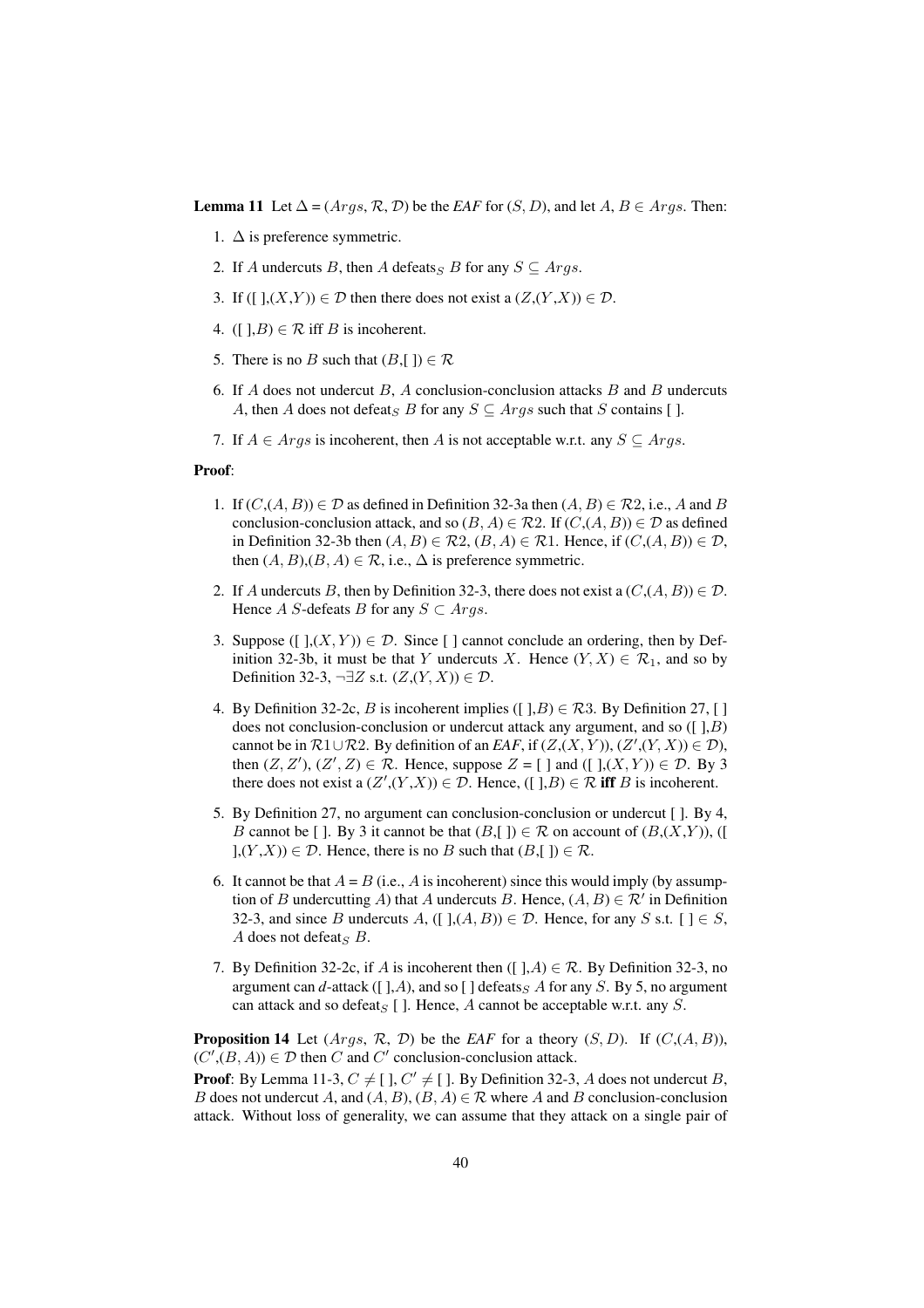conclusions, such that  $R_B$  and  $R_A$  are the relevant sets of defeasible rules for B and A. By assumption of  $(C, (A, B)) \in \mathcal{D}$ ,  $\exists r \in R_A \text{ s.t. } \forall r' \in R_B$ , C concludes  $r \prec r'$ (denoted by  $r \prec_C r'$ ). By assumption of  $(C', (B, A)) \in \mathcal{D}$ ,  $\exists r' \in R_B$  s.t.  $\forall r \in R_A$ ,  $r' \prec_{C'} r$ . But then the latter can only be the case if for some  $r \in R_A$ ,  $r' \in R_B$ ,  $r \prec_C r'$ and  $r' \prec_{C'} r$ . That is, C and C' conclusion-conclusion attack.

Lemmas 12 and 13 are required for the proof of the following Proposition 15.

**Lemma 12** Let  $A'$  be a sub-argument of A, X an argument such that X conclusionconclusion attacks both  $A$  and  $A'$ , and  $A$  does not undercut  $X$ . Let  $B$  be an argument s.t.  $(B,(X,A)) \in \mathcal{D}$ . Then  $(B,(X,A')) \in \mathcal{D}$ 

**Proof:** It cannot be the case that  $B = \lceil \cdot \rceil$ , since B cannot conclude an ordering, and by Definition 32-3b, ([ $\vert \cdot \vert, (X, A) \rangle \in \mathcal{D}$  only when A undercuts X. Since A does not undercut X then no sub-argument A' of A undercuts X. It cannot be that X undercuts A, and so any sub-argument  $A'$  of A, since by Definition 32-3 we can not then have that  $(B,(X,A)) \in \mathcal{D}$ . Hence, let  $\Omega = \{(L_{A_1}, \overline{L_{X_1}}), \ldots, (L_{A_n}, \overline{L_{X_n}})\}\$  be the set of pairs of conclusions on which A and X attack,  $(R_{A_1}, R_{X_1}), \ldots, (R_{A_n}, R_{X_n})$  the respective sets of relevant rules, where for  $j = 1 \dots n$ ,  $R_{A_j} > R_{X_j}$ , based on the ordering concluded by B. Since A' is a sub-argument of A,  $\Omega' \subseteq \Omega$  is the set of pairs of conclusions on which A' and X attack. Hence  $(B,(X, A')) \in \mathcal{D}$ .

**Lemma 13** Let  $\Delta = (Args, \mathcal{R}, \mathcal{D})$  be the *EAF* for  $(S, D)$ , and let *E* be a conflict free subset of Args. If  $A \in \text{Arg } s$  is acceptable w.r.t. E then all sub-arguments A' of A are acceptable w.r.t E.

**Proof:** Suppose for some sub-argument A' of A,  $X \rightarrow^{E} A'$ . By Lemma 11-7, A and so A' cannot be incoherent, and since  $([, A') \in \mathcal{R}$  iff A' is incoherent (by Lemma 11-4), then  $X \neq [ ]$ . We show that there is a Z s.t.  $Z \rightarrow^{E} X$  and a reinstatement set for  $Z \rightarrow^{E} X$ :

If  $X \to^E A$  then by assumption of A acceptable w.r.t. E, there is a  $Y \in E$ ,  $Y \to^E X$ and there is a reinstatement set for  $Y \rightarrow^{E} X$ . Suppose  $X \rightarrow^{E} A$ . Hence (by Lemma 11-2) X does not undercut A' or A, X conclusion-conclusion attacks A' and A, and  $\exists B$  $\in E$  s.t.  $(B,(X, A)) \in \mathcal{D}$ . If A does not undercut X, then by Lemma 12,  $(B,(X, A'))$  $\in \mathcal{D}$ , contradicting  $X \to^E A'$ . If A undercuts X, then  $A \to^E X$  (by Lemma 11-2), and by Definition 32-3 there does not exist a  $(C, (A, X)) \in \mathcal{D}$ , and so we have the reinstatement set  $\{A \rightarrow^{E} X\}$ .

**Proposition 15** Let  $\Delta$  be the *EAF* for the ALP-DP theory (S, D). Then for  $s \in \mathbb{R}$ {grounded, complete, stable, preferred}, if  $A$  is sceptically, respectively credulously, justified under the  $s$  semantics, then all sub-arguments of  $A$  are sceptically, respectively credulously, justified under the s semantics.

Proof: Follows immediately from Lemma 13.

**Proposition 16** If  $(S, D)$  is priority-finitary then its *EAF*  $\Delta = (Args, R, D)$  is finitary. **Proof:** Since  $(S, D)$  is priority-finitary, any  $Y \in \text{Arg } s$  is conclusion-conclusion or undercut attacked by a finite number of arguments, and so  $\{X | (X, Y) \in \mathcal{R}\}\$ is finite. Since, there is a finite number of rules deriving priorities, then the set of composite priority arguments is finite, and so  $\{Z|(Z,(X,Y)) \in \mathcal{D}\}\$ is finite. Hence, by Definition 12,  $\Delta$  is finitary.

Proof of Proposition 17 below makes use of the following lemmas and notation. In what follows we will refer to [34]'s definition of arguments, attack, defeat, acceptability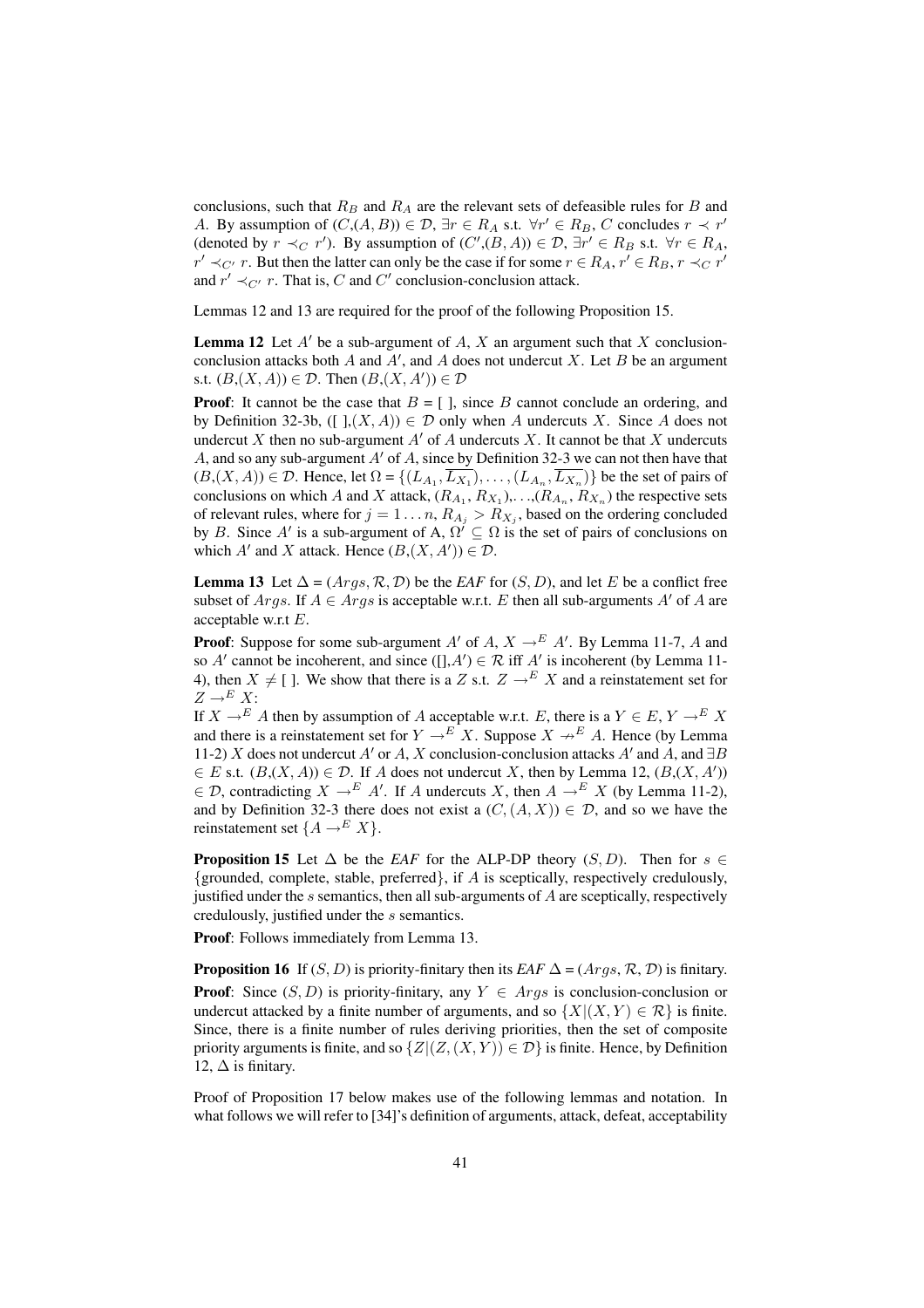and an ALP-DP theory's characteristic function, as they are defined here in Definition 31.

**Notation 3** S is said to be *closed under priority arguments* if  $A_1 + \ldots + A_n$  is a composite priority argument in S iff  $\{A_1, \ldots, A_n\} \subseteq S$ , where for  $i = 1 \ldots n$ ,  $A_i$  is a singleton priority argument.

**Lemma 14** Given an ALP-DP theory  $(S, D)$ , let  $Args$  and  $Args_{PS97}$ <sup>7</sup> be the sets of arguments obtained by Definitions 25 and 31-1 respectively. Then Args is closed under priority arguments, and *Args* and *Args*<sub>PS97</sub> are *equivalent modulo composite priority arguments* (as defined in Definition 34).

Proof: Obvious, from Definitions 25 and 31-1.

Notation 4 In what follows we assume that: that:

- $S_{PS97}, T_{PS97}$ ... denote subsets of  $Args_{PS97}$ , where  $Args_{PS97}$  denotes the arguments as defined by an ALP-DP theory in [34] (Definition 31-1 in this paper).
- Uppercase letters  $S, T, \ldots$  denote subsets of  $A_{Tqs}$ , where  $A_{Tqs}$  is the arguments defined by an ALP-DP theory for instantiation of an *EAF* (i.e.,  $Args_{PS97}$  plus composite priority arguments as defined in Definition 25). Henceforth, we assume that for  $X = Args, S, T...$ :

X is closed under priority arguments, and X and  $X_{PS97}$  are equivalent modulo composite priority arguments.

Proposition 17 states that the grounded extension of an *EAF* ∆ instantiated by an ALP-DP theory  $(S, D)$  (as defined in this paper) and the grounded extension of  $(S, D)$ as defined in [34], are equivalent modulo composite priority arguments (*emcpa*). We give an outline of the proof of the proposition:

- 1. Lemmas 15 and 17 are used in the proof of Lemma 18 which states that  $A \in$ *Args<sub>PS97</sub>* is acceptable w.r.t. an admissible  $X_{PSS7}$  as defined in [34] iff A is strict-acceptable w.r.t. an admissible  $X$  as defined in this paper.
- 2. Corollary 5, following on from Lemma 19, states that the grounded extension of  $\Delta$  is obtained by iterating the characteristic function  $F_{st}$  defined by strict acceptability, where the iteration starts with  $\{[] \}.$
- 3. Lemma 21 shows that the grounded extension of  $(S, D)$ , as defined in [34], is obtained by iterating the characteristic function  $G$  defined in [34], where the iteration starts with {[]}.
- 4. Given Corollary 5 and Lemma 21, Proposition 17 is proved by showing that starting with  $\{[] \}$ , the iterations of  $F_{st}$  and G yield sets that are *emcpa*. The proof is by induction on the iteration, whereby the base case is shown, and then the general case is shown by use of Lemma 18.

**Lemma 15** Let  $(Args, R, D)$  be the *EAF* for an ALP-DP theory,  $S \subseteq Args$  such that S is closed under priority arguments, and  $[$   $] \in S$ . Let  $A, B \in \text{Arg } s$  such that A defeats<sub>S</sub> B, and A is a composite argument. Then, there exists a sub-argument A' of A such that  $A'$  is a singleton priority argument, and  $A'$  defeats  $_B$   $B$ .

**Proof**: Let  $A = A_1 + ... + A_n$  where for  $i = 1 ... n$ ,  $A_i$  is a singleton priority argument.

<sup>7</sup>PS97 refers to Prakken and Sartor's paper [34] published in 1997.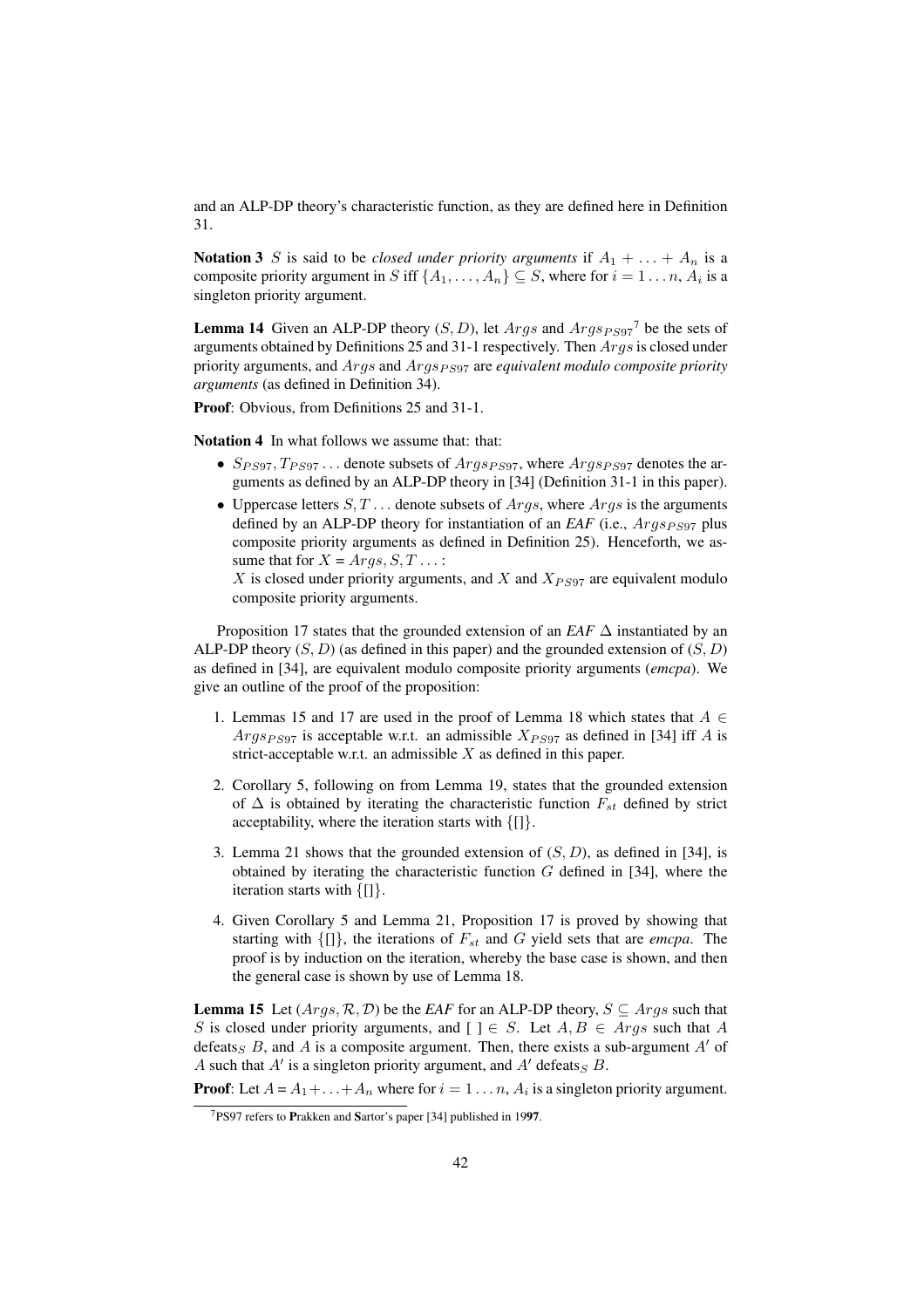If A defeats<sub>S</sub> B, then either:

• A undercuts B, in which case for some i,  $A_i$  undercuts B. By Lemma 11-2,  $A_i$ defeats<sub>S</sub>  $B$ .

• A does not undercut B, A conclusion-conclusion attacks B, and B does not undercut A (since if B did undercut A, then by Lemma 11-6, A would not defeat  $\overline{S}$  B), and  $\neg \exists C \in S \text{ s.t. } (C, (A, B)) \in \mathcal{D}$ , i.e.:

 $\neg \exists C \in S \text{ s.t. } C \text{ concludes } \prec, \text{ and } B \text{ is preferred } \prec \text{ to } A$  (i)

Let  $\{A_k \dots A_m\}$  be the singleton priority sub-arguments in A, such that for  $j =$  $k \dots m$ ,  $A_i$  conclusion-conclusion attacks B. Without loss of generality we assume each such attack on a single pair  $(L_i, \overline{L_i})$ . Suppose that for  $j = k \dots m$ ,  $A_i$  does not defeat<sub>S</sub>  $B$ :

Since B does not undercut A, then for  $j = k \dots m$ , B does not undercut  $A_j$ . Hence, for  $j = k \dots m$ ,  $\exists C_j \in S$  such that  $C_j$  concludes  $\prec_j$  and (by Definition 30), B is preferred<sub>≺j</sub> to  $A_j$ , where the relevant rule set for  $\overline{L_j}$  is strictly greater than (>) the relevant rule set for  $L_j$ , and > is defined on the basis of  $\prec_j$  (as in Definition 29). Since S is closed under priority arguments,  $C_k + \ldots + C_m$  is a composite priority argument<br>in S that concludes  $\ell = \ell^{m}$  and so (by Definition 20) B is profound, to A in S that concludes  $\prec$  =  $\bigcup_{j=k}^{m} \prec_j$ , and so (by Definition 30) B is preferred<sub> $\prec$ </sub> to A, contradicting (i).

For Lemma 16, recall the definition of a priority argument C concluding an ordering  $\prec$ (Definition 25-2), and [34]'s definition of an ordering  $\prec_{T_{PS97}}$  concluded by singleton priority arguments in a set  $T_{PS97} \subseteq \text{Args}_{PS97}$  (Definition 31-3).

**Lemma 16** Let  $S \subseteq \text{Args}, S_{PS97} \subseteq \text{Args}_{PS97}$ . Then,  $C \in S$  concludes  $\prec$  iff there exists a  $T_{PS97} \subseteq S_{PS97}$  such that  $\prec_{T_{PS97}} \; = \; \prec$ .

**Proof:** *Left to right half*: Suppose  $C \in S$  concludes  $\prec$ , where  $C = C_1 + \dots + C_n$ . Since S and  $S_{PS97}$  are *emcpa*, then there is a  $T_{PS97} = \{C_1, \ldots, C_n\} \subseteq S_{PS97}$ , where  $\prec_{T_{PS97}}$  =  $\prec$ . *Right to left half*: Suppose  $T_{PS97}$  ⊆  $S_{PS97}$ , and let { $C_1, \ldots, C_n$ } be the singleton priority arguments in  $T_{PS97}$  concluding  $\prec_{T_{PS97}}$ . Since S and  $S_{PS97}$ are *emcpa*,  $\{C_1, \ldots, C_n\} \subseteq S$ . Since S is closed under priority arguments,  $C =$  $C_1 + \ldots C_n \in S$ , where C concludes  $\prec = \prec_{T_{PS97}}$ .

For Lemmas 17 and 18 recall [34]'s definition of defeat parameterised w.r.t. a set  $S_{PS97}$ of arguments (Definition 31-4).

**Lemma 17** Let  $(Args, R, D)$  be the *EAF* for  $(S, D)$ . Let  $S \subseteq Args$ ,  $S_{PS97} \subseteq$ Args<sub>PS97</sub>, such that  $[\ ] \in S$ ,  $[\ ] \in S_{PS97}$ .  $\forall A, B \in \text{Args}_{PS97}$ , A  $S_{PS97}$ -defeats  $B$  iff  $A$  defeats<sub>S</sub>  $B$ .

Proof:

- Suppose  $B = \lceil \cdot \rceil$ : By Definition 31-2 and 31-4, B is not  $S_{PS97}$ -defeated by any argument. Given Lemma 11-5,  $B$  cannot be defeated $<sub>S</sub>$  by any argument.</sub>
- Suppose  $A = [$   $]$ : By Definitions 31-2 and 31-4, [ ]  $S_{PS97}$ -defeats B iff B is incoherent. By Lemma 11-4, ([ $\exists B$ )  $\in \mathcal{R}$  iff B is incoherent. By Definition 32-3, there does not exist a  $(C,([],B)) \in \mathcal{D}$ . Hence, [ ] defeats<sub>S</sub> B iff B is incoherent.
- Suppose  $A \neq [ ]$ ,  $B \neq [ ]$ :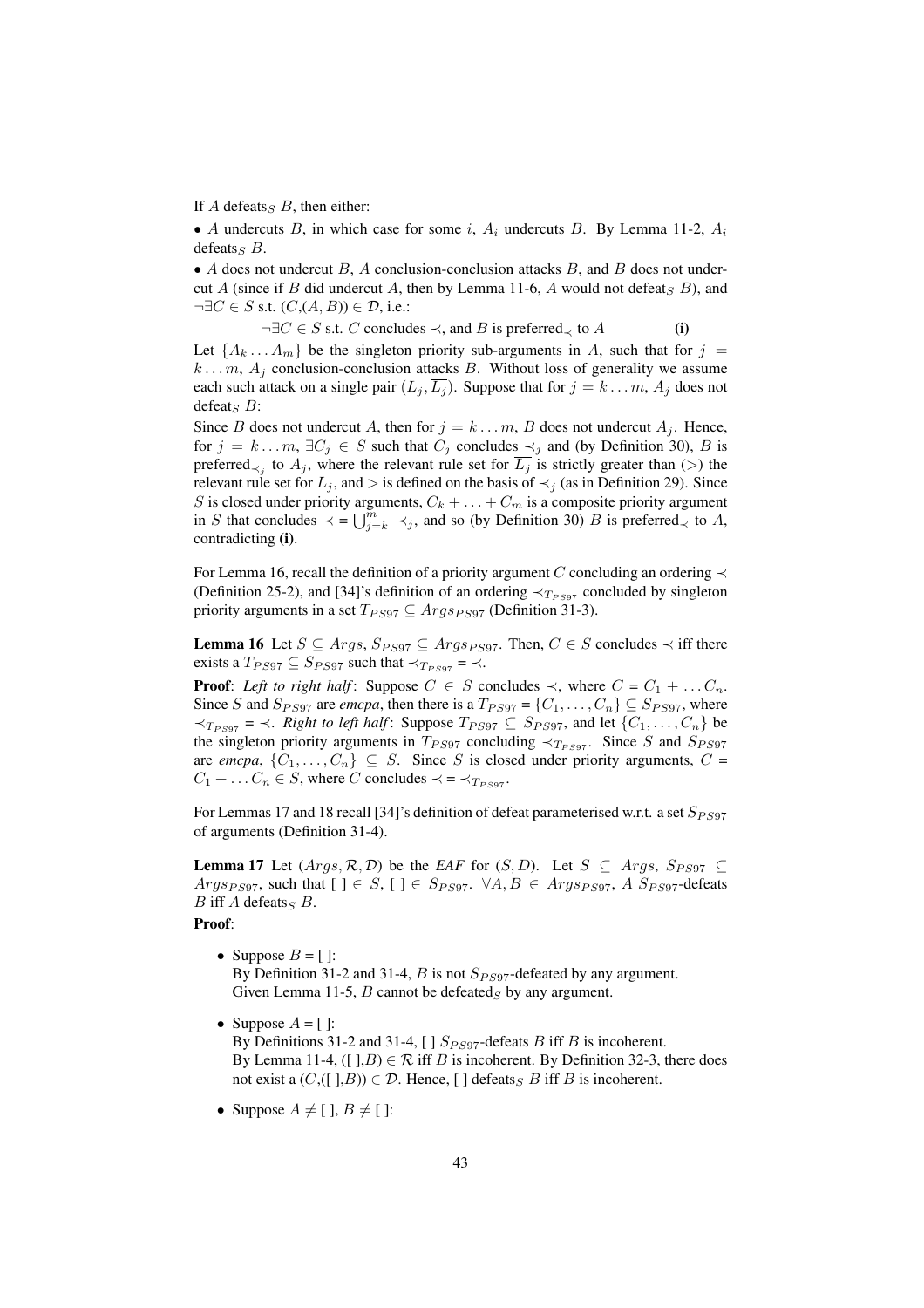- If A undercuts B, then A  $S_{PS97}$ -defeats B (Definition 31-4b), and A defeats<sub>S</sub> B (Lemma 11-2).
- If  $A$  does not undercut  $B$ ,  $A$  conclusion-conclusion attacks  $B$  and  $B$  does not undercut A, then:

A  $S_{PS97}$ -defeats B iff B is not preferred<sub>≺ $S_{PS97}$ </sub> to A (Definition 31-4a).

A defeats<sub>S</sub> B iff there is no  $C \in S$  such that C concludes  $\prec$  and B is preferred $\prec$  to A (Definition 32-3a).

Since preferred<sub>≺ $S_{PS97}$ </sub> and preferred<sub>≺</sub> are defined in the same way, then given Lemma 16,  $\widetilde{B}$  is not preferred<sub>≺ $S_{PS97}$ </sub> to A iff there is no  $C \in S$  such that C concludes  $\prec$  and B is preferred $\prec$  to A. Hence, A  $S_{PS97}$ -defeats B iff  $A$  defeats<sub>S</sub>  $B$ .

– If A does not undercut B, A conclusion-conclusion attacks B and B undercuts A, then A does not  $S_{PS97}$ -defeats B (Definition 31-4a), and A does not defeat<sub>S</sub> B (Lemma 11-6).

**Lemma 18** Let  $\Delta = (Args, \mathcal{R}, \mathcal{D})$  be the *EAF* for  $(S, D)$ . Let  $S \subseteq Args$ ,  $S_{PS97} \subseteq$  $Args_{PS97}$ , such that  $[ ] \in S, [ ] \in S_{PS97}, S$  is conflict free and  $S_{PS97}$  is conflict free. Suppose that every argument in  $S_{PS97}$  is ALP-DP acceptable w.r.t.  $S_{PS97}$ , and every argument in S is strict-acceptable w.r.t. S. Then,  $\forall A \in \text{Args}_{PS97}$ :

A is ALP-DP acceptable w.r.t.  $S_{PS97}$  iff A is strict-acceptable w.r.t. S.

#### Proof:

A is ALP-DP-acceptable w.r.t  $S_{PS97}$  iff  $\forall B \in \text{Args}_{PS97}$  s.t.  $B S_{PS97}$ -defeats  $A, \exists C$  $\in S_{PS97}$  s.t. C strictly  $S_{PS97}$ -defeats B

A is strict-acceptable w.r.t S iff  $\forall B \in \text{Arg } s$  s.t. B defeats  $A, \exists C \in S$  s.t. C strictly defeats  $\mathcal{B}$ .

*Right to Left half*: Assume  $A \in \text{Args}_{PS97}$  is strict-acceptable w.r.t. S. Suppose a  $B \in \text{Args}_{PS97}$  s.t.  $B$   $S_{PS97}$ -defeats A. Since  $\text{Args}_{PS97}$  and  $\text{Args}_{PS97}$  are equivalent modulo composite priority arguments (*emcpa*),  $B \in Args$ . By Lemma 17, B defeats<sub>S</sub> A. By assumption of A being strict-acceptable w.r.t.  $S$ ,  $\exists C \in S$  s.t. C strictly defeats<sub>S</sub> B. There are two cases to consider:

- 1.  $C \in \text{Args}_{PS97}, B \in \text{Args}_{PS97}$ , and so by Lemma 17, C strictly  $S_{PS97}$ -defeats B. Since S and  $S_{PS97}$  are *emcpa*,  $C \in S_{PS97}$ . Hence, A is ALP-DP-acceptable w.r.t  $S_{PS97}$ .
- 2.  $C \notin \text{Args}_{PS97}$ . Hence, C is the composite priority argument  $C_1 + \ldots + C_n$ . By Lemma 15, there is a set  $\{C_k, \ldots, C_m\}$  of singleton priority arguments that defeat<sub>S</sub> B. Since S and  $S_{PS97}$  are *emcpa*,  $\{C_k, \ldots, C_m\} \subseteq S_{PS97}$ . B Args<sub>PS97</sub>, and so by Lemma 17, for  $i = k ... m$ ,  $C_i$  S<sub>PS97</sub>-defeats B. Suppose for some  $i = k \dots m$ ,  $C_i$  strictly  $S_{PS97}$ -defeats B. Then A is ALP-DPacceptable w.r.t  $S_{PS97}$ . Suppose for  $i = k \dots m$ ,  $C_i$  does not strictly  $S_{PS97}$ defeat B, i.e., B  $S_{PS97}$ -defeats  $C_i$ . But then by assumption of each  $C_i$  being ALP-DP-acceptable w.r.t.  $S_{PS97}$ , there must be an argument in  $S_{PS97}$  that strictly  $S_{PS97}$ -defeats B. Hence, A is ALP-DP-acceptable w.r.t  $S_{PS97}$ .

*Left to Right half*: Assume  $A \in \text{Args}_{PS97}$  is ALP-DP acceptable w.r.t.  $S_{PS97}$ . Suppose some  $B \in \text{Arg } s$  s.t. B defeats  $A$ . We show that there is an argument in S that strictly defeats $<sub>S</sub>$  B. There are two cases to consider:</sub>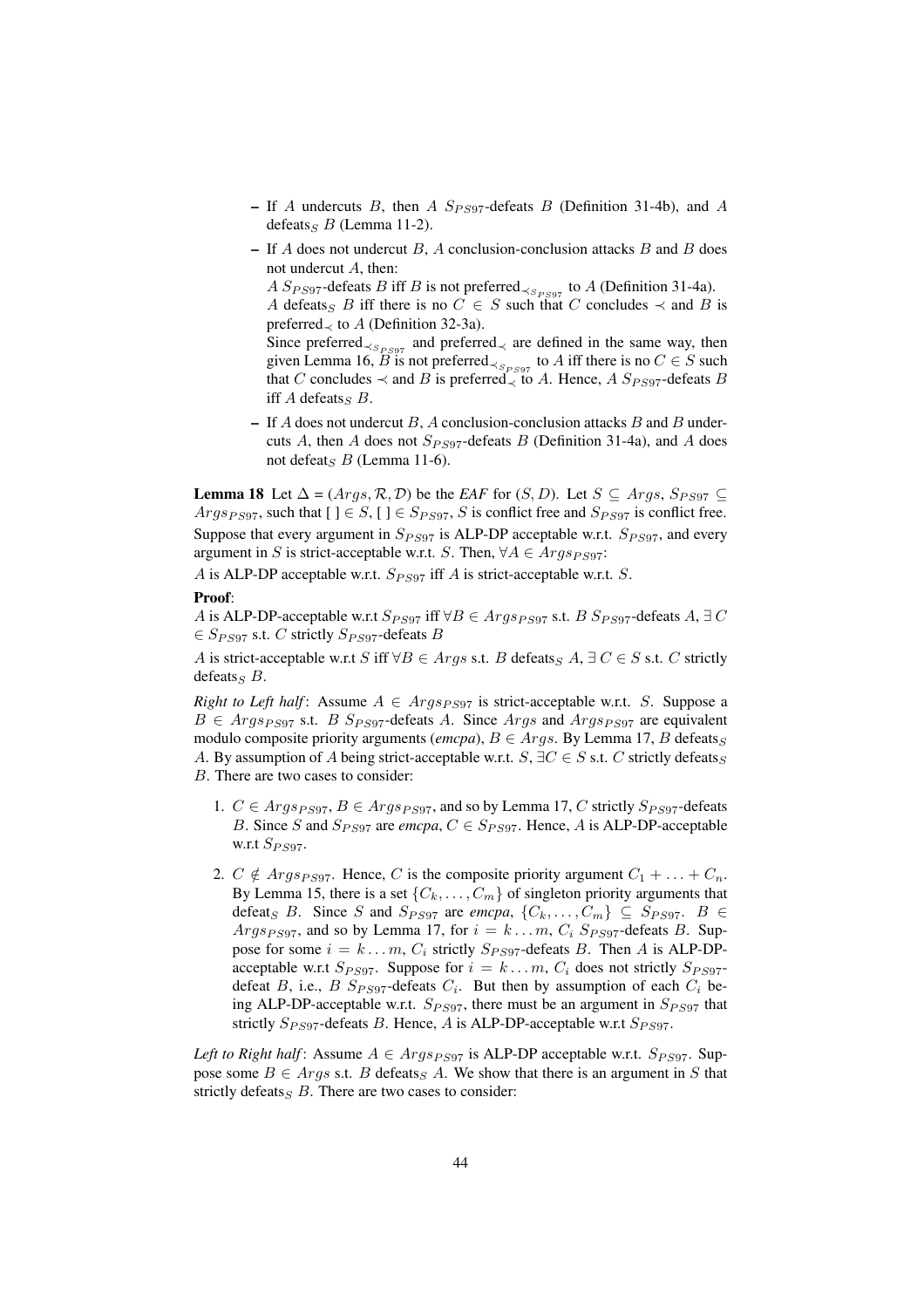- 1.  $B \in \text{Args}_{PS97}$ . By Lemma 17, B  $S_{PS97}$ -defeats A. By assumption of A being ALP-DP acceptable w.r.t.  $S_{PS97}$ ,  $\exists C \in S_{PS97}$  s.t. C strictly  $S_{PS97}$ -defeats B. Since S and  $S_{PS97}$  are *emcpa*,  $C \in S$ . Since  $C, B \in \text{Args}_{PS97}$ , then by Lemma 17, C strictly defeats  $B$ . Hence, A is strict-acceptable w.r.t S.
- 2.  $B \notin \text{Args}_{PS97}$ . Hence, B is the composite priority argument  $B_1 + \ldots + B_n$ . By Lemma 15 there is a singleton  $B_i$  s.t.  $B_i$  defeats  $A_i$ . Since  $Args$  and  $Args_{PS97}$ are *emcpa*,  $B_i \in \text{Args}_{PS97}$ . Hence, by Lemma 17,  $B_i$   $S_{PS97}$ -defeats A, and since A is ALP-DP acceptable w.r.t. S,  $\exists C \in S_{PS97}$  s.t. C strictly  $S_{PS97}$ defeats  $B_i$ . Since S and  $S_{PS97}$  are *emcpa*,  $C \in S$ , and by Lemma 17, C strictly defeats<sub>S</sub>  $B_i$ . To show A is strict-acceptable w.r.t. S, we show that there must be an argument in S that strictly defeats  $B = B_1 + \ldots + B_n$ :

- Suppose  $B$  undercuts  $C$ . Then  $B$  defeats $_C$  by Lemma 11-2. By assumption of  $C \in S$  being strict-acceptable w.r.t. S, there is a  $C' \in S$  s.t.  $C'$  strictly defeats<sub>S</sub>  $B$ .

- Suppose B does not undercut C (and so  $B_i$  does not undercut C), and:

- C undercuts  $B_i$ , and so C undercuts B. By Lemma 11-2, C defeats B. If C and B do not conclusion-conclusion attack then C strictly defeats<sub>S</sub> B. Suppose C and B conclusion-conclusion attack. Since C undercuts  $B$ , then by Lemma 11-6, B cannot defeats C, and so C strictly defeats  $B$ .
- C does not undercut  $B_i$ , C conclusion-conclusion attacks  $B_i$ , and so C conclusion-conclusion attacks B. Hence,  $(C, B)$ ,  $(B, C) \in \mathcal{R}$ , S is conflict free, and so by Lemma 3, either  $C \rightarrow^{S} B$  or  $B \rightarrow^{S} C$ . Suppose  $B \nrightarrow^{S} C$ . Then C strictly defeats  $B$ . Suppose  $B \rightarrow^{S} C$ . Then by assumption of C being strict acceptable w.r.t. S, there exists a  $C' \in S$  s.t.  $C'$  strictly defeats  $B$ .

**Lemma 19** Let  $\Delta = (Aras, \mathcal{R}, \mathcal{D})$  be the *EAF* for a priority-finitary ALP-DP theory, and GE( $\Delta$ ) the grounded extension of  $\Delta$ . Let F be the characteristic function of  $\Delta$  as and GE(Δ) the grounded extension of Δ. Let F be the characteristic function of Δ and GE(Δ) =  $\bigcup_{i=0}^{\infty} (F_+^i)$ .

**Proof**: By Proposition 16,  $\Delta$  is finitary. By Lemma 11-1,  $\Delta$  is preference symmetric.<br>Hence, by Proposition 12, GE( $\Delta$ ) =  $\bigcup_{i=0}^{\infty} (F^i)$ , where  $F^0 = \emptyset$ ,  $F^{i+1} = F(F^i)$ . Hence, Hence, by Proposition 12,  $\text{GE}(\Delta) = \bigcup_{i=0}^{\infty}$ <br>GE( $\Delta$ ) =  $\bigcup_{i=0}^{\infty}$ ( $F_{+}^{i}$ ) if the following holds:

for 
$$
i = 0, 1, ..., F^i \subseteq F^i_+
$$
, and if  $A \in F^i_+$ ,  $A \notin F^i$ , then  $A \in F^{i+1}$  (1)

Firstly, note that by Lemma 11-5, no argument can defeat  $\le$  [ ], and so [ ] must be acceptable w.r.t. ∅. Hence, by Lemma 6:

each  $F^i_+$  in the above defined sequence is conflict free. (2)

Base Case:

 $\mathbf{i} = \mathbf{0}$ :  $F^0$  (=  $\emptyset$ )  $\subseteq F^0_+$  (= {[ ]}), and by Lemma 11-5 no argument defeats<sub> $\emptyset$ </sub> [ ], and so [  $]\in F^{1}.$ 

**i** = 1: Trivially,  $F^0$  and  $F^0_+$  are conflict fee.  $F^0 \subseteq F^0_+$  and  $F^1 = F(F^0)$ ,  $F^1_+ = F(F^0_+)$ , and so by monotonicity of F (Proposition 11)  $F^1 \subseteq F^1_+$ .

 $F^1_+$  and  $F^1$  both contain all arguments that are not attacked by other arguments ( $\{B|\forall A\in$  $Args, (A, B) \notin \mathcal{R}$ ).  $F_+^1$  -  $F_+^1$  =

a)  ${B|\forall A \in \text{A}rgs, \text{ if }(A, B) \in \mathcal{R} \text{ then } (\text{ }l\text{ },(A, B)) \in \mathcal{D}}$  ∪

b)  ${B|\forall A \in Args, \text{ if } A \rightarrow\{\text{II}\} \ B \text{ then } [\ ] \rightarrow\{\text{II}\} \ A}$ . Note that by Lemma 11-5 A must be incoherent, and so by Definition 32-3 there is no  $C \in \text{Args s.t. } (C, ([], A))$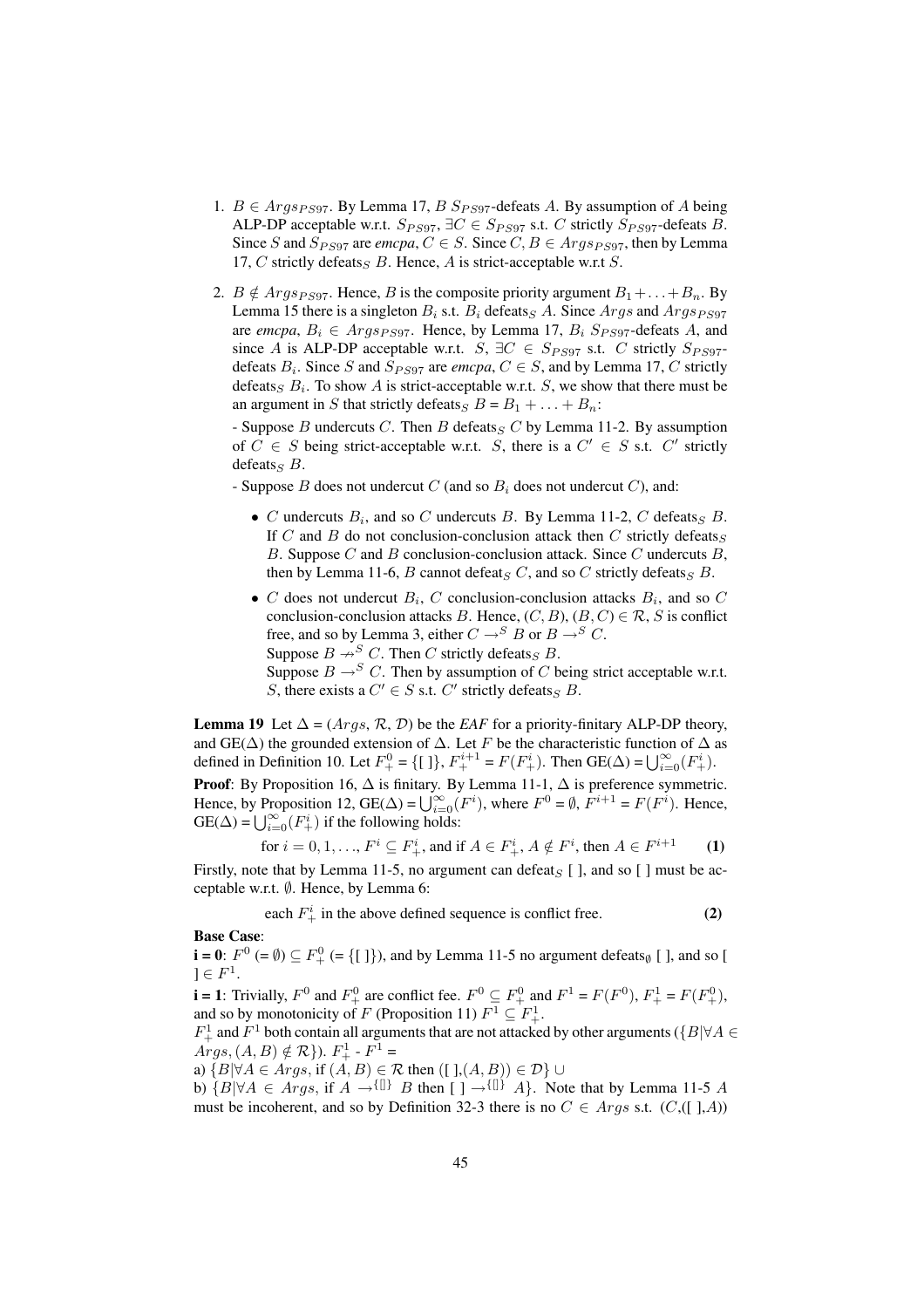$\in \mathcal{D}$ , and so if  $[\ ] \rightarrow^{\{ \} \} A$  then  $[\ ] \rightarrow^S A$  for any  $S \subseteq Args$ , and  $\{ [\ ] \rightarrow^S A \}$  is the reinstatement set for  $[ ] \rightarrow S A$ .

Since  $[ ] \in F<sup>1</sup>$ , then given a) and b),  $(F<sub>+</sub><sup>1</sup> - F<sup>1</sup>) \subseteq F<sup>2</sup>$ .

**Inductive Hypothesis:** (1) holds for  $i < i$ 

**General Case**:  $F^i \subseteq F^i_+$ , and if  $A \in F^i_+$ ,  $A \notin F^i$ , then  $A \in F^{i+1}$ :

By inductive hypothesis,  $F^{i-1} \subseteq F_+^{i-1}$ . By Proposition 6,  $F^{i-1}$  is conflict free. By (2),  $F_+^{i-1}$  is conflict free. Hence, by monotonicity of  $F, F^i \subseteq F_+^i$ .

By Proposition 6: a)  $F^{i-1} \subseteq F^i$ . By inductive hypothesis: b)  $(F^{i-1}_+ - F^{i-1}) \subseteq F^i$ . a) and b) imply: c)  $F_+^{i-1} \subseteq F^i$ . Suppose  $A \in F_+^i$  and  $A \notin F^i$ . We therefore have that:  $A \in F(F_+^{i-1})$ ;  $F_+^{i-1}$  is conflict free by (2);  $F^i$  is conflict free by Proposition 6; and so given c), then by monotonicity of  $F, A \in (F(F^i) = F^{i+1}).$ 

Corollary 5 Let  $\Delta = (Args, \mathcal{R}, \mathcal{D})$  be the *EAF* for a priority-finitary ALP-DP theory, and GE( $\Delta$ ) the grounded extension of  $\Delta$ . Let  $F_{st}$  be the characteristic function of ∆ based on strict acceptability (Definition 23). Let  $F*_{+}^{0} = \{[]\}$ ,  $F*_{+}^{i+1} = F_{st}(F*_{+}^{i})$ .<br>Then, GE(Δ) =  $\bigcup_{i=0}^{\infty} (F*_{+}^{i})$ .

Proof: Proof follows immediately from Lemma 19 and Corollary 3.

In the following lemmas 20 and 21 we refer to [34]'s definitions of an ALP-DP theory's arguments  $Aras$ , the attack relation on  $Aras$ , conflict free subsets of  $Aras$ , T-defeat, ALP-DP-acceptability, an ALP-DP theory's characteristic function G, and its grounded extension (all of which are defined in this paper in Definition 31).

**Lemma 20** Let  $(S, D)$  be an ALP-DP theory and T a conflict free subset of Args. Then  $G(T)$  is conflict free.

**Proof:** Suppose  $G(T)$  is not conflict free. Then  $\exists A, B \in G(T)$  s.t. A attacks B, in which case  $A$  conclusion-conclusion or undercut attacks  $B$ , in which case one can straightforwardly show that  $A$  T-defeats  $B$  and/or  $B$  T-defeats  $A$ . By assumption of A and B acceptable w.r.t. S, there must exist arguments  $C, D \in T$  s.t.  $C$  T-defeats D, in which case  $T$  is not conflict free. Contradiction.

**Lemma 21** Let  $(S, D)$  be a priority-finitary ALP-DP theory and  $GE((S, D))$  the grounded extension of  $(S, D)$  as defined as defined in [34] (defined in this paper in Definition 31-8). Then  $GE((S, D)) = \bigcup_{i=0}^{\infty} (G_+^i)$ , where  $G_+^0 = \{[]\}$ ,  $G_+^{i+1} = G(G_+^i)$ , and  $G(G_+^i) =$  ${A|A \text{ is ALP-DP-acceptable w.r.t } G^i_+}.$ 

**Proof:** The lemma is shown by showing that for  $i = 0, 1, \ldots$ :

 $G^i$  and  $G^i_+$  are conflict free,  $G^i \subseteq G^i_+$ , and if  $A \in G^i_+$ ,  $A \notin G^i$ , then  $A \in G^{i+1}$  (1) Base case:

**i** = 0: Trivially,  $G^0$  and  $G^0_+$  are conflict fee,  $G^0$  (=  $\emptyset$ )  $\subseteq$   $G^0_+$  (= {[]}), and by Definition 31-4 no argument  $\emptyset$ -defeats [], and so []  $\in G^1$ .

**i** = 1:  $G^0 \subseteq G^0_+$ , and  $G^1 = G(G^0)$ ,  $G^1_+ = G(G^0_+)$ , and since  $G^0$  and  $G^0_+$  are conflict fee, then by monotonicity of G (Proposition 5.5 in [34])  $G^1 \subseteq G^1_+$ , and by Lemma 20  $G^1$  and  $G^1_+$  are conflict free.

 $(G^1_+ - G^1) = \{X | \forall Y s.t. Y \{ [ ] \}$ -defeats X, then  $[ ] \{ [ ] \}$ -defeats Y $\}$ . One can straightforwardly show that if  $[\ ]$  { $[\ ]$ }-defeats Y then  $[\ ]$  T-defeats Y for ny T. Hence, since [  $\mathbf{C} = G^1, (G^1_+ - G^1) \subseteq G^2.$ 

**Inductive Hypothesis:** (1) holds for  $j < i$ 

**General Case**:  $G^i$  and  $G^i_+$  are conflict free,  $G^i \subseteq G^i_+$ , and if  $A \in G^i_+$ ,  $A \notin G^i$ , then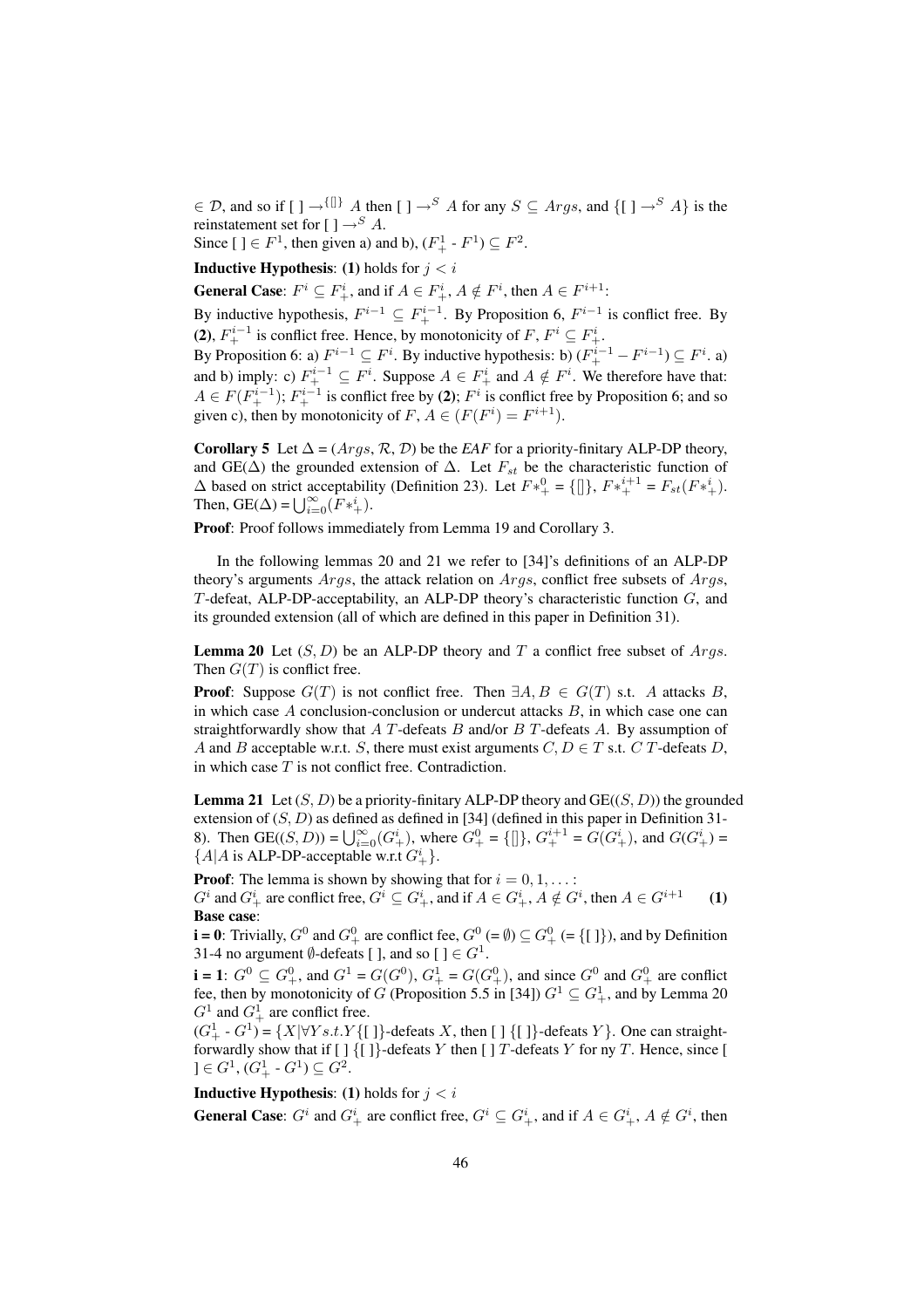$A \in G^{i+1}$ :

By inductive hypothesis,  $G^{i-1}$  and  $G^{i-1}_+$  are conflict free,  $G^{i-1} \subseteq G^{i-1}_+$ , and so by monotonicity of  $G, G^i \subseteq G^i_+$ , and by Lemma 20  $G^i$  and  $G^i_+$  are conflict free.

By monotonicity of G: a)  $G^{i-1} \subseteq G^i$ . By inductive hypothesis: b)  $(G^{i-1}_+ - G^{i-1})$  $\subseteq G^i$ . a) and b) imply: c)  $G^{i-1}$   $\subseteq G^i$ . Suppose  $A \in G^i$  and  $A \notin G^i$ . Hence,  $A \in G(G_+^{i-1}), G_+^{i-1}$  is conflict free,  $G^i$  is conflict free, and so given c), then by monotonicity of  $G, A \in (G(G^i) = G^{i+1}).$ 

**Proposition 17** Let  $(S, D)$  be a priority-finitary ALP-DP theory, and let  $GE((S, D))$ be the grounded extension of  $(S, D)$  as defined in Definition 31-8. Let  $\Delta = (Args, \mathcal{R},$ D) be the theory's *EAF* and GE( $\Delta$ ) the grounded extension of  $\Delta$ . Then GE( $\Delta$ ) and  $GE((S, D))$  are equivalent modulo the composite priority arguments.

**Proof:** Let  $F_{st}$  be the characteristic function of  $\Delta$  based on strict acceptability, and  $F*_{+}^{0} = \{ [ ] \}$ ,  $F*_{+}^{i+1} = F_{st}(F*_{+}^{i})$ . Let G be the characteristic function of  $(S, D)$  and  $G^0_+ = \{ [ ] \}$ ,  $G^{i+1}_+ = G(G^i_+)$ . Given Corollary 5 and Lemma 21, it is sufficient to show that for  $\forall i$ ,  $F^*$  and  $G^i$  are equivalent modulo composite priority arguments (*emcpa*). Base case:

 $G^1_+ = G({\{\nvert\})} = {X|\forall Y s.t. Y{\{\nvert\}}\}$ -defeats X, then [ ] strictly  ${\{\nvert\}}\}$ -defeats  $Y} \cup$  the arguments not  $\{[] \}$ defeated by any argument, i.e.:

a) the arguments  $B$  that are not undercut or conclusion-conclusion attacked by any argument, and;

b) the arguments  $B$  that are not undercut by any argument, and for any  $A$ that conclusion-conclusion attacks B, B undercuts A.

 $F*^1_+ = F_{st}(\{\begin{bmatrix} 1 \end{bmatrix}\}) = \{X | \forall Y \text{ s.t. } Y \text{ defeats}_{\{\begin{bmatrix} 1 \end{bmatrix}\}} X, \text{ then } [\ ] \text{ strictly defeats}_{\{\begin{bmatrix} 1 \end{bmatrix}\}} Y \} \cup \text{ the}$ arguments not defeated $_{\text{[1]}}$  by any argument, i.e.:

a) the arguments  $B$  that are not undercut or conclusion-conclusion attacked by any argument, i.e.,  $\{B|\forall A \in \text{A}rgs, (A, B) \notin \mathcal{R}\}\$ , and;

b) the arguments  $B$  that are not undercut by any argument, and for any  $A$ that conclusion-conclusion attacks  $B((A, B) \in \mathcal{R})$ , B undercuts A (and so ([ ], $(A, B)$ )  $\in \mathcal{D}$ ).

Note that:

if  $B1, \ldots, B_n$  are singleton priority arguments in  $F*^1_+$  then  $B = B_1 +$  $\dots + B_n$  is a composite priority argument in  $F^*\frac{1}{4}$  $_{+}^{1}$  (1)

since: i) if any  $A$  conclusion-conclusion attacks  $B$ , then  $A$  conclusionconclusion attacks some  $B_i$ , and so by b).  $B_i$  undercuts A, hence B undercuts A and so ([ ], $(A, B)$ )  $\in \mathcal{D}$ ; ii)  $\forall Y$  s.t. Y defeats<sub>{[]}</sub> B, Y defeats<sub>{[]}</sub> some  $B_i$ , and so by assumption of  $B_i \in F^{\ast}^1_+$ , [] strictly defeats  $\{[]\}$  Y.

Since  $Args$  and  $Args_{PS97}$  are *emcpa*, then given the above: a)  $G^1_+ \subseteq F*^1_+$ 

b) If  $A \in F^*^1_+$ ,  $A \notin G^1_+$ , then A must be a composite priority argument  $A_1 + \ldots + A_n$ where  $i > 1$ , and for  $i = 1 \dots n$ ,  $A_i$  is a singleton priority argument.

c) By Lemma 13 and (1),  $A_1 + ... + A_n \in F^{*1}$  iff  $\{A_1, ..., A_n\} \subseteq F^{*1}$ , and so given a) and b):

d)  $\{A_1, \ldots, A_n\} \subseteq G^1_+.$ 

a)-d) establish that  $F*^1_+$  is closed under priority arguments, and  $F*^1_+$  and  $G^1_+$  are *emcpa*.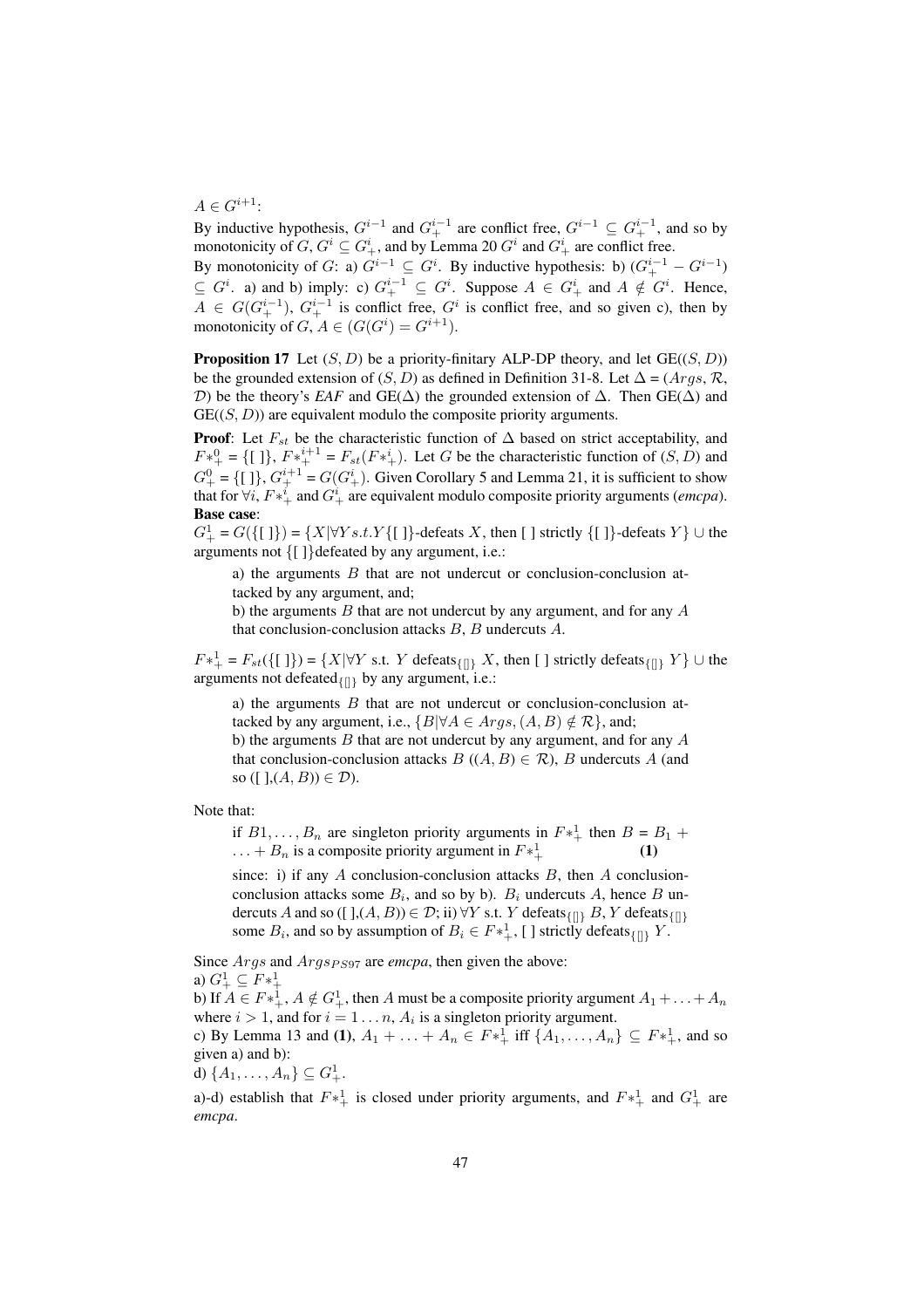**Inductive hypothesis:** For  $j < i$ ,  $F *^j_+$  is closed under priority arguments, and  $F *^j_+$ and  $G^j_+$  are *emcpa*.

**General Case:**  $F *^i_+$  and  $G^i_+$  are *emcpa*.

We establish the following pre-conditions for applying Lemma 18:

- $F^* = F_{st}(F^{*i-1})$  and  $G^i_+ = G(G^{i-1}_+)$ , where by inductive hypothesis  $F^{*i-1}_+$ is closed under priority arguments, and  $F*^{i-1}_+$  and  $G^{i-1}_+$  are *emcpa*
- []  $\in F^{*^{i-1}}_+$ . By Lemma 6 and Corollary 3,  $F^{*^{i-1}}_+$  is conflict free and  $F^{*^{i-1}}_+ \subseteq$  $F^*$ <sup>i</sup> (every argument in  $F^{*i-1}$  is strict-acceptable w.r.t.  $F^{*i-1}$ ).
- $[\,]\in G^{i-1}_+$ , and by Lemma 20 and monotonicity of  $G, G^{i-1}_+$  is conflict free, and every argument in  $G^{i-1}_+$  is ALP-DP acceptable w.r.t.  $G^{i-1}_+$

Given the above, then by Lemma 18:

 $\forall A \in \text{Args}_{PS97}$ , A is ALP-DP acceptable w.r.t.  $G^{i-1}_{+}$  iff A is (4) strict-acceptable w.r.t.  $F*^{i-1}_{+}$ 

Suppose  $A \in \text{Args}$ ,  $A \notin \text{Args}_{PS97}$ , and A is strict-acceptable w.r.t.  $F^{*^{i-1}}_{+}$ . Then  $A \in F^{*i}_{+}$  must be a composite priority argument  $A_1 + \ldots + A_n$ , where  $i > 1$ . By Lemma 13,  $\{A_1, \ldots, A_n\} \subseteq F^{*i}_{+}$ . Given (4)  $\{A_1, \ldots, A_n\} \subseteq G^i_+$ . Hence,  $F^{*i}_{+}$  and  $G^i_+$  are equivalent modulo composite priority arguments.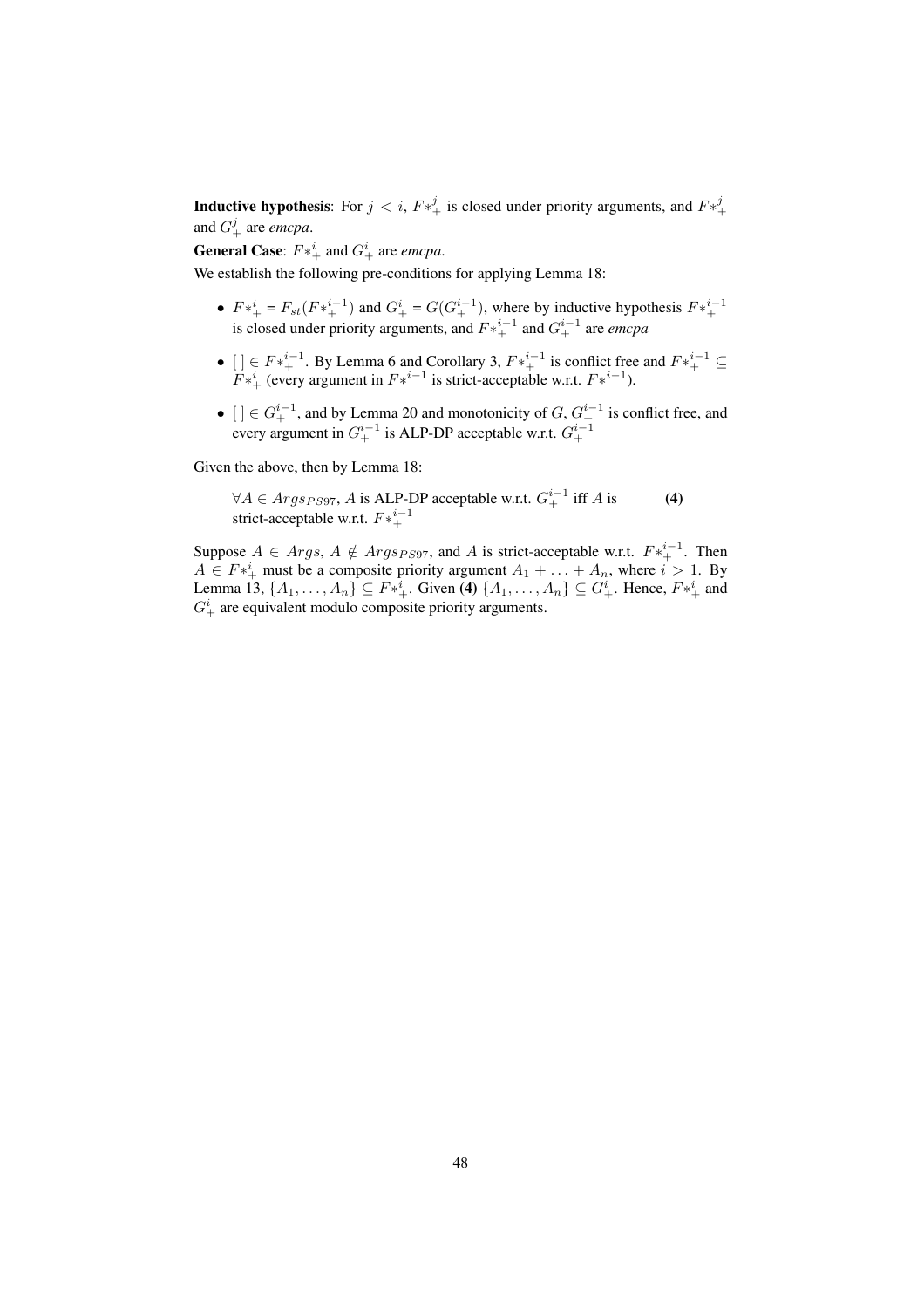### References

- [1] L. Amgoud. A formal framework for handling conflicting desires. In *Proc. 7th European Conference on Symbolic and Quantitative Approaches to Reasoning with Uncertainty (ECSQARU'2003)*, pages 552–563, Aalborg, Denmark, 2003.
- [2] L. Amgoud and C. Cayrol. Inferring from inconsistency in preference-based argumentation frameworks. *International Journal of Automated Reasoning*, Volume 29 (2):125–169, 2002.
- [3] L. Amgoud and C. Cayrol. A reasoning model based on the production of acceptable arguments. *Annals of Mathematics and Artificial Intelligence*, 34(1-3):197– 215, 2002.
- [4] L. Amgoud, Y. Dimopolous, and P. Moraitis. A unified and general framework for argumentation-based negotiation. In *Proc. 6th International Joint Conference on Autonomous Agents and Multi-Agents Systems (AAMAS'2007)*, Honolulu, Hawai'i, 2007.
- [5] L. Amgoud, N. Maudet, and S. Parsons. Modelling dialogues using argumentation. In *Proceedings of the Fourth International Conference on MultiAgent Systems (ICMAS-00)*, pages 31–38, 2000.
- [6] ArguGRID. www.argugrid.org. July 2007 onwards.
- [7] ASPIC. Argumentation services platform with integrated components (www.argumentation.org). March 2004 - September 2007.
- [8] K. M. Atkinson, T. J. M. Bench-Capon, and P. McBurney. Computational representation of practical argument. *Synthese*, 152(2):157–206, 2006.
- [9] P. Baroni and M. Giacomin. Resolution-based argumentation semantics. In *Proc. 2nd International Conference on Computational Models of Argument*, pages 25– 36, Toulouse, France, 2008.
- [10] H. Barringer, D. M. Gabbay, and J. Woods. Temporal dynamics of support and attack networks: From argumentation to zoology. In *Mechanizing Mathematical Reasoning*, pages 59–98, 2005.
- [11] T. J. M. Bench-Capon. Persuasion in practical argument using value-based argumentation frameworks. *Journal of Logic and Computation*, 13(3):429–448, 2003.
- [12] T. J. M. Bench-Capon and P. E. Dunne. Argumentation in artificial intelligence. *Artificial Intelligence*, 171:10–15, 2007.
- [13] A. Bondarenko, P.M. Dung, R.A. Kowalski, and F. Toni. An abstract, argumentation-theoretic approach to default reasoning. *Artificial Intelligence*, 93:63–101, 1997.
- [14] G. Brewka. Reasoning about priorities in default logic. In *Proceedings of the National Conference on Artificial Intelligence, AAAI'94*, pages 940–945, Seattle, Washington, 1994.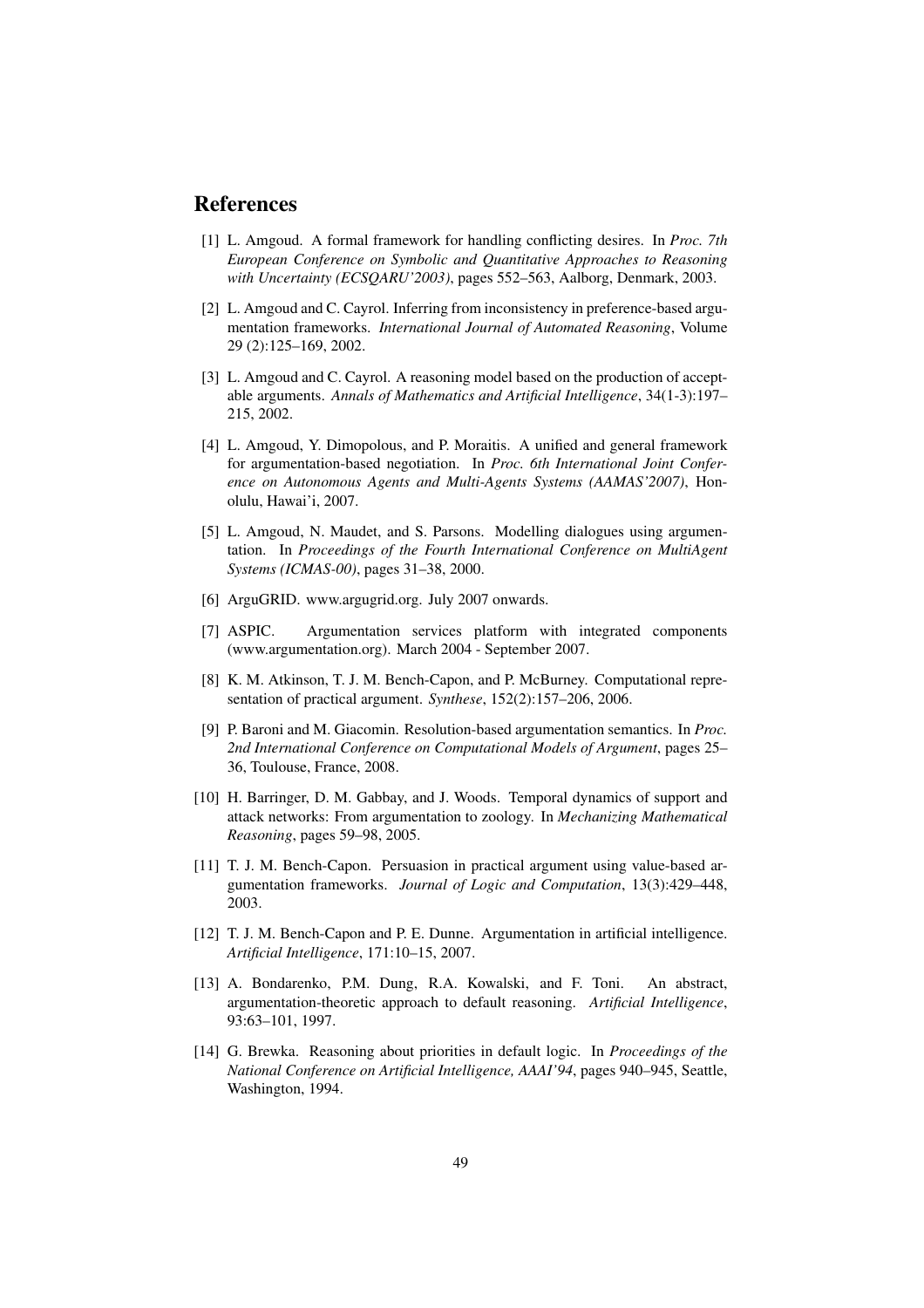- [15] C. Cayrol, S. Doutre, and J. Mengin. On Decision Problems Related to the Preferred Semantics for Argumentation Frameworks. *Journal of Logic and Computation*, 13(3):377–403, 2003.
- [16] S. Coste-Marquis, C. Devred, and P. Marquis. Symmetric argumentation frameworks. In *Symbolic and Quantitative Approaches to Reasoning with Uncertainty, 8th European Conference (ECSQARU)*, pages 317–328, Barcelona, Spain, 2005.
- [17] M. Dastani, G. Governatori, A. Rotolo, and L. W. N. van der Torre. Preferences of agents in defeasible logic. In *Australian Conference on Artificial Intelligence*, pages 695–704, Sydney, Australia, 2005.
- [18] P. M. Dung. An argumentation semantics for logic programming with explicit negation. In *Proceedings of the Tenth Logic Programming Conference*, pages 616–630, Cambridge, MA, 1993.
- [19] P. M. Dung. On the acceptability of arguments and its fundamental role in nonmonotonic reasoning, logic programming and n-person games. *Artificial Intelligence*, 77:321–357, 1995.
- [20] G. Governatori, M. J. Maher, G. Antoniou, and D. Billington. Argumentation semantics for defeasible logic. *Journal of Logic and Computation*, 14(5):675– 702, 2004.
- [21] D. Hitchcock, P. McBurney, and S. Parsons. A framework for deliberation dialogues. In *Proc. 4th Biennial Conference of the Ontario Society for the Study of Argumentation*, 2001.
- [22] J.Broersen, M.Dastani, J.Hulstijn, and L.W.N. van der Torre. Goal generation in the boid architecture. *Cognitive Science Quarterly Journal*, 2 (3-4):428–447, 2002.
- [23] A. Kakas and P. Moraitis. Argumentative agent deliberation, roles and context. In *Computational Logic in Multi-Agent Systems: recent advances and future directions*, pages 35–48, 2002.
- [24] A. Kakas and P. Moraitis. Argumentation based decision making for autonomous agents. In *Proc. Second international joint conference on autonomous agents and multiagent systems*, pages 883–890, Melbourne, Australia, 2003.
- [25] S. Modgil. Nested argumentation and its application to decision making over actions. In *Proc. Second Int. Workshop on Argumentation in Multi-Agent Systems*, pages 57–73, 2005.
- [26] S. Modgil. Hierarchical argumentation. In *Proc. 10th European Conference on Logics in Artificial Intelligence*, pages 319–332, Liverpool, UK, 2006.
- [27] S. Modgil. Value based argumentation in hierarchical argumentation frameworks. In *Proc. 1st Int. Conference on Computational Models of Argument*, pages 297– 308, Liverpool, UK, 2006.
- [28] S. Modgil. An abstract theory of argumentation that accommodates defeasible reasoning about preferences. In *Proc. 9th European Conference on Symbolic and Quantitative Approaches to Reasoning with Uncertainty*, pages 648–659, Tunisia, 2007.